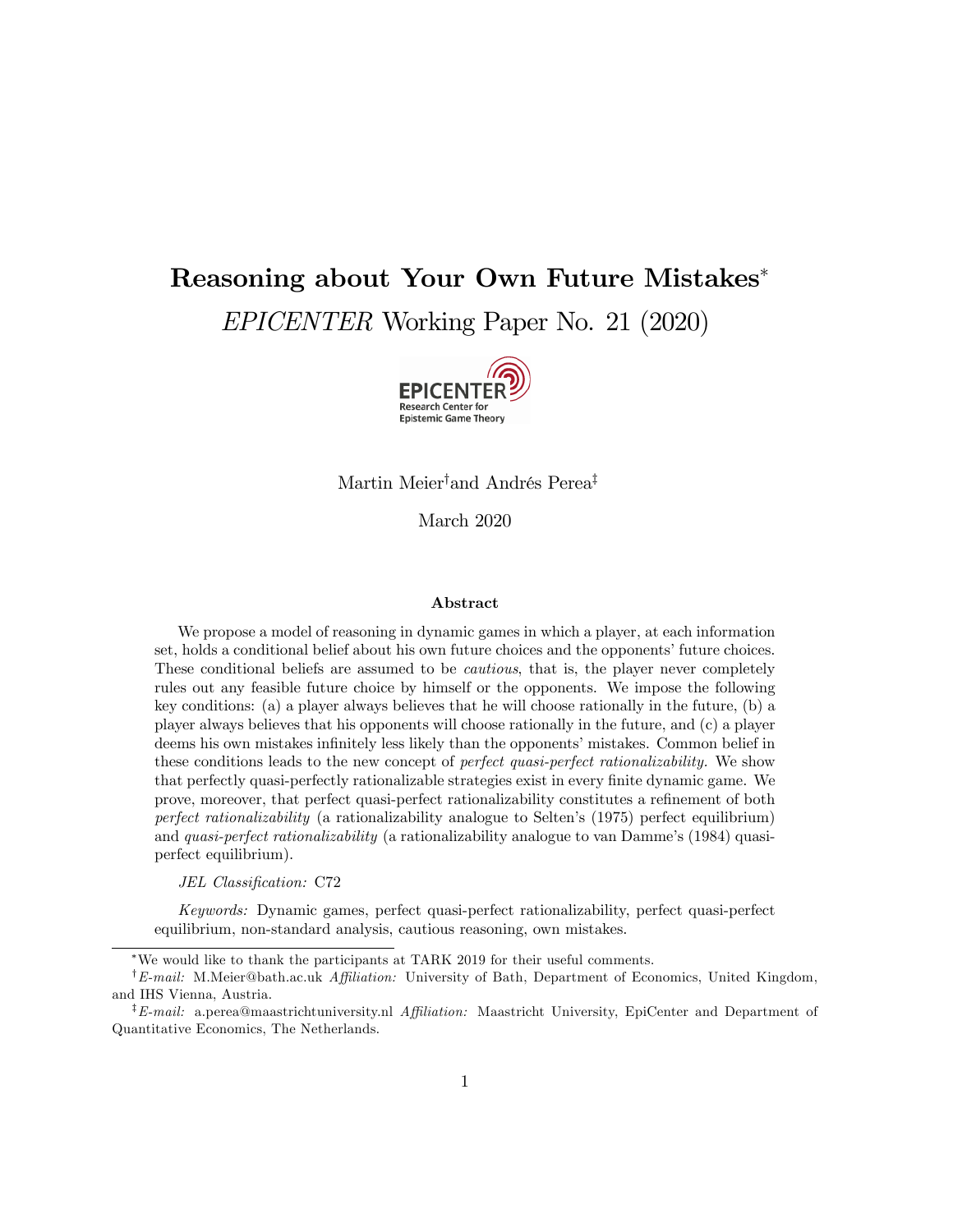

Figure 1: Belief about your own future mistakes

### 1 Introduction

When reasoning in a game, it is natural to assume that your opponents  $-$  and even you yourself – may make mistakes with some small probability. This assumption, to which we often refer as *cautious reasoning*, has first been implemented by Selten (1975) in his concept of *perfect* equilibrium. The main idea is that a player, at each of his information sets in a dynamic game, assigns a  $-$  possibly infinitesimal  $-$  strictly positive probability to each of the opponents<sup> $\lambda$ </sup> choices and to each of his own future choices. Since then, Seltenís idea of cautious reasoning has inspired many other concepts in game theory, such as *proper equilibrium* (Myerson (1978)), permissibility (Brandenburger (1992), Börgers (1994)) and proper rationalizability (Schuhmacher (1999), Asheim (2001)) for static games, and quasi-perfect equilibrium (van Damme (1984)) and quasi-perfect rationalizability (Asheim and Perea (2005)) for dynamic games.

Among these, perfect equilibrium is the only concept in which a player believes that he may make mistakes himself in the future. Indeed, in each of the other concepts the cautious reasoning of a player only concerns the strategy choices by his opponents, but not the choices by himself. As an illustration, consider the game  $\Gamma^1$  in the left-hand panel of Figure 1, where player 1 is the only player. If player 1 fears that, by mistake, he may choose  $d$  in the future, then his unique best choice is to go for strategy  $b$ . This is the only perfect equilibrium strategy for player 1, whereas the other concepts above also allow for strategy  $(a, c)$ . Intuitively, b seems the only plausible choice for player 1 here. Indeed, why would player 1 risk making a future mistake by choosing  $a$ , if by choosing  $b$  he achieves the maximum possible utility with no risk of making future mistakes? This argument speaks for perfect equilibrium in this game.

At the same time, perfect equilibrium allows a player to believe that his *own* future mistakes are more likely than the opponents' mistakes. Consider, for instance, the game  $\Gamma^2$  in the righthand panel of Figure 1. According to perfect equilibrium, player 1 is free to believe that his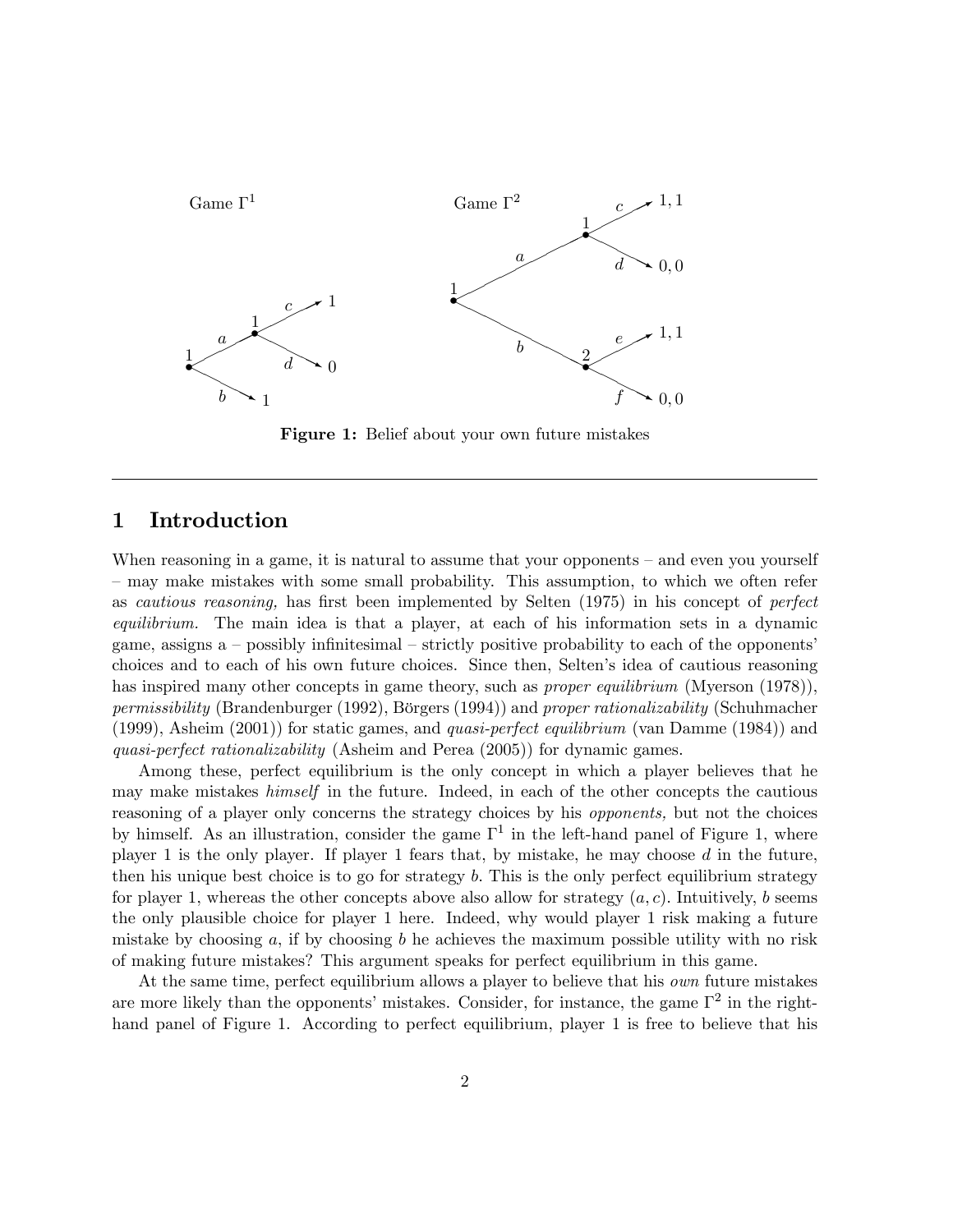own future mistake  $d$  is more likely than player 2's mistake  $f$ , which allows player 1 to go for strategy b. The other concepts above uniquely select player 1's strategy  $(a, c)$ , since under these concepts player 1 believes that he will not make mistakes himself. In this particular game,  $(a, c)$ seems the only plausible strategy for player 1. Indeed, believing that your own future mistakes are more likely than those of your opponents strikes us as rather counterintuitive.

Summarizing, none of the established concepts above uniquely selects player 1's intuitive choice in both of the games  $\Gamma^1$  and  $\Gamma^2$ . In fact, we are not aware of any traditional concept in game theory – be it an equilibrium concept or rationalizability concept – that filters player 1's plausible choice in both of the games  $\Gamma^1$  and  $\Gamma^2$ . This raises the question: Can we develop a new concept that does? This is precisely the question we wish to answer in this paper.

Blume and Meier (2019) have taken a first important step by developing the new concept of perfect quasi-perfect equilibrium. Like perfect equilibrium and quasi-perfect equilibrium, they simulate mistakes by trembles  $-$  that is, sequences of full-support probability distributions that converge to the strategy profile under consideration. When evaluating the strategy of player i, Blume and Meier (2019) also consider trembles in player is own strategy, similarly to how perfect equilibrium proceeds. However, the key condition in perfect quasi-perfect equilibrium is that player  $i$  deems the trembles in his own strategy much smaller, in fact *infinitely smaller*, than the trembles in the opponents' strategies. By this feature, perfect quasi-perfect equilibrium selects the "right" choice for player 1 in both games  $\Gamma^1$  and  $\Gamma^2$  above.

In this paper, we develop a *rationalizability* concept, termed *perfect quasi-perfect rational*izability, that shares some of the key properties of perfect quasi-perfect equilibrium. More precisely, in perfect quasi-perfect rationalizability a player holds, at each of his information sets, a cautious belief about his opponents' strategies and a cautious belief about his own continuation strategy. Here, by *cautious* we mean that the player never rules out any feasible opponent's strategy, and never rules out any of his own continuation strategies, although he may deem some of these strategies infinitely more likely than other strategies.

We impose the following key conditions on these beliefs: (a) a player always believes that he will himself choose rationally in the future, given his future beliefs about the opponents' strategies and his future beliefs about himself; (b) a player always believes that his opponents will choose rationally in the future; and  $(c)$  a player always deems his own future mistakes infinitely less likely than the mistakes by others. In (a) and (b), when we say that a player believes that he, or another player, chooses rationally, we mean that he only assigns infinitesimal probability to all suboptimal strategies. Common belief in the properties (a), (b) and (c) throughout the game yields the concept of perfect quasi-perfect rationalizability. Formally, we define the concept by the recursive elimination of strategies and beliefs in the game (see Section 3).<sup>1</sup> In Theorem

 $<sup>1</sup>A$  problem we would like to explore in the near future is characterizing perfect quasi-perfect rationalizability</sup> epistemically. That is, what are precisely the epistemic conditions on the players' beliefs that lead us to perfect quasi-perfect rationalizability? Our current formulation of this concept is by means of a non-epistemic recursive elimination procedure, although the conditions of "belief in your own future rationality" and "deeming your own mistakes least likely" already have some epistemic flavour.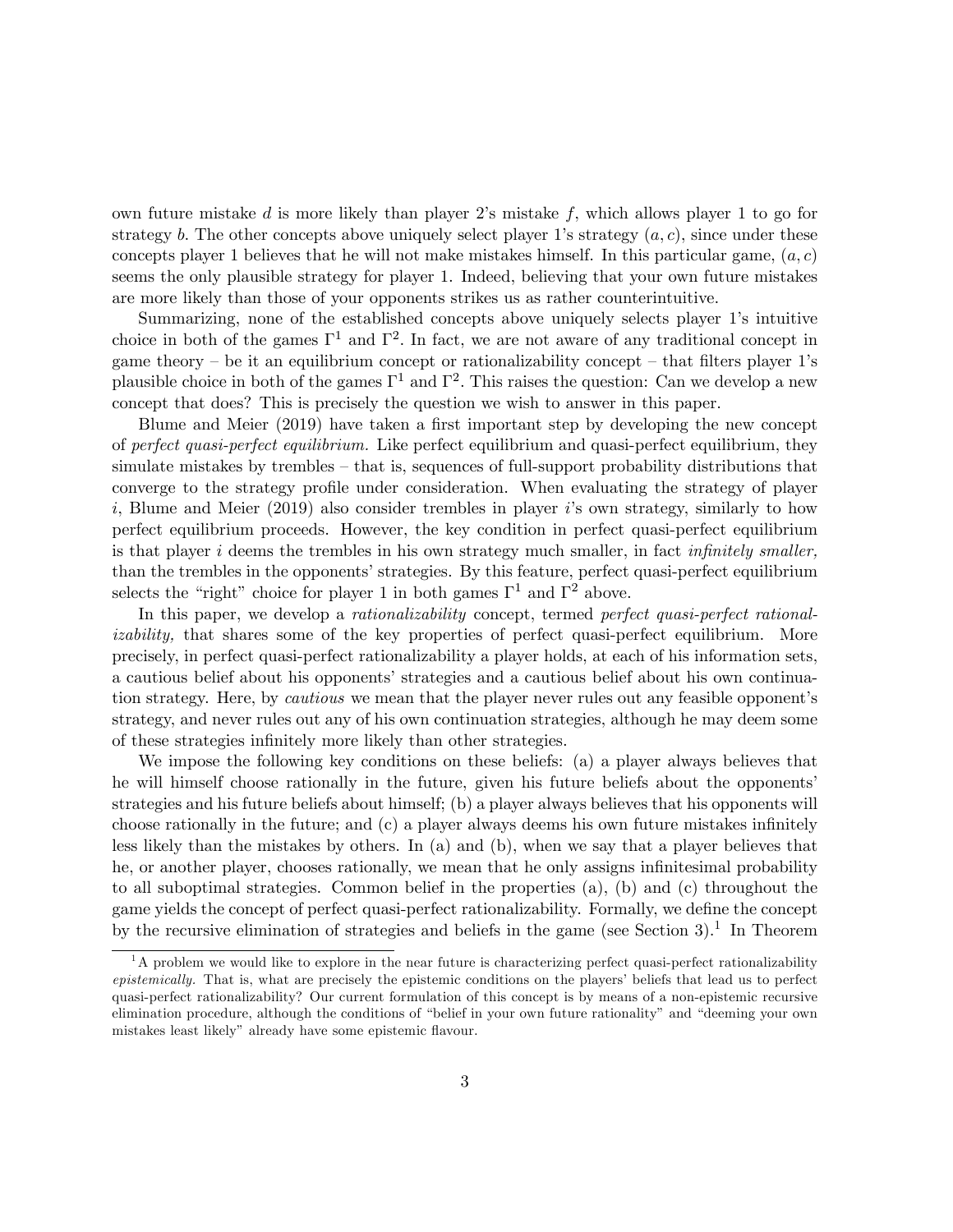3.1 we show that this elimination procedure always yields a non-empty output in every finite dynamic game, and hence perfectly quasi-perfectly rationalizable strategies always exist. The existence proof, which can be found in Appendix B, is constructive.

Property (b) shows that, in terms of reasoning, perfect quasi-perfect rationalizability is very similar to *common belief in future rationality* (Perea  $(2014)$ ), in which players also always believe that their opponents will choose rationally in the future. In that sense, perfect quasi-perfect rationalizability is a true backward induction concept in which the players only reason about the game that lies ahead.

By virtue of the properties (a), (b) and (c) above, especially property (c), the concept of perfect quasi-perfect rationalizability uniquely selects the "right" choice for player 1 in both of the games  $\Gamma^1$  and  $\Gamma^2$  above. Indeed, in game  $\Gamma^1$  perfect quasi-perfect rationalizability uniquely selects strategy b for player 1, as player 1 does not rule out his own future mistake  $d$ . The selection here thus coincides with that of perfect equilibrium. In game  $\Gamma^2$ , player 1's reasoning in line with perfect quasi-perfect rationalizability is as follows: Player 1 deems it possible that he himself will make the mistake d and that player 2 will make the mistake  $f$ , but by (c) he deems player 2's mistake infinitely more likely than his own mistake. Therefore, player 1 will go for strategy  $(a, c)$ , which is also the prediction of quasi-perfect equilibrium and quasi-perfect rationalizability.

In this paper we show that this is not a coincidence: In every dynamic game, perfect quasiperfect rationalizability is a refinement of both *perfect rationalizability* (see Remark 1 in Section 3) and quasi-perfect rationalizability (see Theorem 4.1). Here, by perfect rationalizability we mean the rationalizability analogue to perfect equilibrium, just as quasi-perfect rationalizability is the rationalizability analogue to quasi-perfect equilibrium. These two results thus show that, in every dynamic game, perfect quasi-perfect rationalizability inherits the desirable properties of both perfect rationalizability (that you take into account your own future mistakes) and quasi-perfect rationalizability (that you focus primarily on the *opponents'* mistakes).

Compared to Blume and Meierís (2019) perfect quasi-perfect equilibrium concept, there are a few major differences. First, perfect quasi-perfect rationalizability is not an equilibrium concept, and hence does not impose "correct beliefs assumptions" stating that a player must believe that his opponents are correct about his beliefs, or that player i must believe that player j has the same belief about player  $k$  as player  $i$  has. Perfect quasi-perfect equilibrium, on the other hand, does impose such correct beliefs conditions. Second, beliefs about the opponents' choices and mistakes and beliefs about your own future choices and mistakes are explicitly modelled in perfect quasi-perfect rationalizability, whereas these are only implicitly present  $\overline{\phantom{a}}$  in terms of trembles of the equilibrium strategies  $\overline{\phantom{a}}$  in perfect quasi-perfect equilibrium. Finally, we use non-standard probability distributions (Robinson (1973), Hammond (1994) and Halpern (2010)) with infinitesimals to model beliefs about mistakes, which greatly simplifies the presentation and analysis in our case. In contrast, Blume and Meier use the traditional framework of converging sequences of full-support standard probability distributions.

This leaves the question why we did not opt for lexicographic probability systems (Blume,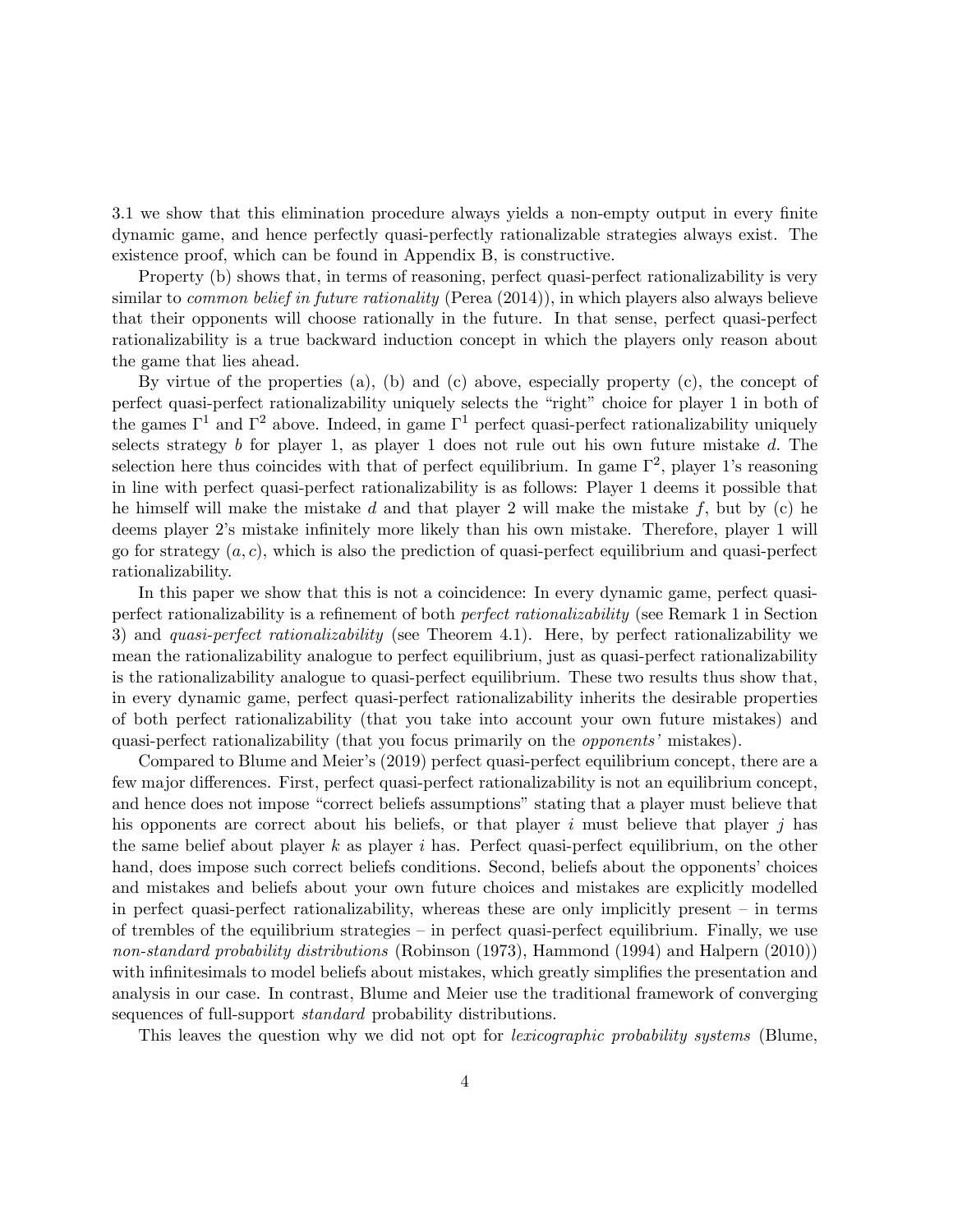Brandenburger and Dekel (1991)) to model such cautious beliefs, as is common nowadays in epistemic game theory. The reason is that lexicographic probability systems are not expressive enough for our purposes: In the concept of perfect quasi-perfect rationalizability, player  $i$  holds, at each of his information sets, both (a) a cautious belief about his own future choices, and (b) a cautious belief about the *opponents'* future choices. To determine which choice is optimal for player i at that information set, we must take the "product" of the belief about his own choices and the belief about the opponents' choices. Taking such products is not well-defined for lexicographic probability distributions, whereas it comes for free when using non-standard probability distributions.

The outline of this paper is as follows. In Section 2 we introduce the necessary notation for dynamic games and provide a brief overview of non-standard analysis, which will be sufficient for understanding the main body of this paper. In Section 3 we introduce the new concept of perfect quasi-perfect rationalizability, show its existence, and observe that it is a refinement of perfect rationalizability. In Section 4 we provide a definition of quasi-perfect rationalizability, which is a slight weakening of the concept proposed in Asheim and Perea (2005), and show that perfect quasi-perfect rationalizability is a refinement of quasi-perfect rationalizability. Appendix A gives a more extensive treatment of non-standard analysis, which is needed for some of the proofs. Appendices B and C contains the proofs for Sections 3 and 4, respectively. Appendix D, finally, explores the relation between our notion of quasi-perfect rationalizability and that defined in Asheim and Perea  $(2005)$ .

### 2 Definitions

In this section we introduce the notation for dynamic games, and provide a short overview of non-standard analysis which is needed for our definitions of *perfect quasi-perfect rationalizability* and quasi-perfect rationalizability.

#### 2.1 Dynamic Games

In this paper we will focus on finite dynamic games that allow for simultaneous moves and imperfect information. To keep our notation and deÖnitions simple we exclude moves of nature in the definition that follows. However, our definition can easily be generalized to situations that involve moves of nature. Formally, a *finite dynamic game* is a tuple

$$
G = (I, X, Z, (X_i)_{i \in I}, (C_i(x))_{i \in I, x \in X_i}, (H_i)_{i \in I}, (u_i)_{i \in I})
$$

where

(a)  $I = \{1, 2, ..., n\}$  is the finite set of *players*;

(b)  $X$  is the finite set of histories, consisting of non-terminal and terminal histories. At every non-terminal history, one or more players must make a choice, whereas at every terminal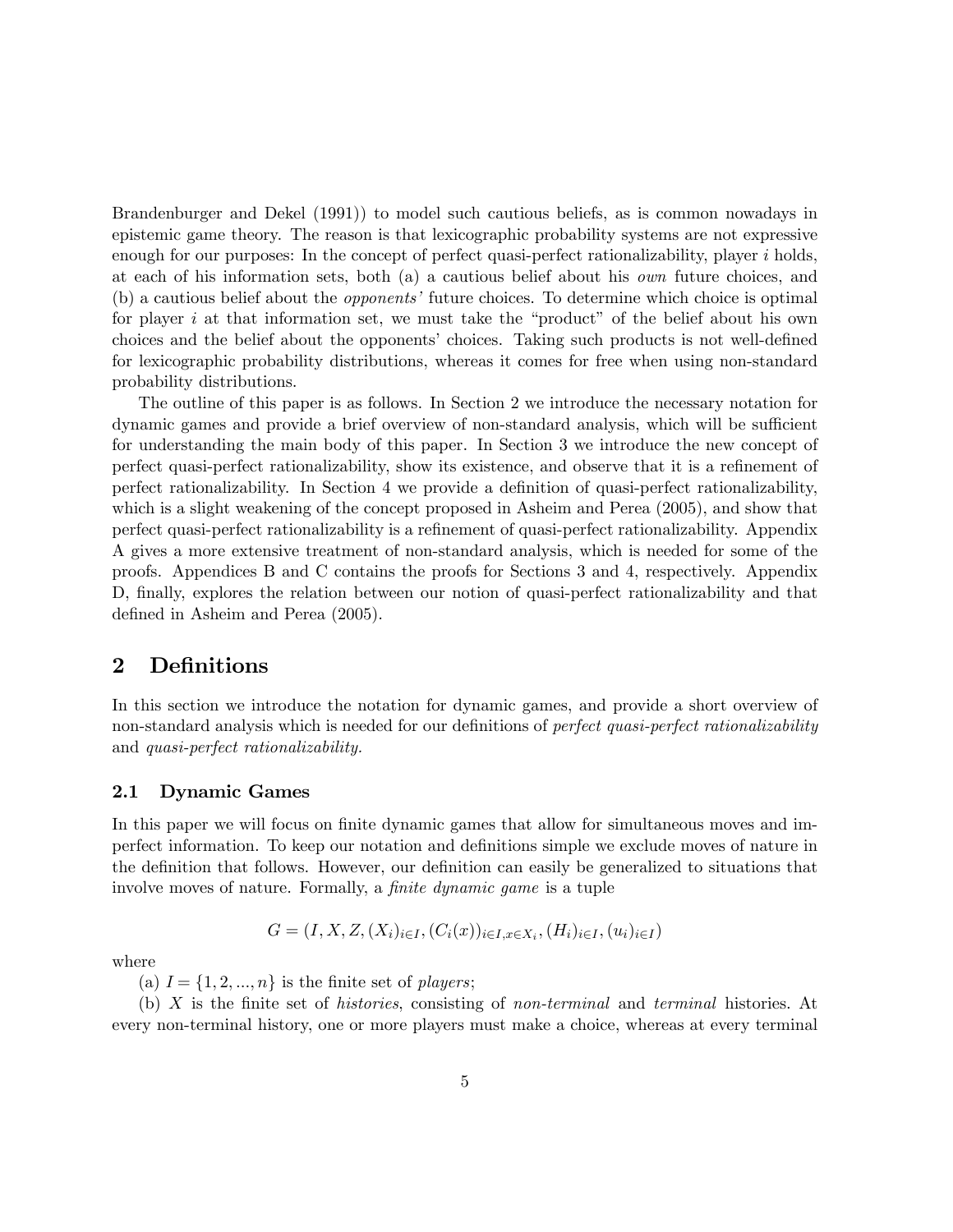history the game ends. By  $\emptyset$  we denote the history that marks the beginning of the game;

(c)  $Z \subseteq X$  is the set of *terminal* histories;

(d)  $X_i \subseteq X$  is the set of non-terminal histories where player i must make a choice. For a given non-terminal history x, we denote by  $I(x) := \{i \in I \mid x \in X_i\}$  the set of active players at x. We allow  $I(x)$  to contain more than one player, that is, we allow for simultaneous moves. At the same time, we require  $I(x)$  to be non-empty for every non-terminal history x;

(e)  $C_i(x)$  is the finite set of *choices* available to player *i* at a history  $x \in X_i$ ;

(f)  $H_i$  is the collection of *information sets* for player *i*. Every information set  $h \in H_i$  is a subset of histories in  $X_i$  such that  $\bigcup_{h\in H_i} h = X_i$  and  $h\cap h' = \emptyset$  for every two different  $h, h' \in H_i$ . That is,  $H_i$  is a partition of  $X_i$ . Moreover, we assume that  $C_i(x) = C_i(y)$  whenever  $x, y$  belong to the same information set in  $H_i$ , and  $C_i(x) \cap C_i(y) = \emptyset$  whenever x and y belong to different information sets in  $H_i$ . The interpretation of an information set  $h \in H_i$  is that player i at h knows that a history in  $h$  has been realized. However, if  $h$  contains more than one history, player i does not know which of these histories has been realized. Hence, we allow for imperfect information;

(g)  $u_i: Z \to \mathbb{R}$  is player is utility function, assigning to every terminal history  $z \in Z$  some utility  $u_i(z)$ .

For practical purposes, we assume that all players are active at the beginning of the game  $\emptyset$ , that is,  $I(\emptyset) = I$ . If, in reality, player i does not choose at  $\emptyset$ , then we define  $C_i(\emptyset)$  to be a singleton.

For every non-terminal history x and choice combination  $(c_i)_{i\in I(x)}$  in  $\times_{i\in I(x)} C_i(x)$ , we denote by  $x' = (x, (c_i)_{i \in I(x)})$  the (terminal or non-terminal) history that immediately follows this choice combination at x. In this case, we say that  $x'$  immediately follows x. We say that a history x follows a non-terminal history x' if there is a sequence of histories  $x^1, ..., x^K$  such that  $x^1 = x'$ ,  $x^K = x$ , and  $x^{k+1}$  immediately follows  $x^k$  for all  $k \in \{1, ..., K-1\}$ . A history x is said to weakly follow x' if either x follows x' or  $x = x'$ . In the obvious way, we can then also define what it means for x to (weakly) precede another history  $x'$ . Analogously, for two information sets h and h', we say that h (weakly) follows h' if there is some  $x \in h$  and  $x' \in h'$  such that x (weakly) follows  $x'$ . We assume that the dynamic game has non-overlapping information sets, that is, for every two information sets  $h, h'$  it is never the case that h follows h' and h' follows h.

In view of (f), we can write  $C_i(h)$  to denote the (unique) set of choices that player i has available at information set  $h \in H_i$ . We assume *perfect recall*, that is, for every information set  $h \in H_i$  and every two histories  $x, y \in H_i$ , the sequence of player i choices leading to x is the same as the sequence of player i choices leading to y. In particular, since different information sets in  $H_i$  prescribe disjoint sets of available choices, the sequence of player i information sets on the path to x and on the path to y must be the same. That is, player i always remembers, at each of his information sets  $h \in H_i$ , the choices he made in the past and the information he had in the past.

We view a strategy for player i as a plan of action (Rubinstein  $(1991)$ ), assigning choices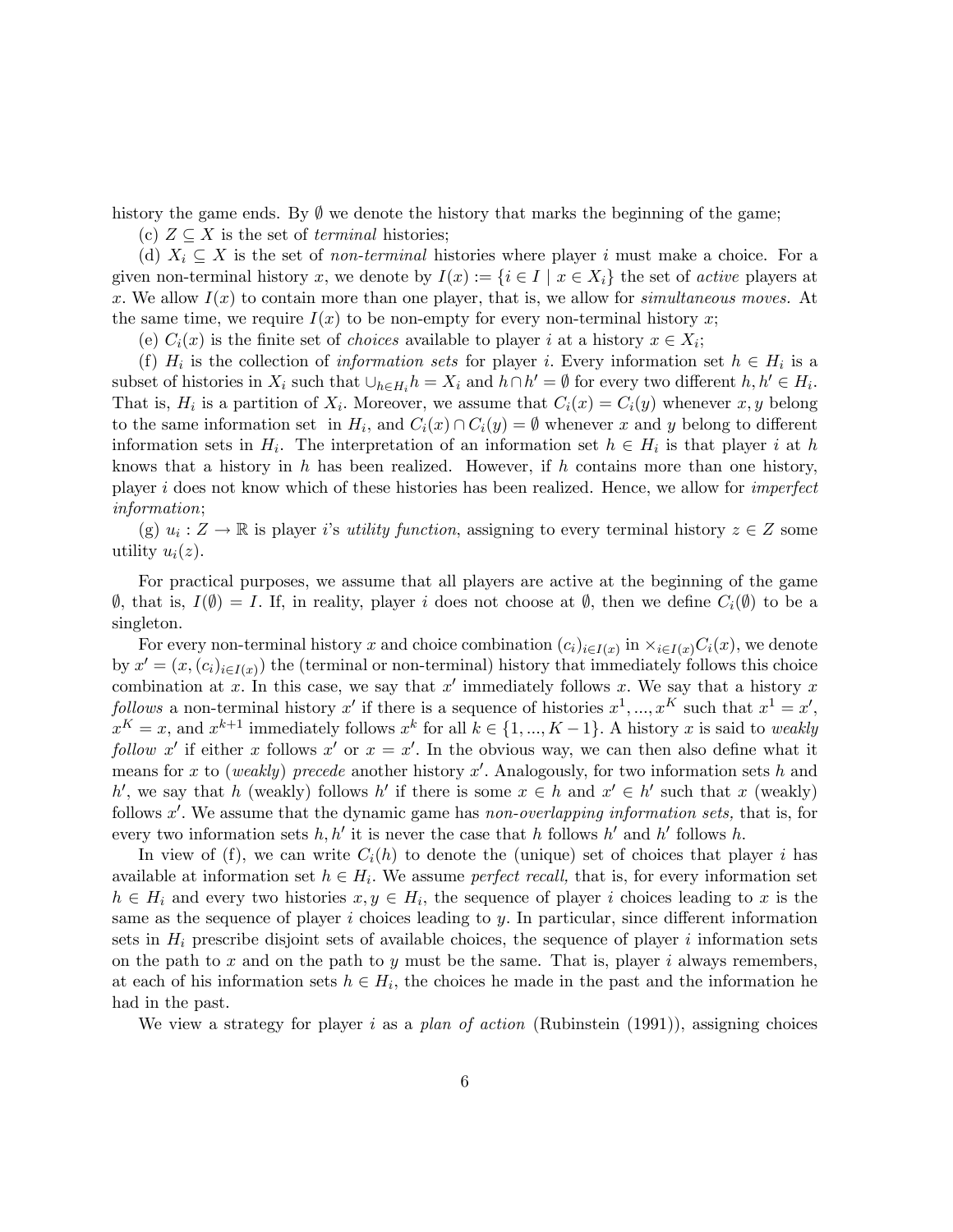only to those histories  $h \in H_i$  that are not precluded by previous choices. Formally, consider a collection of information sets  $\hat{H}_i \subseteq H_i$ , and a mapping  $s_i : \hat{H}_i \to \bigcup_{h \in \hat{H}_i} C_i(h)$  assigning to every information set  $h \in \hat{H}_i$  some available choice  $s_i(h) \in C_i(h)$ . We say that an information set  $h \in H$  is reachable under  $s_i$  if at every information set  $h' \in \hat{H}_i$  preceding h, the choice  $s_i(h')$  is the unique choice that leads to h. The mapping  $s_i : \hat{H}_i \to \bigcup_{h \in \hat{H}_i} C_i(h)$  is called a *strategy* if  $\hat{H}_i$ contains exactly those information sets in  $H_i$  that are reachable under  $s_i$ .

By  $S_i$  we denote the set of strategies for player i. For every information set  $h \in H$  and player i, we denote by  $S_i(h)$  the set of strategies for player i under which h is reachable. Similarly, for a given strategy  $s_i$  we denote by  $H_i(s_i)$  the collection of information sets in  $H_i$  that are reachable under  $s_i$ .

#### 2.2 Non-Standard Numbers

The analysis of non-standard numbers was initiated by Robinson (1973). It has later been incorporated into the analysis of games by Hammond (1994) and Halpern (2010), who review non-standard analysis and connect it to conditional and lexicographic probability systems.

Consider a number  $\varepsilon > 0$  with the property that  $\varepsilon < a$  for every strictly positive real number  $a \in \mathbf{R}$ ,  $a > 0$ . The number  $\varepsilon$  is called an *infinitesimal*. Following Robinson (1973), Hammond (1994) and Halpern (2010), let  $\mathbf{R}(\varepsilon)$  be the smallest field that includes all real numbers and the infinitesimal  $\varepsilon$ . That is,  $\mathbf{R}(\varepsilon)$  contains all numbers a that can be written as

$$
a = \frac{a_0 + a_1 \varepsilon + a_2 \varepsilon^2 + \dots + a_K \varepsilon^K}{b_0 + b_1 \varepsilon + b_2 \varepsilon^2 + \dots + b_K \varepsilon^K},
$$

where  $a_k, b_k \in \mathbf{R}$  for all  $k \in \{0, ..., K\}$ ,  $b_k \neq 0$  for some  $k \in \{0, ..., K\}$ , and where either  $a_0 \neq 0$ or  $b_0 \neq 0$ . In other words,  $\mathbf{R}(\varepsilon)$  contains all fractions of finite polynomials in  $\varepsilon$ . Numbers in  $\mathbf{R}(\varepsilon)$ are called non-standard.

Every finite non-standard number  $a \in \mathbf{R}(\varepsilon)$  can uniquely be written as

$$
a = a_0 + a_1 \varepsilon + a_2 \varepsilon^2 + \dots,
$$

where  $a_k \in \mathbf{R}$  for every  $k \geq 0$ . (See Appendix A for a proof). By  $st(a) := a_0$  we denote the standard part of a, which is the real number that is "closest" to a. By  $v(a)$  we denote the smallest index k for which  $a_k \neq 0$ , and call it the valuation of a. For two finite numbers  $a, b \in \mathbf{R}(\varepsilon)$ , we say that a is of *infinitely smaller size* than b if  $v(a) > v(b)$ . We use the term "infinitely smaller" size" rather than the more familiar "infinitely smaller" because we also apply it to negative numbers. For instance,  $\varepsilon$  is of infinitely smaller size than  $-1$ , although  $\varepsilon$  is not smaller than  $-1$ .

#### 2.3 Non-Standard Probability Distributions

Consider a finite set X. A non-standard probability distribution on X is a function  $p: X \to \mathbf{R}(\varepsilon)$ such that  $p(x) \geq 0$  for all  $x \in X$  and  $\sum_{x \in X} p(x) = 1$ . We say that p is *cautious* on X if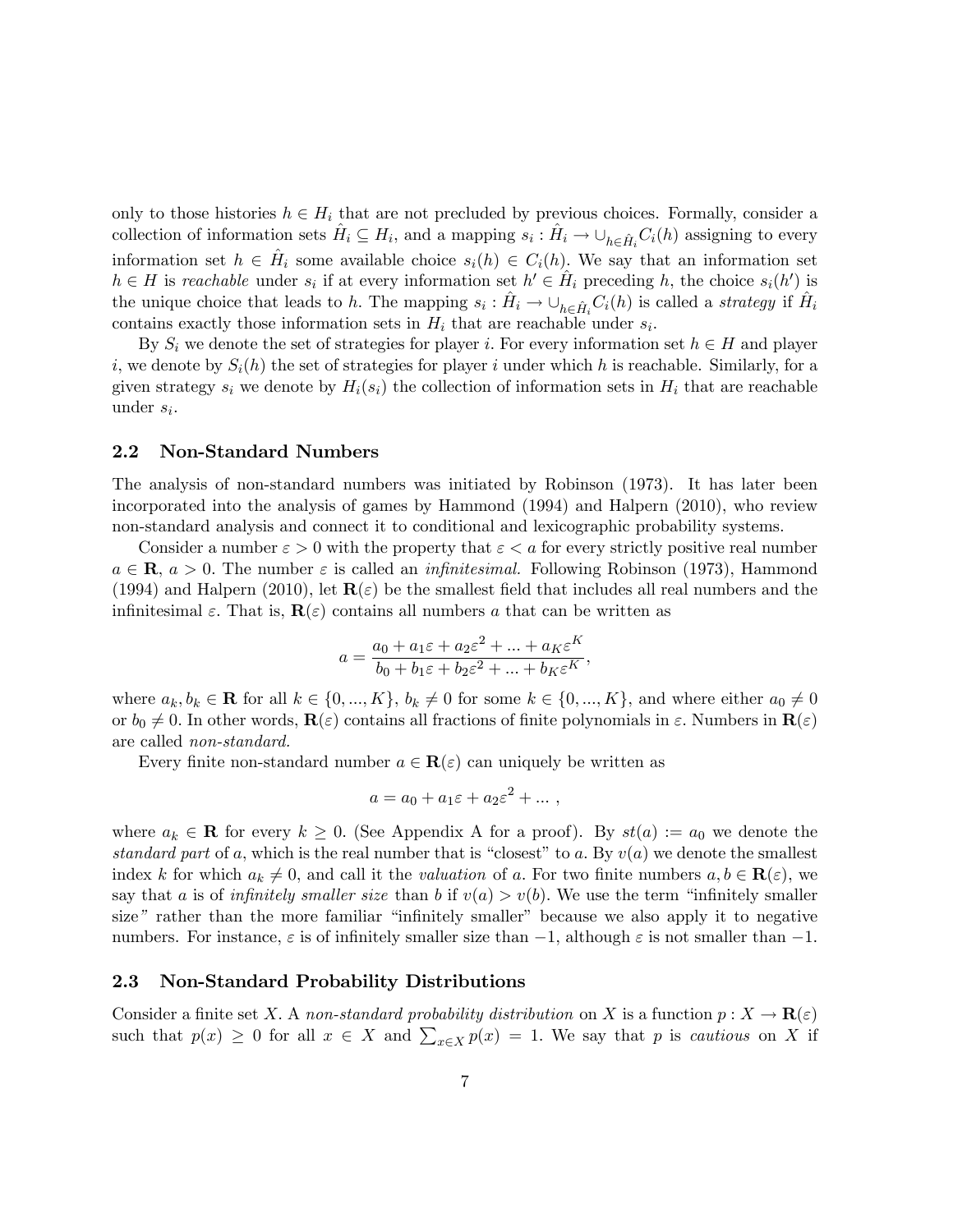$p(x) > 0$  for all  $x \in X$ . We say that p believes an event  $E \subseteq X$  if  $\sum_{x \in E} p(x)$  has standard part 1. Consider, for instance, the set  $X = \{x, y, z\}$  and the non-standard probability distribution p on X with  $p(x) = 1 - \varepsilon - \varepsilon^2$ ,  $p(y) = \varepsilon$  and  $p(z) = \varepsilon^2$ . Note that p is cautious, since every probability is strictly positive. Moreover,  $\varepsilon$  is of infinitely smaller size than  $1 - \varepsilon - \varepsilon^2$ , and  $\varepsilon^2$ is of infinitely smaller size than  $\varepsilon$ . Hence, p can be interpreted as a cautious belief in which you deem event  $\{x\}$  infinitely more likely than  $\{y\}$ , and event  $\{y\}$  infinitely more likely than  $\{z\}$ , while deeming each of these three events possible. Note that p believes the event  $\{x\}$ .

For a subset  $Y \subseteq X$  with  $\sum_{x \in Y} p(x) > 0$ , the *conditional* probability distribution on Y induced by p is the non-standard probability distribution  $p<sub>Y</sub>$  on Y given by

$$
p_Y(x) := \frac{p(x)}{\sum_{y \in Y} p(y)}
$$

for every  $x \in Y$ .

A more extensive treatment of non-standard analysis, which is needed for some of the proofs, can be found in Appendix A.

### 3 Perfect Quasi-Perfect Rationalizability

The main ideas behind *perfect quasi-perfect equilibrium* (Blume and Meier (2019)) are that a player (a) is cautious about the opponents' behavior and his own behavior, that is, he assigns  $a$ possibly infinitesimal – strictly positive probability to every opponent's strategy and every continuation strategy by himself, (b) always believes that his opponents and he himself will choose rationally in the future, and (c) believes that he may make mistakes himself in the future, but deems his own future mistakes much less likely  $-$  in fact, infinitely less likely  $-$  than the mistakes by his opponents. In this section we attempt to incorporate this idea in a rationalizability concept that we call *perfect quasi-perfect rationalizability*. We first give a formal definition of perfect quasi-perfect rationalizability, subsequently prove that perfectly quasi-perfectly rationalizable strategies always exist, and finally illustrate the concept by means of an example.

For every player *i*, let  $B_i^{self}$  $i$ <sup>set</sup> be the set of cautious non-standard probability distributions on the set  $S_i$  of i's own strategies. A member  $b_i^{self} \in B_i^{self}$  will be interpreted as a belief that player i has about his own future choices in the game. Hence, every belief in  $B_i^{self}$  $i$ <sup>set</sup> always deems each of his own future choices possible. The assumption that a player holds a belief about his own future choices seems natural, but is certainly not standard in game theory. Battigalli, di Tillio and Samet (2013) and Battigalli and de Vito (2019) are some of the few papers that incorporate beliefs about own choices in a game-theoretic setting.

Moreover, let  $B_i^{opp}$  $\sum_{i}^{opp}$  be the set of cautious non-standard probability distributions on the set  $S_{-i}$ of opponents' strategy combinations, where  $S_{-i} := \times_{j \neq i} S_j$ . A member  $b_i^{opp} \in B_i^{opp}$  $i^{opp}$  represents a *belief* of player *i* about the opponents' strategies. By definition, every belief in  $B_i^{opp}$  $i^{opp}$  deems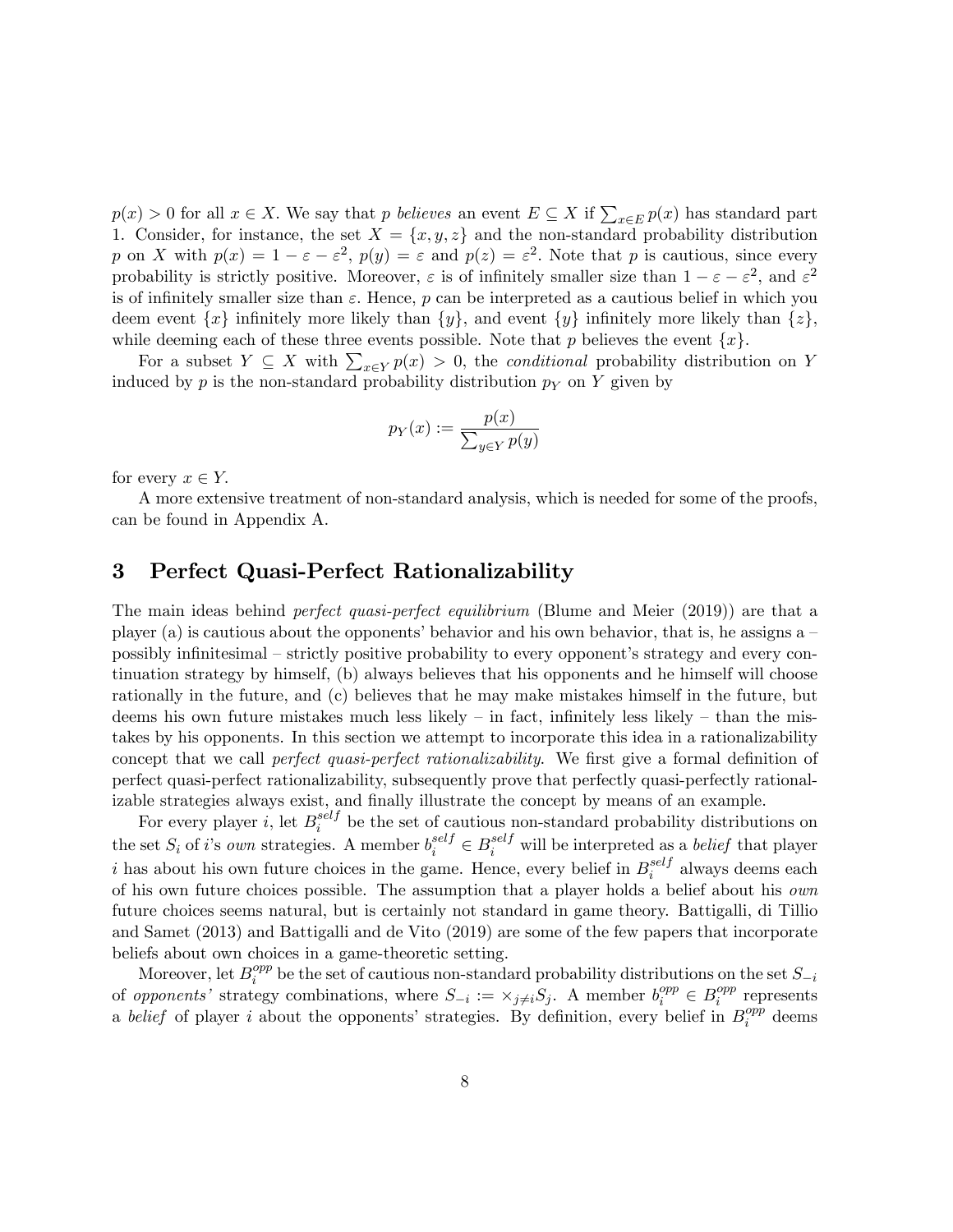each of the opponents' strategy combinations possible. By  $B_i$  we denote the set of belief pairs  $b_i = (b_i^{self}$  $i^{self}, b_i^{opp}$  where  $b_i^{self} \in B_i^{self}$  $i$ <sup>self</sup> and  $b_i^{opp} \in B_i^{opp}$  $\frac{opp}{i}$ .

Consider an information set  $h \in H_i$  and a choice  $c_i \in C_i(h)$  available at h. By  $S_i(h, c_i)$ we denote the set of strategies  $s_i \in S_i(h)$  with  $s_i(h) = c_i$ . By  $S_{-i}(h) := \{s_{-i} \in S_{-i} \mid \text{there is }$ some  $s_i \in S_i$  such that  $(s_i, s_{-i})$  reaches a history in  $h$  we denote the set of opponents' strategy combinations that are possible when h is reached. For a given belief pair  $b_i = (b_i^{self}$  $_i^{self}, b_i^{opp}),$ let  $b_i^{self}$  $i_i^{self}(h, c_i)$  be the induced conditional belief on  $S_i(h, c_i)$ , and let  $b_i^{opp}$  $i^{opp}(h)$  be the induced conditional belief on  $S_{-i}(h)$ . By

$$
u_i(c_i, b_i, h) := \sum_{s_i \in S_i(h, c_i)} \sum_{s_{-i} \in S_{-i}(h)} b_i^{self}(h, c_i)(s_i) \cdot b_i^{opp}(h)(s_{-i}) \cdot u_i(z(s_i, s_{-i}))
$$

we denote the expected (non-standard) utility at information set  $h$  of making choice  $c_i$  under the belief pair  $b_i$ . Here,  $z(s_i, s_{-i})$  is the outcome reached by the strategy combination  $(s_i, s_{-i})$ . Note that defining  $u_i(c_i, b_i, h)$  would not be possible by using lexicographic probability systems, as we need to take the product of player *i*'s belief  $b_i^{self}$  $i^{self}(h, c_i)$  over his own future choices and player *i*'s belief  $b_i^{opp}$  $i^{opp}(h)$  over the opponents' strategies. If we would use lexicographic probability systems, it is not clear how to define such product.

A choice  $c_i \in C_i(h)$  is locally rational for the belief pair  $b_i = (b_i^{self})$  $i^{self}, b_i^{opp}$  at information set  $h \in H_i$  if

$$
u_i(c_i, b_i, h) \ge u_i(c'_i, b_i, h) \text{ for all } c'_i \in C_i(h).
$$

For every information set  $h$  we define

 $S_i^{rat}(b_i, h) := \{ s_i \in S_i(h) \mid s_i(h') \text{ locally rational for } b_i \text{ at every } h' \in H_i(s_i) \text{ following } h \}.$ 

We say that the belief pair  $b_i = (b_i^{self})$  $\hat{f}_i^{self}, b_i^{opp}$ ) believes in his own future rationality if for every information set  $h \in H_i$  and every choice  $c_i \in C_i(h)$ , the induced conditional belief  $b_i^{self}$  $\binom{seij}{i}(h, c_i)$ believes  $S_i^{rat}(b_i, h)$ . Note that at information set  $h \in H_i$ , player i need not believe that his choice at h is optimal. Indeed, it may well be that  $c<sub>i</sub>(h)$  is suboptimal. The definition above only requires player i to believe at  $h \in H_i$  that his own choices *strictly following* h are optimal. This condition is similar to the notion of optimal planning in Battigalli and de Vito (2019).

We say that  $b_i$  deems his own mistakes least likely if for every information set  $h \in H_i$ , every choice  $c_i \in C_i(h)$ , every strategy  $s_i \in S_i(h, c_i)$  and every strategy combination  $s_{-i} \in S_{-i}$  we have that

$$
b_i^{self}(h, c_i)(s_i) - st(b_i^{self}(h, c_i)(s_i))
$$
 is of infinitely smaller size than  $b_i^{opp}(s_{-i})$ .

That is, the infinitesimal mistake part  $b_i^{self}$  $\int_i^{self}(h, c_i)(s_i) - st(b_i^{self})$  $e^{set}$  $(h, c_i)(s_i)$  in the belief about *i*'s own strategy is of infinitely smaller size than each of the belief probabilities  $b_i^{opp}$  $i^{opp}(s_{-i})$  about the opponent's strategies. Also here it is crucial that we use non-standard probability distributions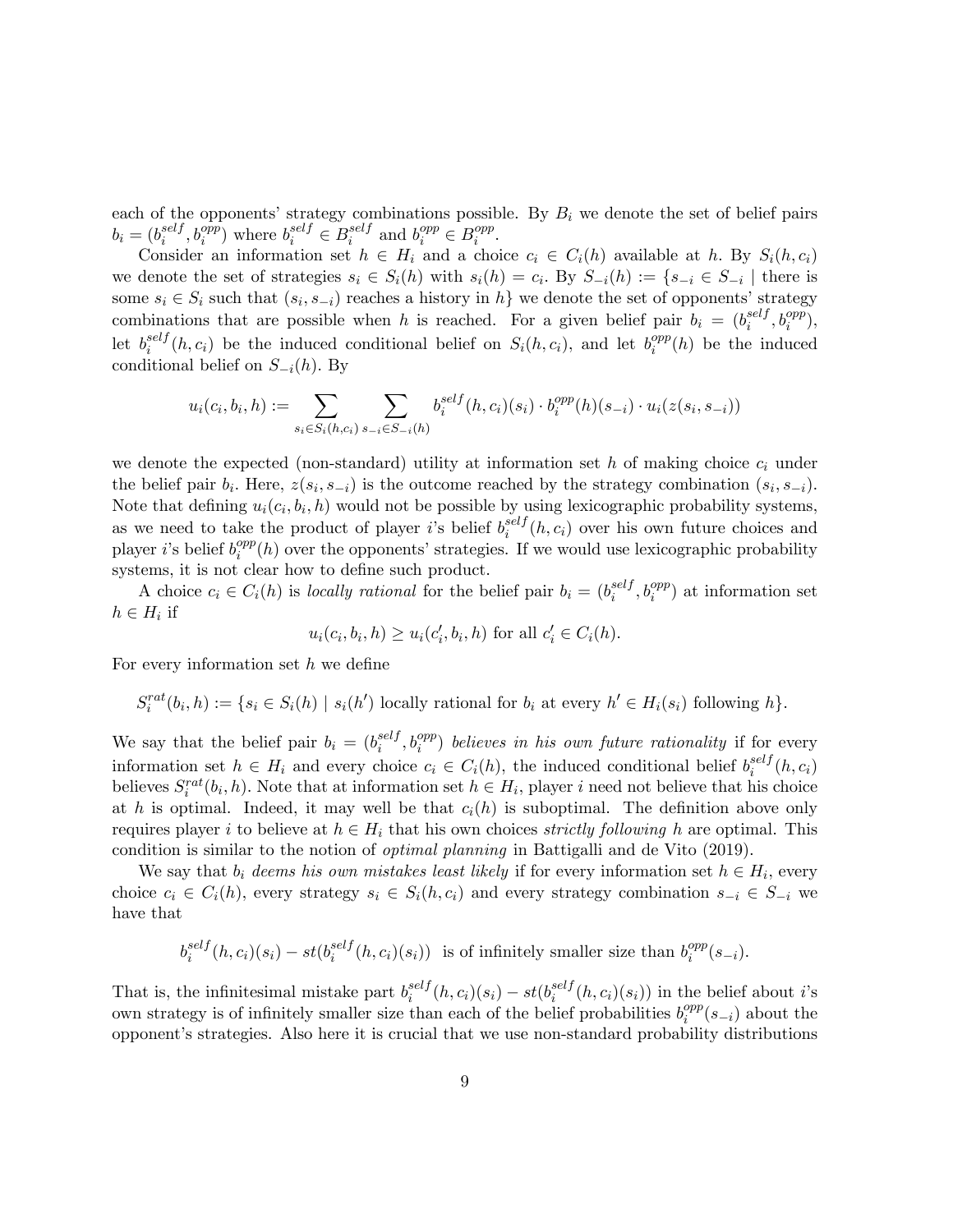instead of lexicographic probability systems, as we need to compare the size of two possibly infinitesimal probabilities. Lexicographic probability systems are not expressive enough to do this.

We now define *perfect quasi-perfect rationalizability* by recursively defining sets of strategies  $S_i^k(h)$ , for every information set h, and sets of belief pairs  $B_i^k$ , as follows. Remember that  $\emptyset$  is the information set that marks the beginning of the game.

Definition 3.1 (Perfect quasi-perfect rationalizability) (Initial step) Set  $S_i^0(h) := S_i(h)$ and

$$
B_i^0 : = \{b_i \in B_i \mid b_i \text{ believes in his own future rationality and}
$$
  
deems own mistakes least likely}

for all players  $i$  and all information sets  $h$ .

(Inductive step) Let  $k \geq 1$ , and suppose that  $S_i^{k-1}(h)$  and  $B_i^{k-1}$  have been defined for all players  $i$  and all information sets  $h$ . Then define, for every player  $i$  and every information set  $h$ ,

 $S_i^k(h) := \{ s_i \in S_i^{k-1}(h) \mid \text{there is some } b_i \in B_i^{k-1} \text{ such that } s_i(h') \text{ is locally rational} \}$ for  $b_i$  at every  $h' \in H_i(s_i)$  weakly following  $h$ }

and

$$
B_i^k := \{ b_i = (b_i^{self}, b_i^{opp}) \in B_i^{k-1} \mid b_i^{opp}(h) \text{ believes } S_{-i}^k(h) \text{ for all } h \in H_i \}.
$$

A strategy  $s_i \in S_i$  is called perfectly quasi-perfectly rationalizable if  $s_i \in S_i^k(\emptyset)$  for all  $k \geq 0$ .

By construction, if a belief in  $B_i^k$  assigns, at information set  $h \in H_i$ , a non-infinitesimal probability to an opponent's strategy  $s_j$ , then  $s_j$  must be in  $S_j^k(h)$ , and hence there must be a belief in  $B_j^{k-1}$  for which  $s_j$  is optimal from h onwards. In other words, a belief in  $B_i^k$  believes, at every information set, that each opponent will choose rationally now and in the future. This resembles the idea of *belief in the opponents' future rationality* as formalized in Perea (2014). Similar ideas can be found in Penta (2015) and Baltag, Smets and Zvesper (2009).

One important question, of course, is whether in every finite dynamic game we can find for every player at least one strategy that is perfectly quasi-perfectly rationalizable. The answer to this question is "yes", as will be shown by the following theorem.

**Theorem 3.1 (Existence)** For every finite dynamic game, and every player i, there is at least one strategy for player i that is perfectly quasi-perfectly rationalizable.

The proof, which is constructive, can be found in Appendix B.

If in the definition of perfect quasi-perfect rationalizability we drop the condition of "own" mistakes being deemed least likely" in  $B_i^0$ , then we obtain a rationalizability analogue to Selten's (1975) perfect equilibrium which we call perfect rationalizability.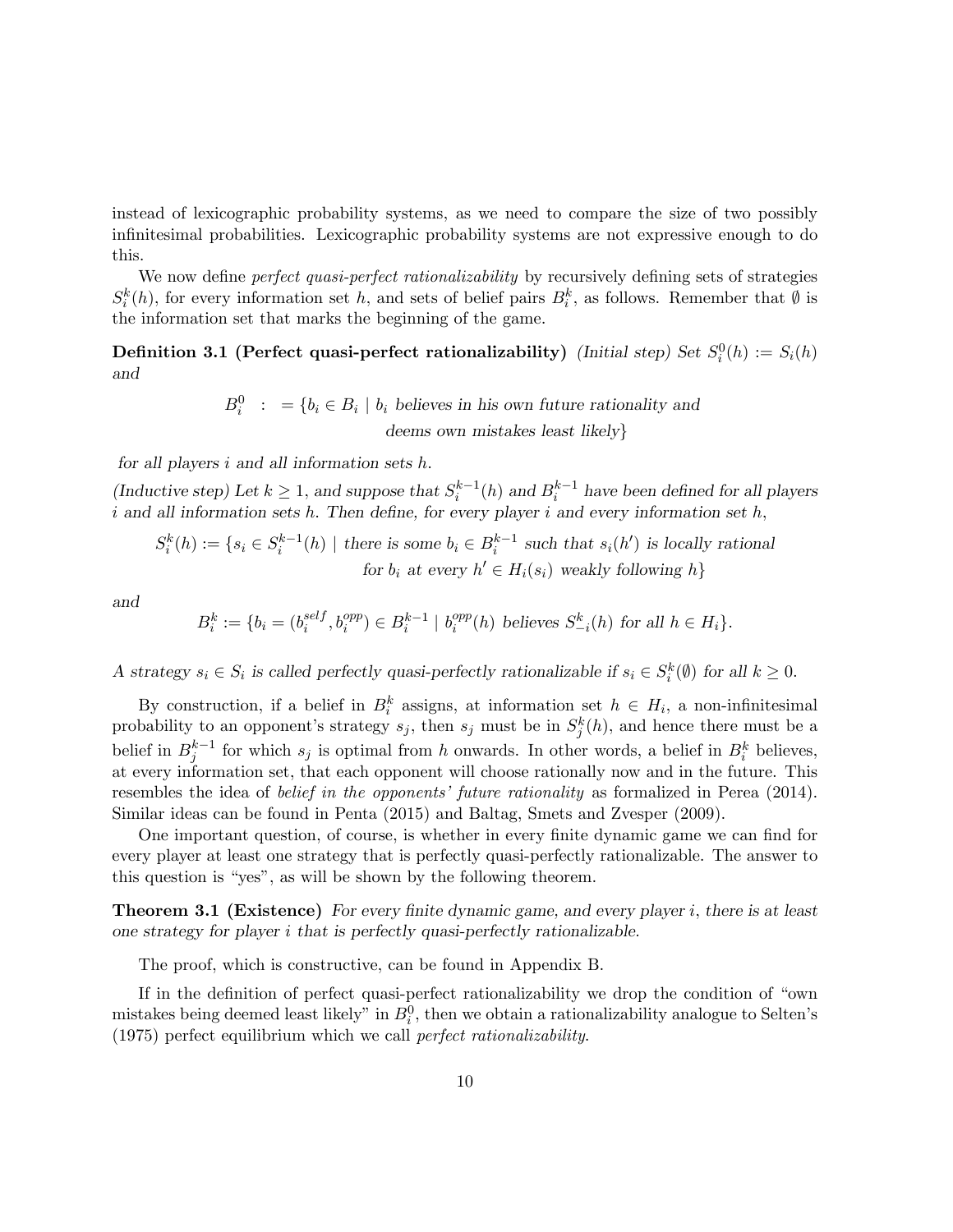Definition 3.2 (Perfect rationalizability) (Initial step) Set  $S_i^0(h) := S_i(h)$  and

 $B_i^0 := \{b_i \in B_i \mid b_i \text{ believes in his own future rationality}\}\$ 

for all players  $i$  and all information sets  $h$ .

(Inductive step) Let  $k \geq 1$ , and suppose that  $S_i^{k-1}(h)$  and  $B_i^{k-1}$  have been defined for all players i and all information sets h. Then define, for every player i and every information set  $h$ ,

 $S_i^k(h) := \{ s_i \in S_i^{k-1}(h) \mid \text{there is some } b_i \in B_i^{k-1} \text{ such that } s_i(h') \text{ is locally rational} \}$ for  $b_i$  at every  $h' \in H_i(s_i)$  weakly following  $h$ }

and

$$
B_i^k := \{ b_i = (b_i^{self}, b_i^{opp}) \in B_i^{k-1} \mid b_i^{opp}(h) \text{ believes } S_{-i}^k(h) \text{ for all } h \in H_i \}.
$$

A strategy  $s_i \in S_i$  is called perfectly rationalizable if  $s_i \in S_i^k(\emptyset)$  for all  $k \geq 0$ .

The following observation is an immediate consequence of the definitions.

Remark 1 Every strategy that is perfectly quasi-perfectly rationalizable, is also perfectly rationalizable.

This remark thus states that perfect quasi-perfect rationalizability inherits all the desirable properties from perfect equilibrium, except for the "correct beliefs" conditions that separate it from perfect rationalizability.

The other direction in the remark above is not true, as can be seen from the game  $\Gamma^2$  in Figure 1. In that game, the strategy b is perfectly rationalizable but not perfectly quasi-perfectly rationalizable. Indeed, if player 1 believes that his own mistake  $d$  is infinitely less likely than the opponent's mistake f, then he must go for  $(a, c)$ .

We will now illustrate the perfect quasi-perfect rationalizability procedure by means of an example.

#### Example 1: Illustration of perfect quasi-perfect rationalizability procedure.

Consider the game in Figure 2. This game starts at  $\emptyset$ , where player 1 can choose between a and b. If he chooses a the game reaches information set  $h_1$ , where players 1 and 2 can simultaneously choose between c and d, and between e and f, respectively. If he chooses b instead, the game reaches  $h_2$  where players 1 and 2 can simultaneously choose between g and h, and between i and j; respectively.

Remember that  $b_1^{self}$ <sup>set</sup> denotes player 1's cautious belief about his own strategy choice, whereas his cautious belief about player 2's strategy choice is denoted by  $b_1^{opp}$  $_1^{opp}$ . Then,  $b_1 = (b_1^{self})$  $\frac{self}{1}, b_1^{opp})$ constitutes player 1's belief about his own behavior and player 2's behavior. Let  $b_1^{self}$  $i_1^{set}(\emptyset, a)$  be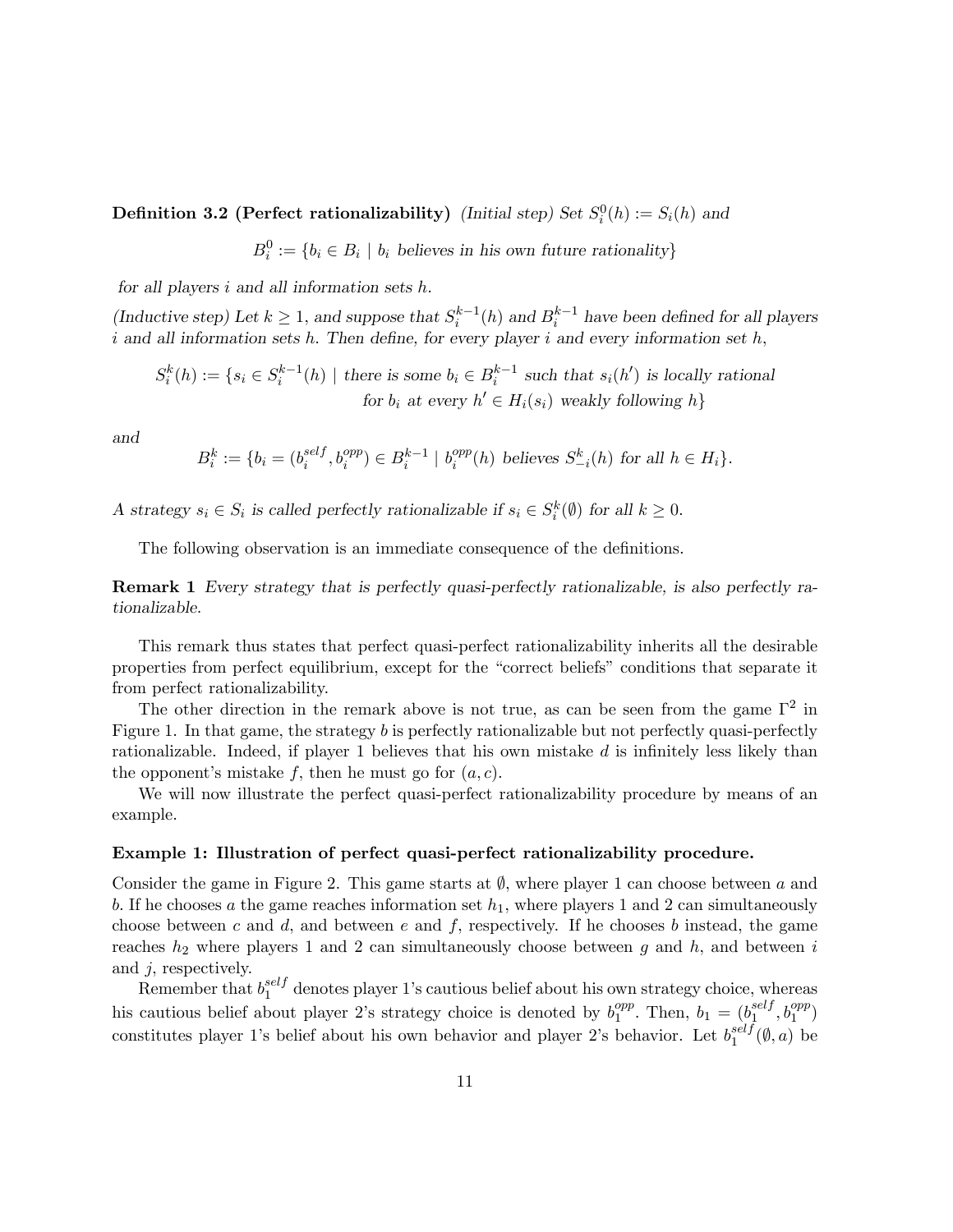

Figure 2: Illustration of perfect quasi-perfect rationalizability

player 1's conditional belief about his own future choice at  $h_1$ , and  $b_1^{self}$  $\int_{1}^{set} (\emptyset, b)$  his conditional belief about his own future choice at  $h_2$ . As an abbreviation, we denote by  $b_1^{opp}$  $\binom{opp}{1}(e):=b_1^{opp}$  $_1^{opp}(e, i) +$  $b_1^{opp}$  $1 \n\frac{\text{opp}}{1}(e, j)$  the probability that player 1 assigns to player 2 choosing e at  $h_1$ , and similarly for  $b_1^{\bar opp}$  $1^{\text{opp}}(f)$ . Then, by definition, player 1's expected utility of choosing a at  $\emptyset$  is

$$
u_1(a, b_1, \emptyset) = b_1^{self}(\emptyset, a)(a, c) \cdot b_1^{opp}(e) \cdot 1 + b_1^{self}(\emptyset, a)(a, d) \cdot b_1^{opp}(f) \cdot 2
$$
  
= 1 - b\_1^{self}(\emptyset, a)(a, d) \cdot (1 - 3b\_1^{opp}(f)) - b\_1^{opp}(f). (3.1)

Here, we have used the fact that  $b_1^{self}$  $\int_{1}^{self}(\emptyset, a)(a, c) = 1 - b_1^{self}$  $i_1^{self}(\emptyset, a)(a, d)$ , and that  $b_1^{opp}$  $_1^{opp}(e) =$  $1 - b_1^{opp}$  $1<sup>opp</sup>(f)$ . Similarly, player 1's expected utility of choosing b at  $\emptyset$  is

$$
u_1(b, b_1, \emptyset) = b_1^{self}(\emptyset, b)(b, g) = 1 - b_1^{self}(\emptyset, b)(b, h).
$$
 (3.2)

Initial step. Note that  $(b, g)$  is player 1's only optimal strategy at  $h_2$ , and hence  $(b, h)$ is a mistake. As in  $B_1^0$  player 1 must believe in his own future rationality, we have that  $b_1^{self}$  $\sum_{1}^{self}(\emptyset, b)(b, h) \ll 1$  for all  $b_1 \in B_1^0$ , where  $\ll$  is an abbreviation for being "of infinitely smaller size".

Step 1. Clearly,  $S_1^1(h_2) = \{(b,g)\}\$ . By construction, every  $b_2 \in B_2^1$  must believe  $S_1^1(h_2) =$  $\{(b,g)\}\text{, and therefore } b_2^{opp}$  $_{2}^{opp}(h_{2})(b, h) \ll 1$  for all  $b_{2} \in B_{2}^{1}$ .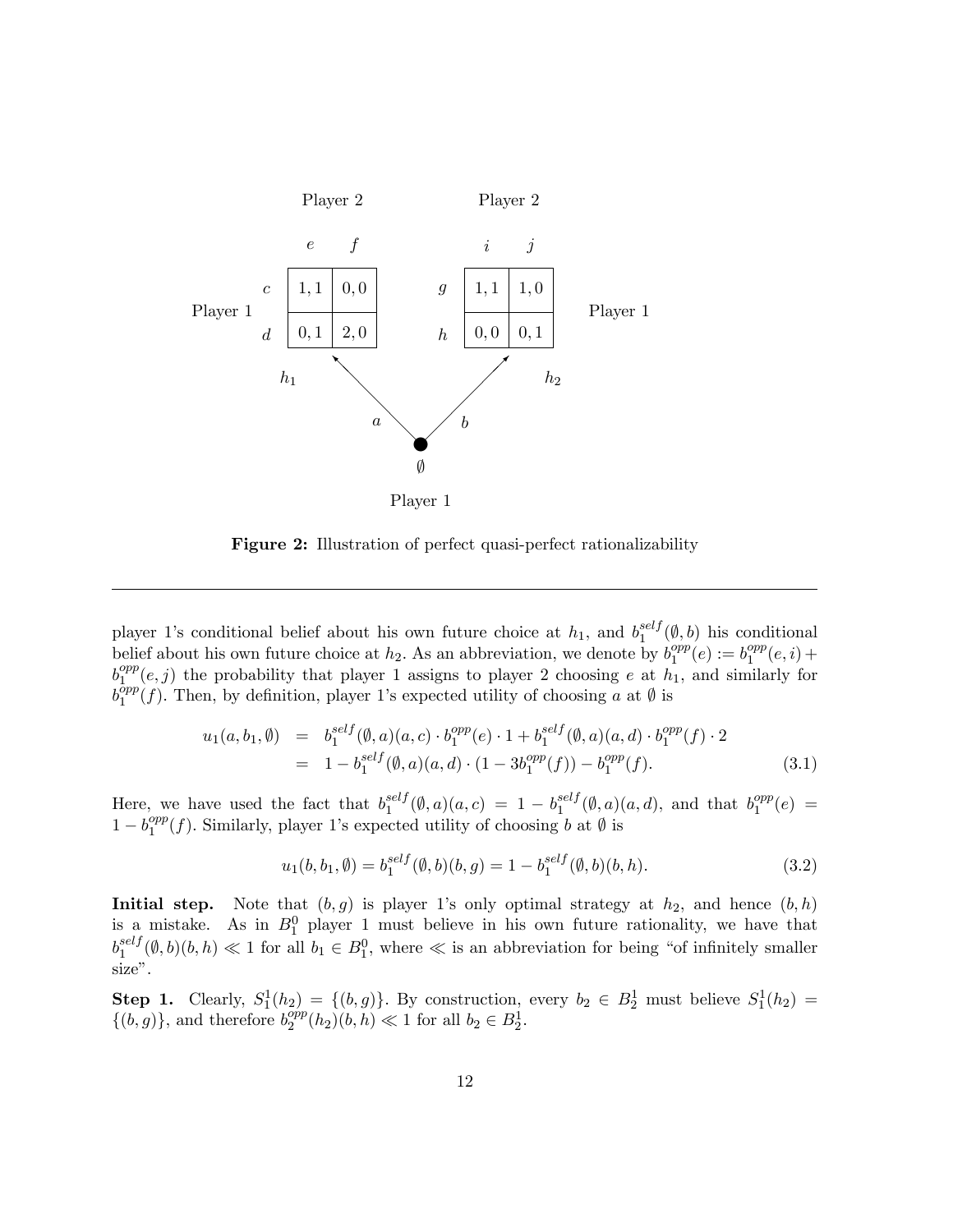Similarly, note that e is player 2's only optimal choice at  $h_1$ , and hence f is a mistake. We thus conclude that  $S_2^1(h_1) = \{(e, i), (e, j)\}\.$  By definition, every  $b_1 \in B_1^1$  must believe  $S_2^1(h_1)$  at  $\emptyset$ , and hence  $b_1^{opp}$  $_1^{opp}(f) \ll 1$  for all  $b_1 \in B_1^1$ .

Remember that  $b_1^{self}$  $\mathcal{L}_1^{self}(\emptyset, b)(b, h) \ll 1$  for all  $b_1 \in B_1^0$ . Therefore,  $st(b_1^{self})$  $_1^{seij}(\emptyset, b)(b, h)) = 0.$  As every  $b_1 \in B_1^0$  deems his own mistakes least likely, we see that

$$
b_1^{self}(\emptyset, b)(b, h) = b_1^{self}(\emptyset, b)(b, h) - st(b_1^{self}(\emptyset, b)(b, h)) \ll b_1^{opp}(f)
$$

for all  $b_1 \in B_1^0$ , and hence in particular for all  $b_1 \in B_1^1$ . Together with the insight above that  $b_1^{opp}$  $_1^{opp}(f) \ll 1$  for all  $b_1 \in B_1^1$ , we conclude that

$$
b_1^{self}(\emptyset, b)(b, h) \ll b_1^{opp}(f) \ll 1 \text{ for all } b_1 \in B_1^1. \tag{3.3}
$$

**Step 2.** We have seen that  $b_2^{opp}$  $\frac{opp}{2}(h_2)(b,h) \ll 1$  for all  $b_2 \in B_2^1$ . Hence, i is player 2's unique optimal choice at  $h_2$  for every belief  $b_2 \in B_2^1$ . As e is player 2's unique optimal choice at  $h_1$  for any belief, we conclude that  $S_2^2(\emptyset) = \{(e, i)\}.$ 

We now turn to player 1's beliefs. By combining  $(3.1)$ ,  $(3.2)$  and  $(3.3)$ , it holds for every  $b_1 \in B_1^1$  that

$$
u_1(a, b_1, \emptyset) = 1 - b_1^{self}(\emptyset, a)(a, d) \cdot (1 - 3b_1^{opp}(f)) - b_1^{opp}(f)
$$
  
< 1 - b\_1^{opp}(f) < 1 - b\_1^{self}(\emptyset, b)(b, h) = u\_1(b, b\_1, \emptyset).

Hence, b is the only optimal choice for player 1 at  $\emptyset$  for every belief  $b_1 \in B_1^1$ . As g is the only optimal choice for player 1 after b for every  $b_1 \in B_1^1$ , we conclude that  $S_1^2(\emptyset) = \{(b,g)\}.$ 

We thus see that  $S_1^2(\emptyset) = \{(b, g)\}\$  and  $S_2^2(\emptyset) = \{(e, i)\}\$ . By Theorem 3.1, there is at least one strategy for player 1 and 2 that survives the procedure, and hence  $(b, g)$  and  $(e, i)$  must be the only strategies for player 1 and 2 that survive the procedure. Therefore,  $(b, g)$  and  $(e, i)$  are the unique perfectly quasi-perfectly rationalizable strategies for players 1 and 2 in this game.

It turns out that that these are also the only quasi-perfectly rationalizable strategies in this game. However, strategy  $(a, c)$  for player 1 is *perfectly rationalizable*, whereas it is not perfectly quasi-perfectly rationalizable. The reason is that according to perfect rationalizability, player 1 is free to believe that his own mistakes are more likely than player 2ís mistakes. In particular, player 1 is free to believe that his mistake h after choosing b is much more likely than his own mistake d, and player 2's mistake f, after choosing  $a$ . In that case, it would be optimal for player 1 to choose a at  $\emptyset$  and c at  $h_1$ .

### 4 Relation to Quasi-Perfect Rationalizability

In this section we propose the *quasi-perfect rationalizability procedure* as a non-equilibrium counterpart to van Damme's  $(1984)$  quasi-perfect equilibrium. Like the perfect quasi-perfect rationalizability procedure, it proceeds by iteratively eliminating strategies and beliefs from the game.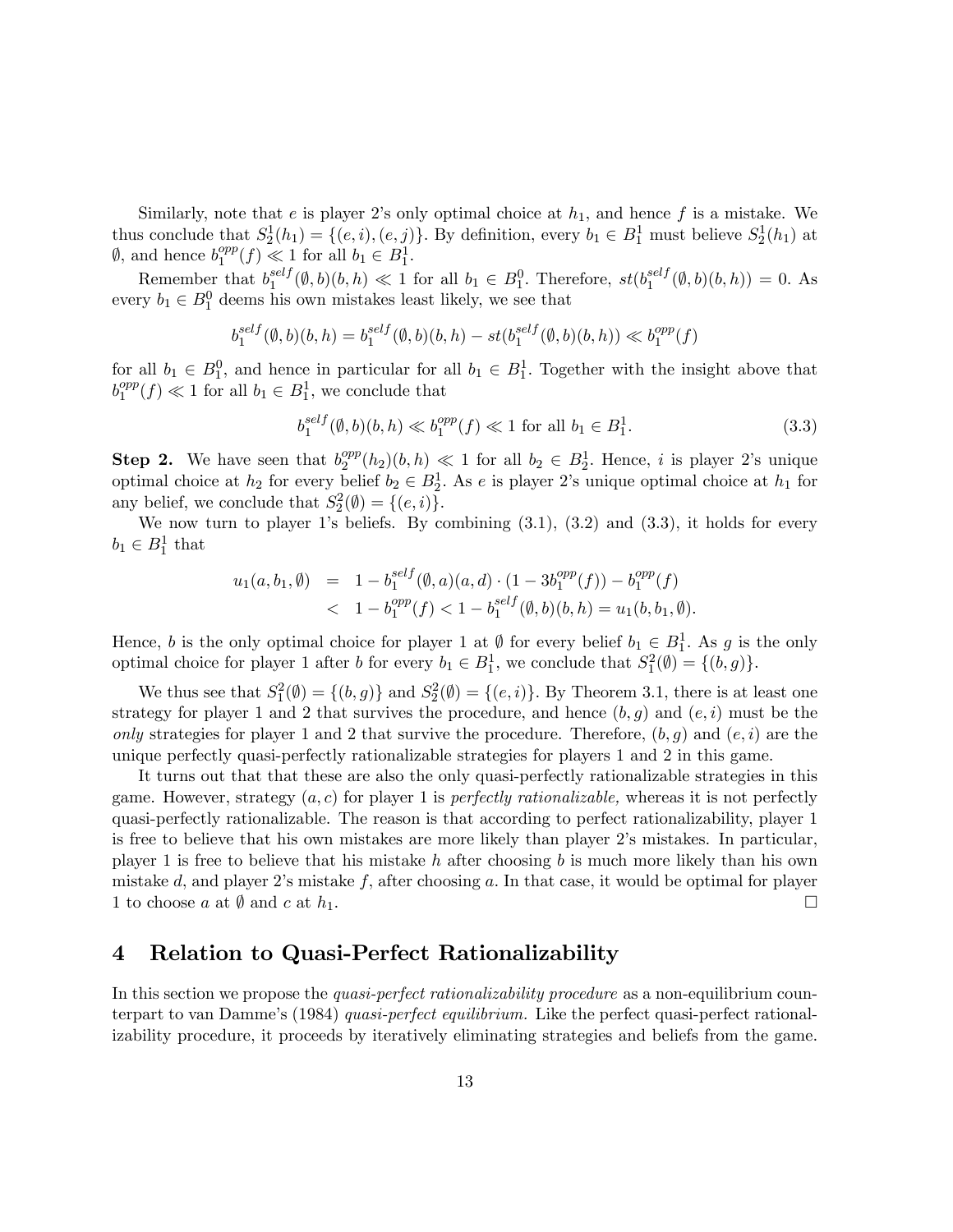The main idea that distinguishes the quasi-perfect rationalizability procedure and quasi-perfect equilibrium from perfect quasi-perfect rationalizability, is that a player believes, at each of his information sets, that his opponents will always make mistakes with some positive infinitesimal probability, but that he will not make mistakes himself. Similarly to perfect quasi-perfect rationalizability, both the quasi-perfect rationalizability procedure and quasi-perfect equilibrium are still based on the assumption that players deem all opponents' strategies possible, and that a player, at each of his information sets, believes in the opponents' future rationality.

We will show that the perfect quasi-perfect rationalizability procedure is always a refinement of the quasi-perfect rationalizability procedure. That is, every strategy that is perfectly quasiperfectly rationalizable is also quasi-perfectly rationalizable. The other direction is not true, as can be seen from the game  $\Gamma^1$  in Figure 1. Indeed, in that game the strategy  $(a, c)$  is quasi-perfectly rationalizable but not perfectly quasi-perfectly rationalizable, since  $(a, c)$  induces the risk of making the mistake  $d$  in the future. In behavioral terms, this is precisely the key difference between the two concepts: Perfect quasi-perfect rationalizability may additionally rule out strategies that are inferior because of the risk of own future mistakes.

Asheim and Perea (2005), from now on AP, provided a definition of quasi-perfect rationalizability which differs both methodologically and behaviorally from ours. Instead of using a procedure that recursively eliminates strategies and beliefs from the game, AP use belief hierarchies as a primitive notion to define quasi-perfect rationalizability. That is, AP do not only consider first-order beliefs about the opponents' strategies, as we do in the procedure, but also explore the players' second-order beliefs about the opponents' beliefs about the strategies of others, and higher-order beliefs as well. AP encode such belief hierarchies by means of epistemic models with types and lexicographic beliefs, and impose epistemic conditions on such belief hierarchies which give rise to their definition of quasi-perfect rationalizability.

In Appendix D we explore, in detail, the formal relation between our quasi-perfect rationalizability procedure on the one hand, and the notion of quasi-perfect rationalizability as defined in Asheim and Perea (2005) on the other hand. We refer to the latter concept as AP-quasiperfect rationalizability from now on. We show that every strategy that is AP-quasi-perfectly rationalizable survives our quasi-perfect rationalizability procedure, but not vice versa. Hence, the concept of Asheim and Perea is stronger than ours. Intuitively, the key difference is the following: According to the quasi-perfect rationalizability procedure, if a player  $i$  at information set h deems an opponent's strategy  $s_j$  most plausible, then there is a belief  $b_j$  that survives all rounds and for which the strategy  $s_j$  is optimal from h onwards. The concept of AP-quasiperfect rationalizability requires more: If player  $i$ , at information set  $h$ , deems an opponent's belief  $b_j$  possible, and at (a *possibly different*) information set h' deems the opponent's strategy  $s_j$  most plausible given the opponent's belief  $b_j$ , then the strategy  $s_j$  must be optimal for  $b_j$  from h' onwards. Here, when we say that player i deems strategy  $s_j$  most plausible at h, we mean that there is no other strategy  $s'_j \in S_j(h)$  that  $b_i$  deems infinitely more likely than  $s_j$ . Hence, according to AP-quasi-perfect rationalizability, the opponent's belief  $b_j$  that player i assigns to his opponent at information set h is not only used to justify his behavior from  $h$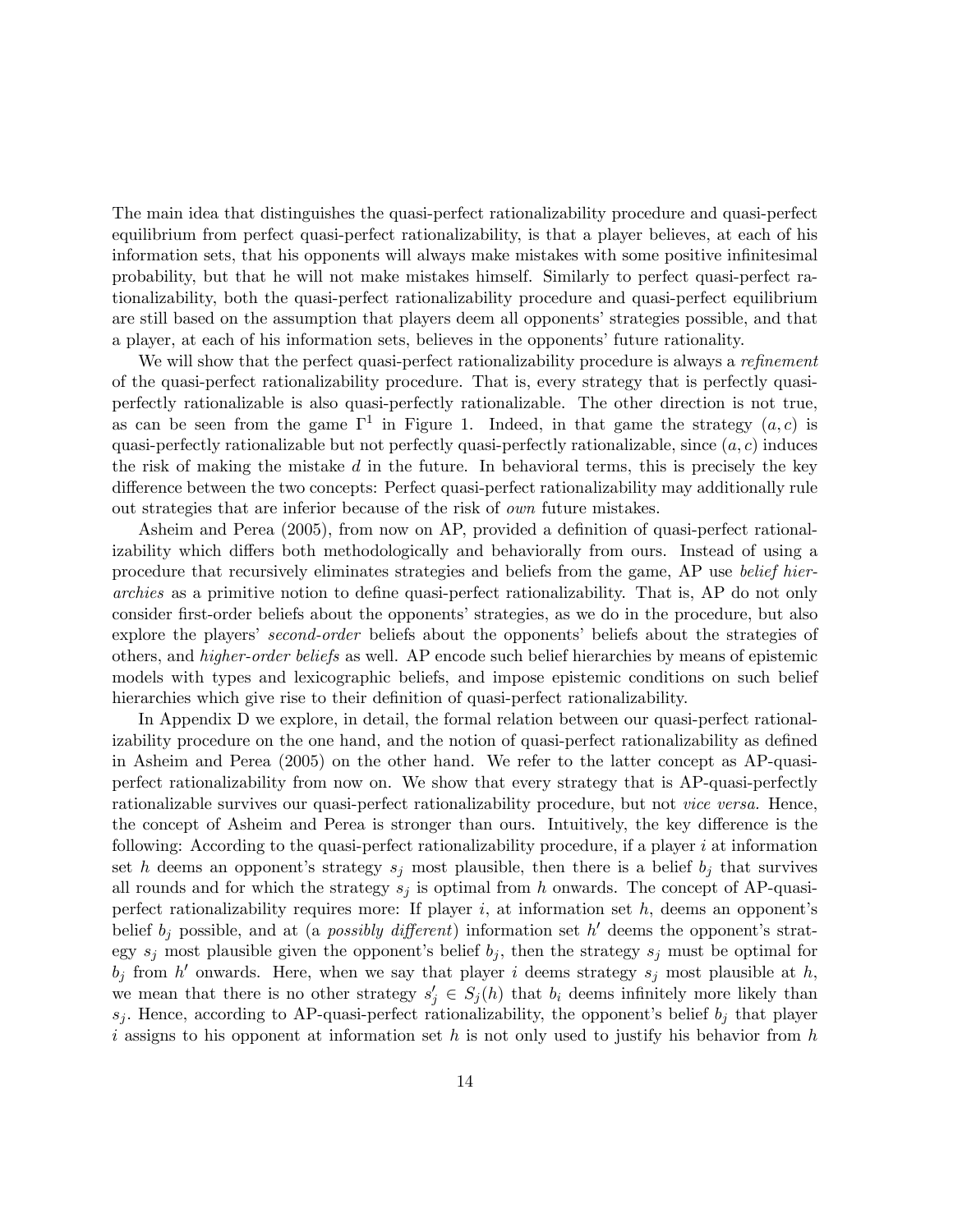onwards, but also to form his belief about  $j$ 's behavior at information sets that do not follow h. In that sense, AP-quasi-perfect rationalizability imposes restrictions that go beyond belief in the opponents' future rationality. In contrast, our quasi-perfect rationalizability procedure only imposes rationality restrictions that are in line with belief in the opponents' future rationality.

In order to formally introduce our quasi-perfect rationalizability procedure, we need the following additional notation and definitions. As before, let  $B_i^{opp}$  $i^{opp}_{i}$  be the set of cautious nonstandard probability distributions on the set of opponents' strategy combinations  $S_{-i}$ . For a belief  $b_i^{opp} \in B_i^{opp}$ <sup>opp</sup> and information set  $h \in H_i$ , let  $b_i^{opp}$  $e_i^{opp}(h)$  be the induced conditional probability distribution on  $S_{-i}(h)$ . Consider an information set  $h \in H_i$  and a strategy  $s_i \in S_i(h)$ . By

$$
u_i(s_i, b_i^{opp}(h)) := \sum_{s_{-i} \in S_{-i}(h)} b_i^{opp}(h)(s_{-i}) \cdot u_i(z(s_i, s_{-i}))
$$

we denote the *expected utility* at information set  $h \in H_i$  of choosing strategy  $s_i$  under the conditional belief  $b_i^{opp}$  $e_i^{opp}(h)$ . We say that the strategy  $s_i \in S_i(h)$  is globally rational for  $b_i^{opp}$  $i^{opp}$  at h if

$$
u_i(s_i, b_i^{opp}(h)) \ge u_i(s'_i, b_i^{opp}(h))
$$
 for all  $s'_i \in S_i(h)$ .

Strategy  $s_i$  is globally rational for  $b_i^{opp}$  $i^{opp}$  if  $s_i$  is globally rational for  $b_i^{opp}$  $e^{opp}_{i}$  at every  $h \in H_i(s_i)$ .

In our *quasi-perfect rationalizability procedure*, we recursively define sets of strategies  $S_i^k(h)$ , for all information sets h, and sets of non-standard beliefs  $B_i^{opp,k}$  $i^{opp,\kappa}$ , as follows.

Definition 4.1 (Quasi-perfect rationalizability procedure) (Initial step) Set  $S_i^0(h) := S_i(h)$ and  $B_i^{opp,0}$  $i^{opp,0} := B_i^{opp}$  $i<sub>i</sub><sup>opp</sup>$  for all players i and all information sets h.

(Inductive step) Let  $k \geq 1$ , and suppose that  $S_i^{k-1}(h)$  and  $B_i^{opp,k-1}$  have been defined for all players i and all information sets h. Then define, for every player i and every information set h,

$$
S_i^k(h) := \{ s_i \in S_i^{k-1}(h) \mid \text{there is some } b_i^{opp} \in B_i^{opp,k-1} \text{ such that } s_i \text{ is globally rational} \}
$$
  
for  $b_i^{opp} \text{ at every } h' \in H_i(s_i) \text{ weakly following } h \}$ 

and

$$
B_i^{opp,k} := \{ b_i \in B_i^{opp,k-1} \mid b_i^{opp}(h) \text{ believes } S_{-i}^k(h) \text{ for all } h \in H_i \}.
$$

A strategy  $s_i \in S_i$  is quasi-perfectly rationalizable if  $s_i \in S_i^k(\emptyset)$  for all  $k \geq 0$ .

Similar to the perfect quasi-perfect rationalizability procedure, also the quasi-perfect rationalizability embodies the idea of belief in the opponents' future rationality as proposed by Perea (2014). Indeed, if a belief in  $B_i^{opp,k}$  $e^{opp,\kappa}$  assigns, at information set  $h \in H_i$ , a non-infinitesimal probability to an opponent's strategy  $s_j$ , then  $s_j$  must be in  $S_j^k(h)$ , and hence there must be some belief in  $B_j^{opp,k-1}$  for which  $s_j$  is optimal from h onwards. The crucial difference between quasiperfect rationalizability and perfect quasi-perfect rationalizability is that in the latter concept, a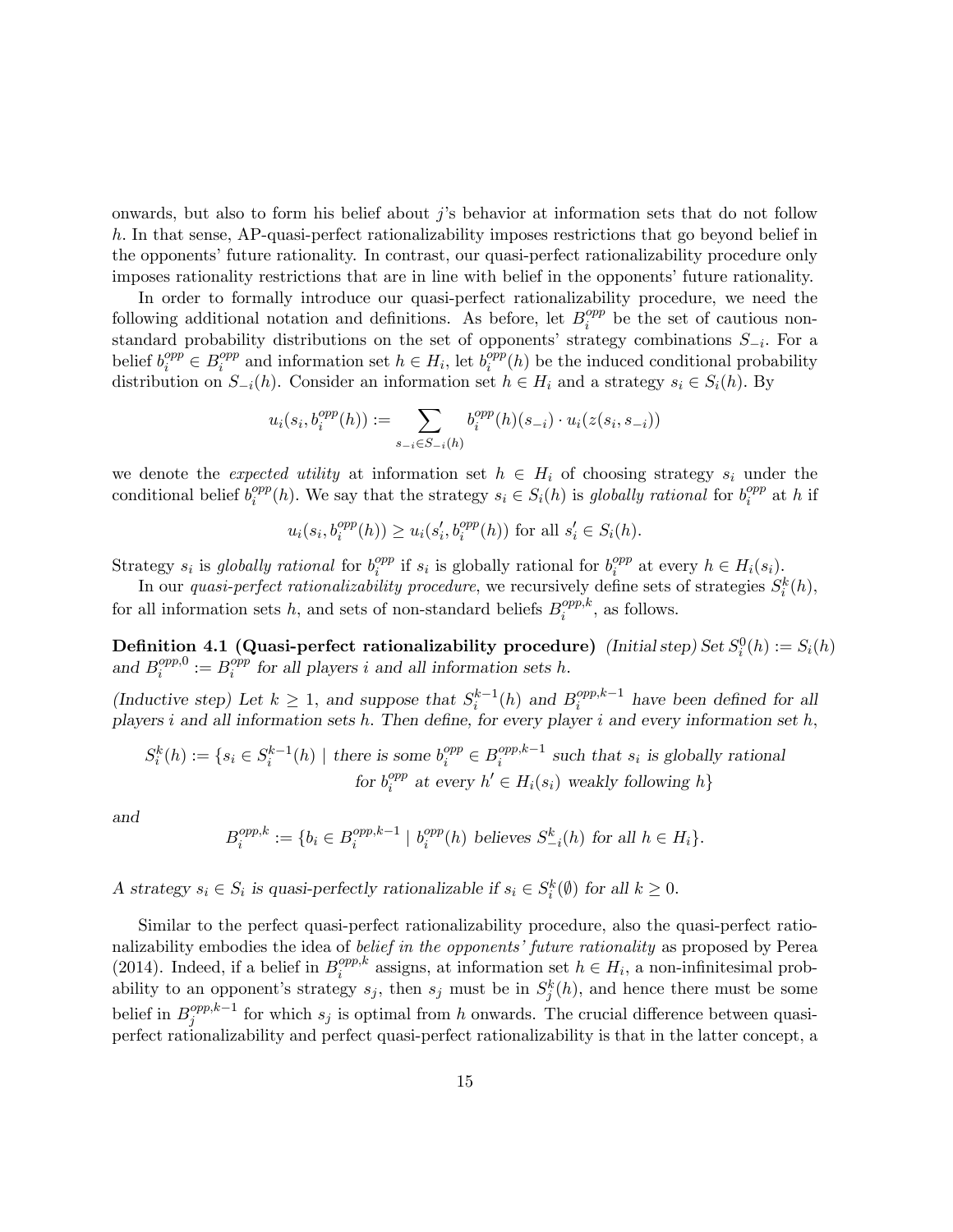player also deems possible future mistakes by himself, whereas in the first concept a player only takes into account mistakes by his opponents. However  $-$  and that is crucial  $-$  under the latter concept the player deems his own mistakes infinitely less likely than the opponents' mistakes. Due to this last property, it can be shown that every perfectly quasi-perfectly rationalizable strategy is also quasi-perfectly rationalizable.

### Theorem 4.1 (Relation with quasi-perfect rationalizability) Every perfectly quasi-perfectly rationalizable strategy is quasi-perfectly rationalizable.

The other direction is not true. Indeed, in game  $\Gamma^1$  from Figure 1 the strategy  $(a, c)$  is quasiperfectly rationalizable but not perfectly quasi-perfectly rationalizable. The proof of Theorem 4.1 can be found in Appendix C. What makes the proof challenging is that perfect quasi-perfect rationalizability and quasi-perfect rationalizability are defined in fundamentally different ways: In perfect quasi-perfect rationalizability a player holds beliefs about his own future choices, and optimality of a strategy is defined *locally*, on a choice-by-choice basis. That is, optimality requires that at every information set the prescribed choice is locally optimal, given the player's belief about his own future choices and given his belief about the opponents' strategies. In contrast, quasi-perfect rationalizability does not involve beliefs about the player's own future choices, and optimality is defined *globally*. That is, optimality requires that at every information set the player's strategy is optimal, given his belief about the opponents' strategies. A key step in the proof is to show that a sequence of locally optimal *choices* in the perfect quasiperfect rationalizability concept always yields a globally optimal strategy in the quasi-perfect rationalizability concept. See Corollary 7.1 in Appendix C.

In Appendix D we show that Theorem 4.1 is no longer true if we replace our quasi-perfect rationalizability concept by AP-quasi-perfect rationalizability, as defined in Asheim and Perea (2005). Indeed, we provide a counterexample where some strategy is perfectly quasi-perfectly rationalizable, but not AP-quasi-perfectly rationalizable. Apparently, the extra conditions that AP-quasi-perfect rationalizability imposes relative to quasi-perfect rationalizability, as discussed as the beginning of this section, are not shared by perfect quasi-perfect rationalizability. At the same time, AP-quasi-perfect rationalizability is not a refinement of perfect quasi-perfect rationalizability, as can be seen from the game  $\Gamma^1$  in Figure 1. In that game, strategy  $(a, c)$  is AP-quasi-perfectly rationalizable, but not perfectly quasi-perfectly rationalizable.

It is easily seen that the quasi-perfect rationalizability procedure is a refinement of the backward dominance procedure in Perea (2014). Indeed, every strategy that survives the quasiperfect rationalizability procedure also survives the backward dominance procedure, but not *vice versa*. The key difference between the two procedures is that the backward dominance procedure does not impose cautious reasoning, as a player, at each of his information sets, is free to assign probability 0 to certain opponents' strategies. Perea  $(2014)$  has shown that in every game with perfect information without relevant ties, the only strategies that survive the backward dominance procedure are the backward induction strategies. In the light of Theorem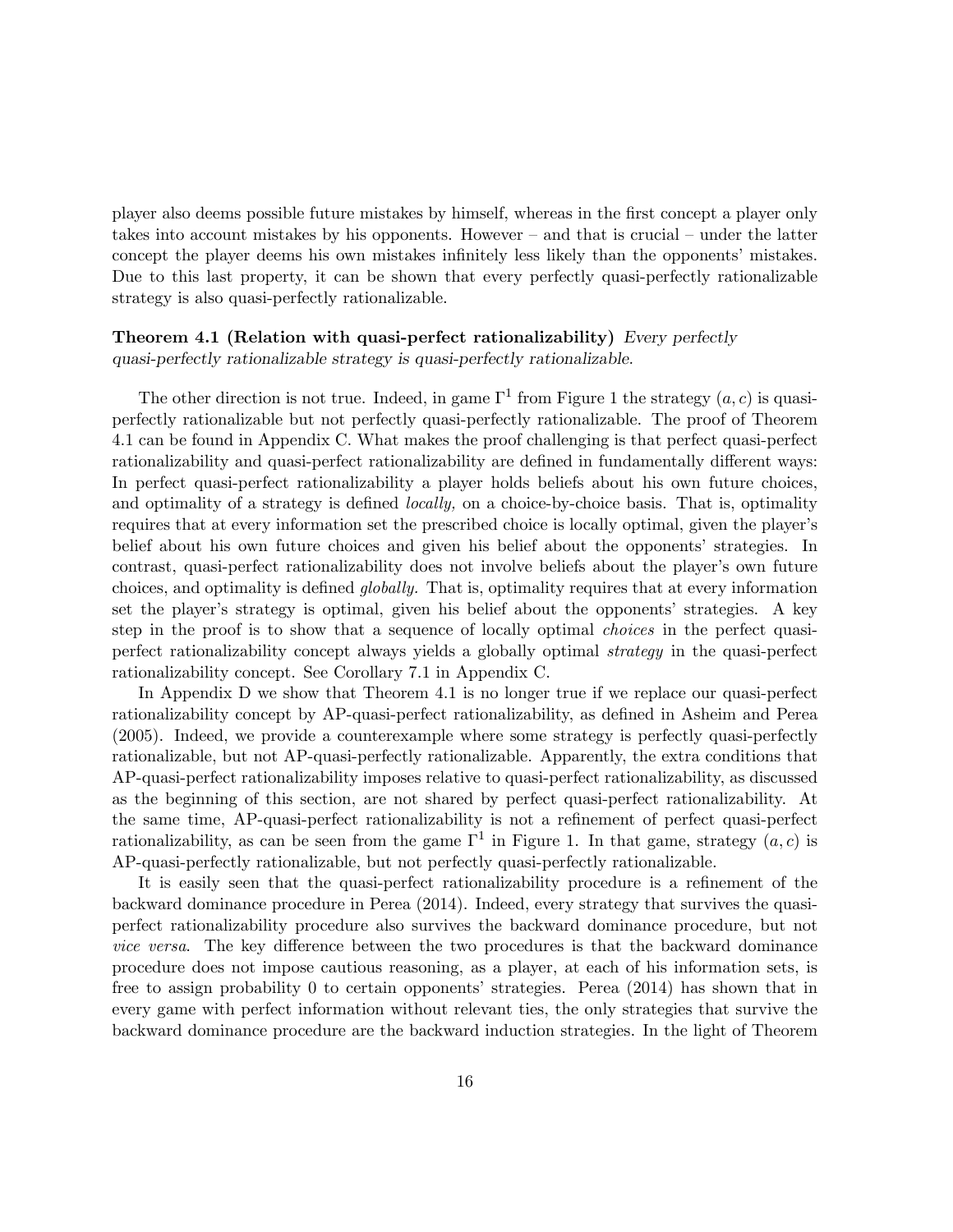4.1 it thus follows that in every such game, the only (perfectly) quasi-perfectly rationalizable strategies are the backward induction strategies.

Since we have seen in the previous section that perfect quasi-perfect rationalizability is a refinement of perfect rationalizability, it follows from Theorem 4.1 that perfect quasi-perfect rationalizability refines both perfect rationalizability and quasi-perfect rationalizability. Hence, it inherits all the desirable properties that perfect rationalizability and quasi-perfect rationalizability display. Yet, it adds the requirement that a player deems his own future mistakes infinitely less likely than his opponents' mistakes, without completely discarding his own future mistakes as quasi-perfect rationalizability does.

### Corollary 4.1 (Relation with perfect and quasi-perfect rationalizability) Every perfectly quasi-perfectly rationalizable strategy is both perfectly rationalizable and quasi-perfectly rationalizable.

In each of the examples we have seen so far, the other direction of the corollary was also true. Indeed, in each of those examples every strategy that was both perfectly rationalizable and quasi-perfectly rationalizable was also perfectly quasi-perfectly rationalizable. It is easily seen that this direction is always true in every game with perfect information and without relevant ties, as in such games the three concepts above all uniquely select the backward induction strategies for the players. Whether this direction is still true for games with perfect information and relevant ties is still an open question to us.

However, as the following example will show, the opposite direction of the corollary is not generally true for games with imperfect information. There are games where a strategy is both perfectly rationalizable and quasi-perfectly rationalizable, but not perfectly quasi-perfectly rationalizable.

### Example 2: Combining perfect and quasi-perfect rationalizability does not lead to perfect quasi-perfect rationalizability.

Consider the game in Figure 3. Then, strategy g for player 2 is both perfectly rationalizable and quasi-perfectly rationalizable, but not perfectly quasi-perfectly rationalizable. To see that g is perfectly rationalizable, note first that strategy b is perfectly rationalizable for player 1 if he believes that his own mistake  $(c, e)$  is much more likely than player 2's mistake i. Hence, under perfect rationalizability, player 2 may assign at his information set a high probability to player 1 choosing b; which makes g optimal for player 2.

To see that  $g$  is quasi-perfectly rationalizable, note that under quasi-perfect rationalizability player 1 believes that he will not make mistakes himself, and hence strategy  $(a, c, f)$  will be among his optimal strategies. Therefore, player 2 may assign at his information set a high probability to player 1 choosing  $(a, c, f)$ , which makes g optimal for player 2.

Under perfect quasi-perfect rationalizability, however, player 1 believes that he will make the mistake  $(c, e)$  with positive probability, but he deems the probability of player 2 making the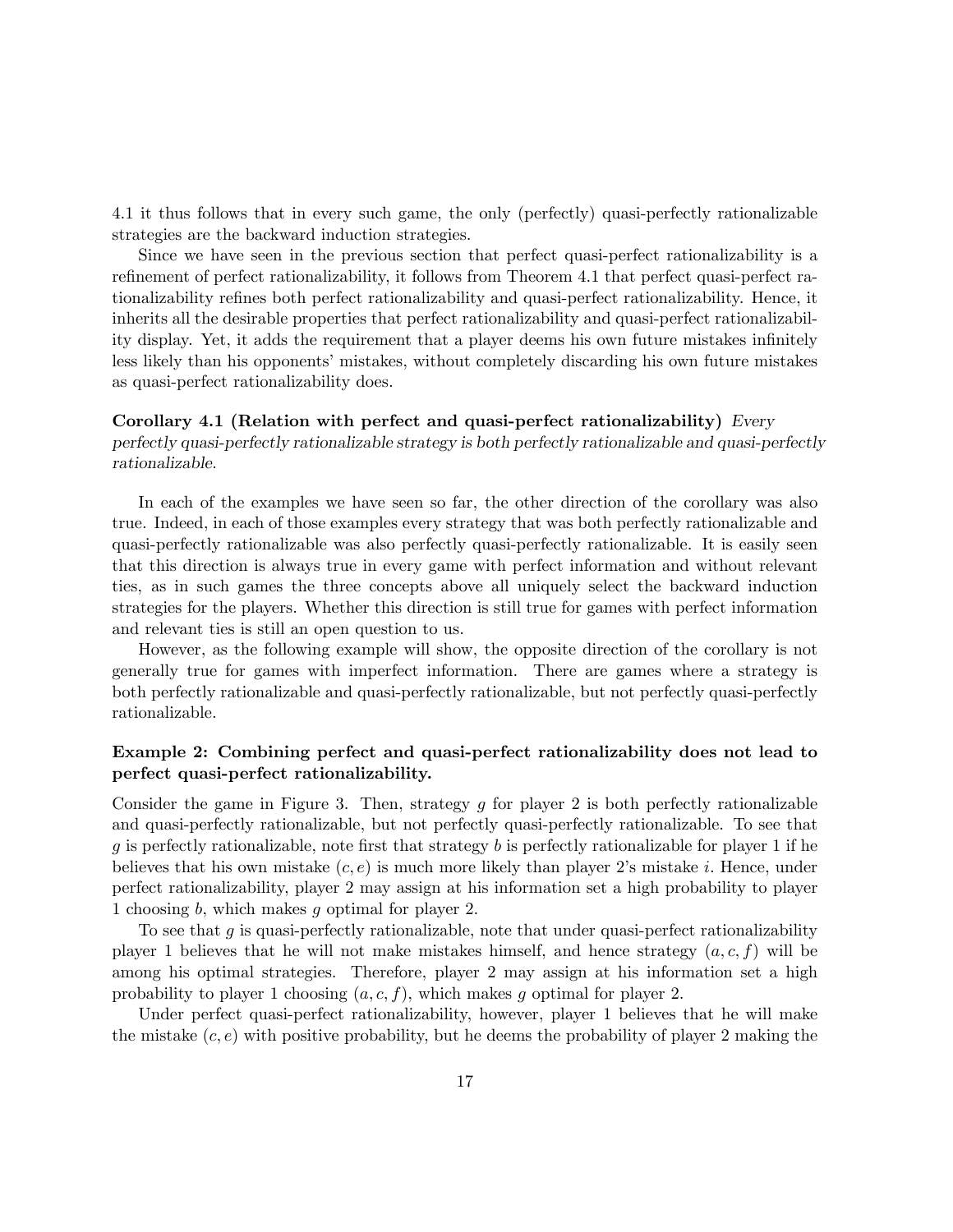

does not lead to perfect quasi-perfect rationalizability

mistake  $i$  much higher. As such, the only perfectly quasi-perfectly rationalizable strategy for player 1 is  $(a, d)$ . Hence, player 2 must at his information set assign a high probability to player 1 choosing  $(a, d)$ , which implies that player 2 must choose h. That is, h is the only perfectly quasiperfectly rationalizable strategy for player 2. In particular,  $g$  is not perfectly quasi-perfectly rationalizable.  $\Box$ 

### 5 Appendix A: Non-Standard Analysis

### 5.1 Non-Standard Numbers

Recall that the field of non-standard numbers  $\mathbf{R}(\varepsilon)$  contains all numbers a that can be written as  $\overline{\nu}$ 

$$
a = \frac{a_0 + a_1 \varepsilon + a_2 \varepsilon^2 + \dots + a_K \varepsilon^K}{b_0 + b_1 \varepsilon + b_2 \varepsilon^2 + \dots + b_K \varepsilon^K},
$$
\n
$$
(5.1)
$$

where  $a_k, b_k \in \mathbf{R}$  for all  $k \in \{0, ..., K\}$ ,  $b_k \neq 0$  for some  $k \in \{0, ..., K\}$ , and where either  $a_0 \neq 0$ or  $b_0 \neq 0$ . We call the non-standard number  $a \in \mathbf{R}(\varepsilon)$  finite if there is some number  $b \in \mathbf{R}$  such that  $|a| < b$ . It is easily seen that a is finite, if and only if,  $b_0 \neq 0$ . We now show that every finite non-standard number can be written as a (possibly infinite) polynomial in  $\varepsilon$ . Since  $b_0 \neq 0$ , we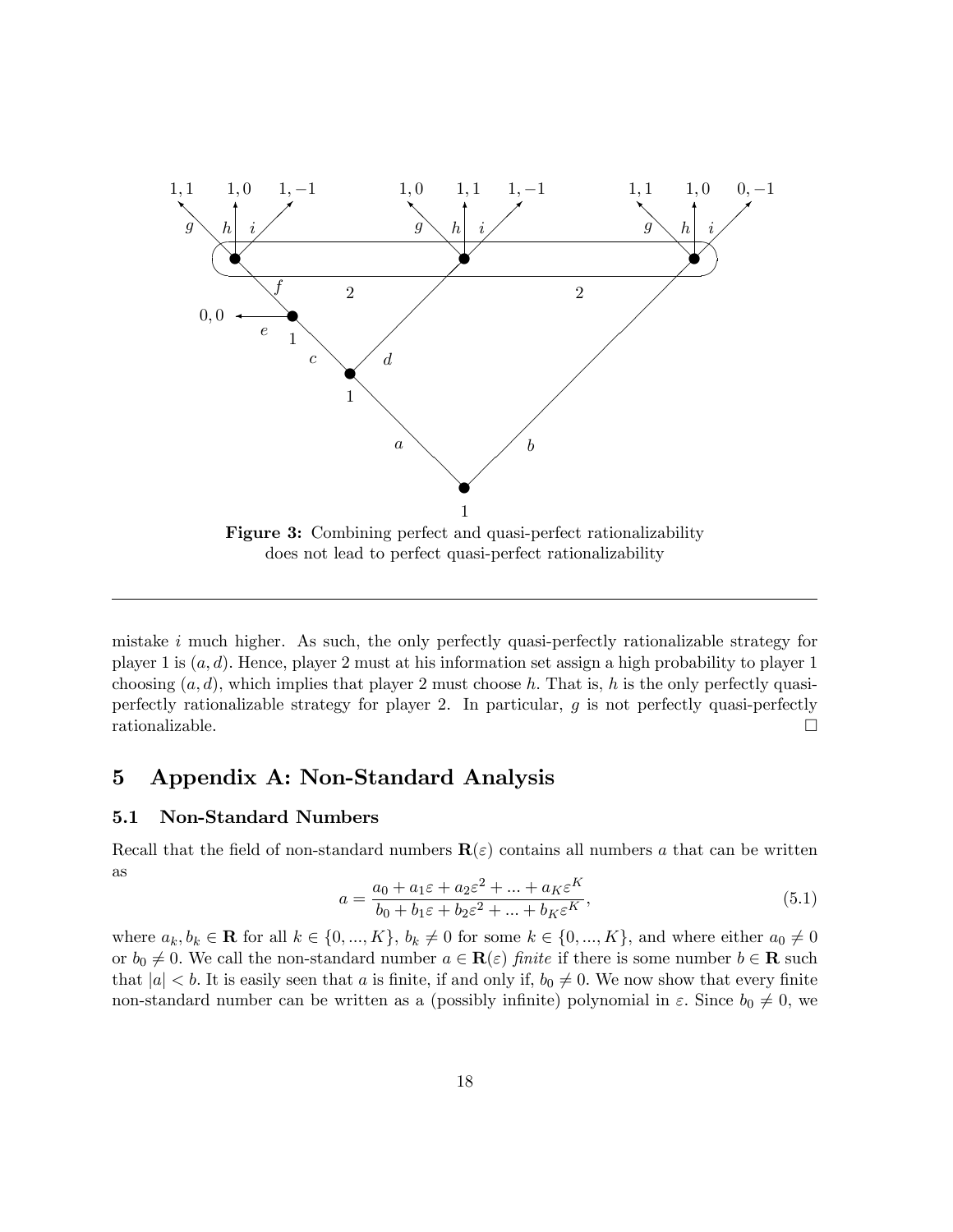can write the denominator in (5.1) as

$$
b_0(1+\frac{b_1}{b_0}\varepsilon+\frac{b_2}{b_0}\varepsilon^2+\ldots+\frac{b_K}{b_0}\varepsilon^K).
$$

Moreover, by the property of  $\varepsilon$  we know that  $\left|\frac{b_k}{b_0}\right|$  $\frac{b_k}{b_0} \varepsilon^k \vert < (\frac{1}{2})$  $(\frac{1}{2})^k$  for every  $k \in \{1, ..., K\}$ , and hence

$$
\left|\frac{b_1}{b_0}\varepsilon + \frac{b_2}{b_0}\varepsilon^2 + \ldots + \frac{b_K}{b_0}\varepsilon^K\right| \leq \sum_{k=1}^K \left|\frac{b_k}{b_0}\varepsilon^k\right| < \sum_{k=1}^K (\frac{1}{2})^k < 1.
$$

But then, by the formula for geometric series it immediately follows that

$$
(1+\frac{b_1}{b_0}\varepsilon+\frac{b_2}{b_0}\varepsilon^2+\ldots+\frac{b_K}{b_0}\varepsilon^K)^{-1}=1+\sum_{m=1}^\infty (-1)^m\left(\frac{b_1}{b_0}\varepsilon+\frac{b_2}{b_0}\varepsilon^2+\ldots+\frac{b_K}{b_0}\varepsilon^K\right)^m.
$$

Combining this with (5.1) then yields

$$
a = \frac{1}{b_0} \left( a_0 + a_1 \varepsilon + a_2 \varepsilon^2 + \dots + a_K \varepsilon^K \right) \left( 1 + \sum_{m=1}^{\infty} (-1)^m \left( \frac{b_1}{b_0} \varepsilon + \frac{b_2}{b_0} \varepsilon^2 + \dots + \frac{b_K}{b_0} \varepsilon^K \right)^m \right)
$$

which is a power series in  $\varepsilon$ . We thus conclude that every finite number  $a \in \mathbf{R}(\varepsilon)$  can be written as

$$
a = a_0 + a_1 \varepsilon + a_2 \varepsilon^2 + \dots \,, \tag{5.2}
$$

where  $a_k \in \mathbf{R}$  for every  $k \geq 0$ . We call this a *power series representation* of the number a. Below, we will show that this power series representation is unique.

#### 5.2 Properties of Non-Standard Numbers

In this subsection we will investigate some important properties of finite non-standard numbers. First, we show that the sign of a non-standard number is fully determined by the sign of the leading coefficient in the power series representation  $(5.2)$ . This property thus illustrates the lexicographic nature of the power series representation of non-standard numbers, as the leading coefficient  $a_k$  turns out to be "infinitely more important" than the collection of all the coefficients that follow.

Lemma 5.1 (Leading coefficient determines sign) Consider a finite number  $a \in \mathbf{R}(\varepsilon)$  where  $a = a_0 + a_1 \varepsilon + a_2 \varepsilon^2 + \dots$ . Then,  $a > 0$  if and only if there is some  $k \ge 0$  with  $a_k > 0$  and  $a_m = 0$ for all  $m < k$ .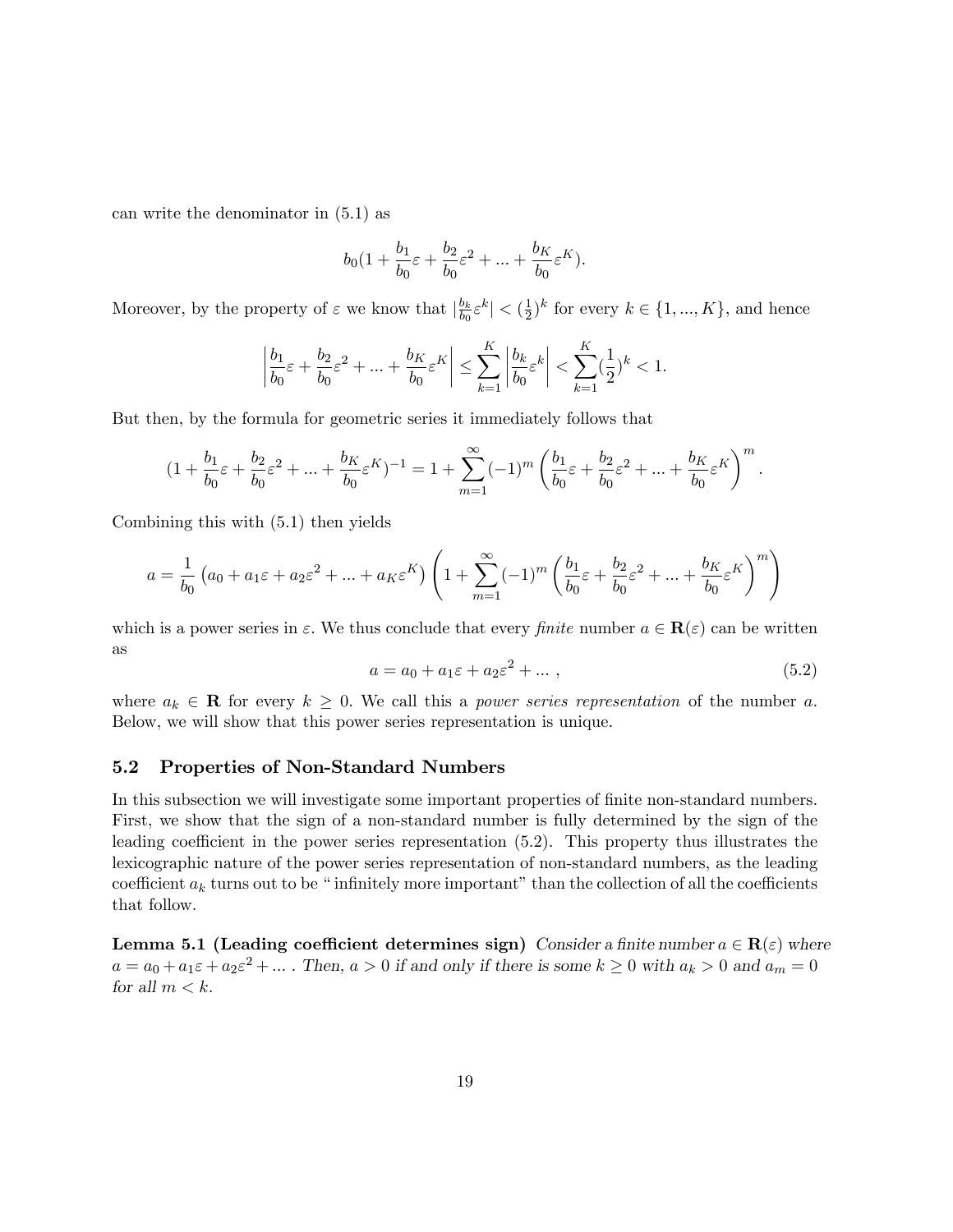**Proof.** For the "if" part, suppose that  $a_k > 0$  and  $a_m = 0$  for all  $m < k$ . Hence,

$$
a = a_k \varepsilon^k + a_{k+1} \varepsilon^{k+1} + \dots
$$

where  $a_k > 0$ . By the property of  $\varepsilon$  we know that

$$
|a_m| \, \varepsilon^m < a_k \left(\frac{1}{2}\right)^m \varepsilon^k
$$

for every  $m \geq k + 1$ . Hence,

$$
\left|\sum_{m=k+1}^{\infty} a_m \varepsilon^m \right| \leq \sum_{m=k+1}^{\infty} |a_m| \varepsilon^m < \sum_{m=k+1}^{\infty} a_k \left(\frac{1}{2}\right)^m \varepsilon^k \leq a_k \varepsilon^k,
$$

which immediately implies that  $a > 0$ .

For the "only if" part, assume that  $a > 0$ . If  $a_k = 0$  for all  $k \ge 0$ , then  $a = 0$ , which would be a contradiction. Hence, there must be some  $k \geq 0$  with  $a_k \neq 0$  and  $a_m = 0$  for all  $m < k$ . If  $a_k < 0$ , then it follows by the "if" part above that  $a < 0$ , which would be a contradiction. Hence, we conclude that  $a_k > 0$ .

The lemma above really is the key result in this section, as all other properties follow rather directly from this lemma. A first consequence of Lemma 5.1 is that a non-standard number is  $0$  precisely when all coefficients in the power series representation are equal to  $0$ .

Lemma 5.2 (Zero has unique representation) Consider a finite number  $a \in \mathbf{R}(\varepsilon)$  where  $a = a_0 + a_1 \varepsilon + a_2 \varepsilon^2 + \dots$ . Then,  $a = 0$  if and only if  $a_k = 0$  for all  $k \ge 0$ .

**Proof.** The "if" direction is trivial. For the "only if" direction, assume that  $a = 0$ . Contrary to what we want to show, assume that there is some  $k \geq 0$  with  $a_k \neq 0$  and  $a_m = 0$  for all  $m < k$ . If  $a_k > 0$  then it follows from Lemma 5.1 that  $a > 0$ , which would be a contradiction. If  $a_k < 0$  then it follows by Lemma 5.1 that  $a < 0$ , which would also be a contradiction. Hence, we conclude that  $a_k = 0$  for all  $k \geq 0$ .

This lemma implies that for every finite non-standard number  $a$ , the power series representation is unique. Indeed, suppose that

$$
a = a_0 + a_1 \varepsilon + a_2 \varepsilon^2 + \dots = b_0 + b_1 \varepsilon + b_2 \varepsilon^2 + \dots
$$

Then,

$$
(a_0 - b_0) + (a_1 - b_1)\varepsilon + (a_2 - b_2)\varepsilon^2 + \dots = 0,
$$

which implies by Lemma 5.2 that  $a_k = b_k$  for all  $k \geq 0$ . We can therefore refer to (5.2) as the power series representation of the non-standard number a: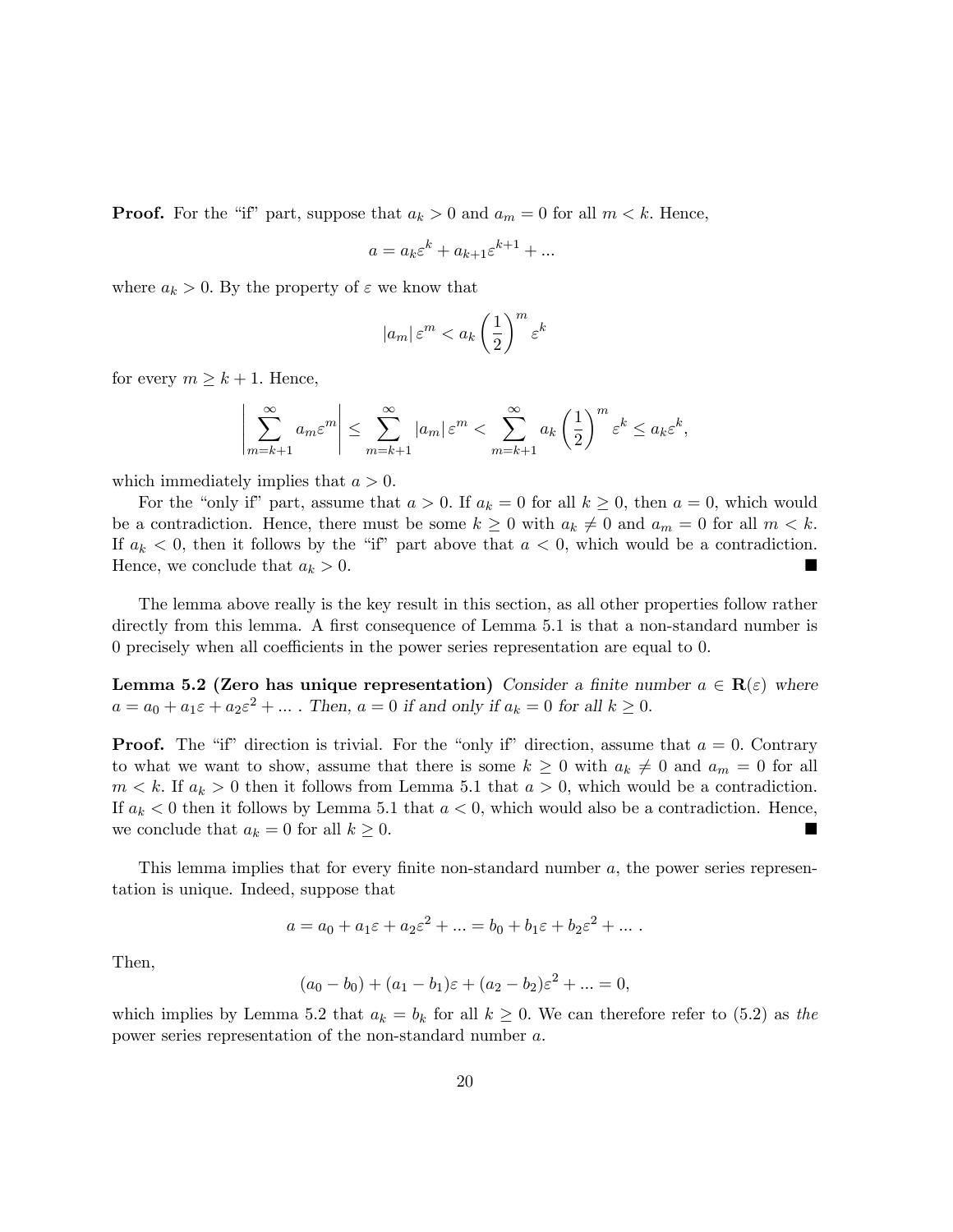If  $a \neq 0$ , we denote by  $v(a)$  the smallest index k for which  $a_k \neq 0$ , and call it the *valuation* of the number a. We set  $v(0) := \infty$ . For two finite non-standard numbers a and b we say that a is of infinitely smaller size than b if  $v(a) > v(b)$ . We use the term "infinitely smaller size" rather than the more familiar "infinitely smaller" because we also apply it to negative numbers. For instance,  $\varepsilon$  is of infinitely smaller size than  $-1$ , although  $\varepsilon$  is not smaller than  $-1$ . Note that, by definition, 0 is of infinitely smaller size than any finite non-zero non-standard number.

For a finite non-standard number a with power series representation (5.2), and a given  $k \geq 0$ , we call

$$
trunc^k(a) = a_0 + a_1\varepsilon + \dots a_k\varepsilon^k
$$

the k-th order truncation of a. The 0-th order truncation  $a_0 \in \mathbf{R}$  is also called the *standard part* of a, and is denoted by  $st(a)$ . Hence,  $st(a)$  is the unique real number that is closest to a.

A consequence of Lemma 5.2 and Lemma 5.1 is that the k-th order truncation of a will either be zero, or have the same sign as a: This property will be important for our proofs.

**Lemma 5.3 (Truncation has the same sign)** Consider a finite number  $a \in \mathbf{R}(\varepsilon)$  with  $a \geq$ 0. Then,  $trunc^k(a) \ge 0$  for every  $k \ge 0$ .

**Proof.** Suppose first that  $a = 0$ . Then, by Lemma 5.2,  $a_k = 0$  for all  $k \geq 0$ , and hence  $trunc^{k}(a) = 0$  for all  $k \geq 0$ .

Assume next that  $a > 0$ . Then, by Lemma 5.1, there is some r with  $a_r > 0$  and  $a_m = 0$  for all  $m < r$ . If  $k < r$ , then  $trunc^k(a) = 0$ . If  $k \ge r$ , then  $trunc^k(a) > 0$  by Lemma 5.1.

In the following subsection we will use the properties above to investigate non-standard probability distributions.

#### 5.3 Non-Standard Probability Distributions

Consider a finite set X. A non-standard probability distribution on X is a function  $p: X \to \mathbf{R}(\varepsilon)$ such that  $p(x) \ge 0$  for all  $x \in X$  and  $\sum_{x \in X} p(x) = 1$ . By  $\Delta^{ns}(X)$  we denote the set of nonstandard probability distributions on  $X$ . Such non-standard probability distributions will often be interpreted as *beliefs*. We therefore use the terms "non-standard probability distribution" and "belief" interchangeably in this paper. For two elements x and y in X, we say that p deems x infinitely more likely than y if  $p(y)$  is of infinitely smaller size than  $p(x)$ .

Consider a non-standard probability distribution p on X. For a subset  $Y \subseteq X$  with  $\sum_{x \in Y} p(x) >$ 0, the *conditional* probability distribution on  $Y$  induced by  $p$  is the non-standard probability distribution  $p_Y$  on Y given by

$$
p_Y(x) := \frac{p(x)}{\sum_{y \in Y} p(y)}
$$

for every  $x \in Y$ .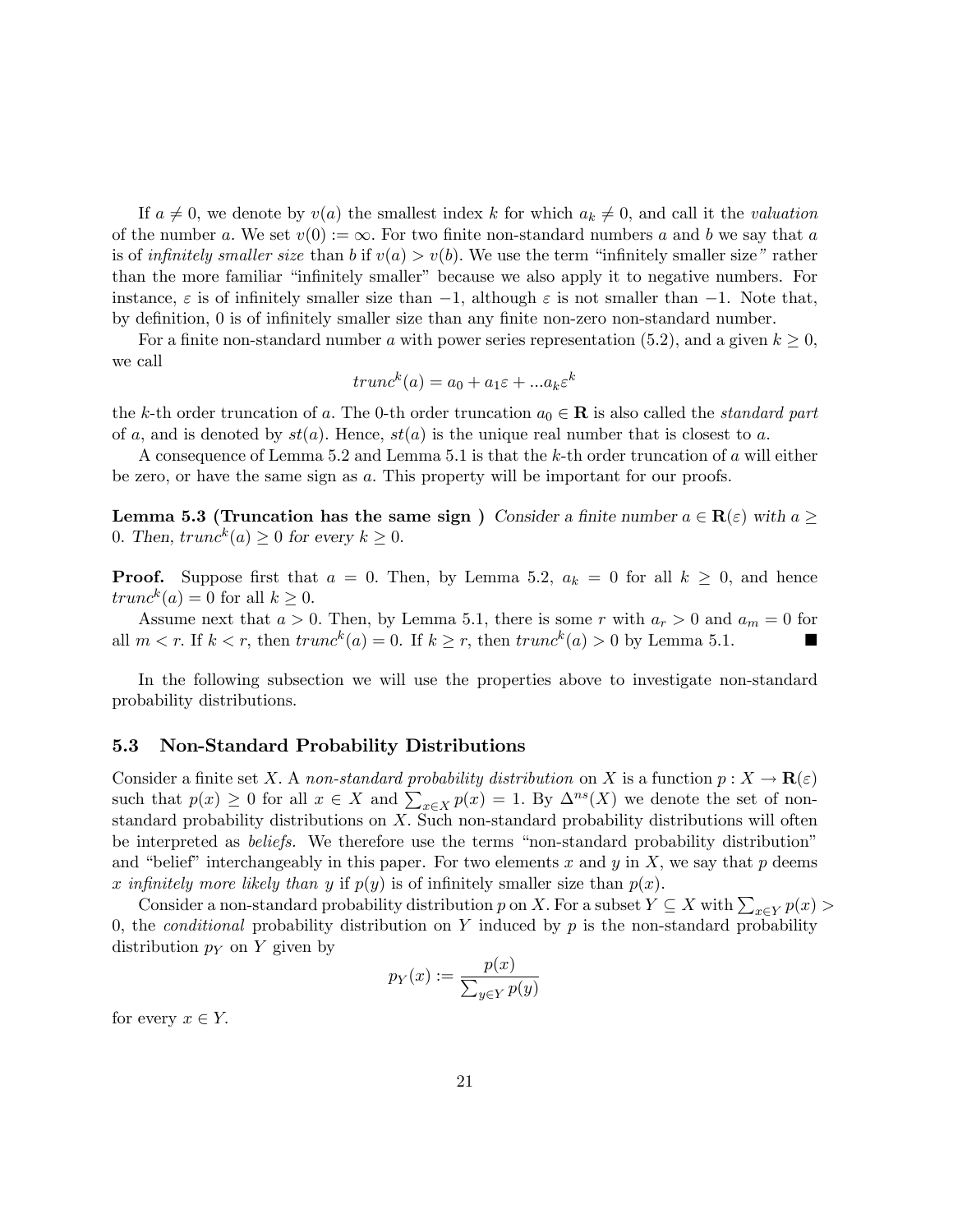We say that p is cautious on X if  $p(x) > 0$  for all  $x \in X$ , such that conditional probability distributions can be formed for every subset  $Y \subseteq X$ . We call p a *standard* probability distribution on X if  $p(x) \in \mathbf{R}$  for all  $x \in X$ , and the set of standard probability distributions on X is denoted by  $\Delta(X)$ . A standard zero-sum distribution on X is a function  $f: X \to \mathbf{R}$  with  $\sum_{x \in X} f(x) = 0$ .

Consider a non-standard probability distribution  $p$  on  $X$ . From above we know that every probability  $p(x)$  has a unique power series representation

$$
p(x) = p_0(x) + p_1(x)\varepsilon + p_2(x)\varepsilon^2 + \dots,
$$

where  $p_k(x) \in \mathbf{R}$  for every  $k \geq 0$ . As  $\sum_{x \in X} p(x) = 1$ , it follows that

$$
\left(\sum_{x \in X} p_0(x) - 1\right) + \varepsilon \left(\sum_{x \in X} p_1(x)\right) + \varepsilon^2 \left(\sum_{x \in X} p_2(x)\right) + \dots = 0.
$$

By Lemma 5.2 we thus conclude that

$$
\sum_{x \in X} p_0(x) = 1
$$
 and 
$$
\sum_{x \in X} p_k(x) = 0
$$
 for all  $k \ge 1$ .

Moreover, since  $p(x) \ge 0$  for every  $x \in X$ , it follows by Lemma 5.3 that  $p_0(x) = trunc^0(p(x)) \ge 0$ for every  $x \in X$ . Hence, we conclude that  $p_0 := (p_0(x))_{x \in X}$  is a standard probability distribution in  $\Delta(X)$ , and that  $p_k := (p_k(x))_{x \in X}$  is a standard zero-sum distribution on X.

As such, every non-standard probability distribution  $p$  on  $X$  can uniquely be written as

$$
p = p_0 + \varepsilon p_1 + \varepsilon^2 p_2 + \dots \tag{5.3}
$$

where  $p_0 \in \Delta(X)$  is a standard probability distribution on X, and  $p_k$  is a standard zero-sum distribution on X for every  $k \geq 1$ . We call this the (unique) power series representation of the non-standard probability distribution  $p$ . This representation will be important for our gametheoretic analysis later on.

By  $st(p) := p_0$  we denote the standard part of the non-standard probability distribution p. For a subset  $Y \subseteq X$  we say that p believes Y if  $st(\sum_{x \in Y} p(x)) = 1$ . By the representation (5.3), this thus means that  $\sum_{x \in Y} p_0(x) = 1$ .

Consider an element  $x \in X$ . As  $p(x) \geq 0$ , it follows from (5.3) and Lemma 5.3 that  $trunc^{k}(p(x)) = p_0(x) + \varepsilon p_1(x) + \ldots + \varepsilon^{k} p_k(x) \ge 0$  for every  $k \ge 0$ . Hence,  $p_0 + \varepsilon p_1 + \ldots + \varepsilon^{k} p_k$  is a non-standard probability distribution on X as well.

Suppose that  $p$  is cautious on  $X$ , and let  $k$  be the minimal index such that the truncated nonstandard probability distribution  $p_0 + \varepsilon p_1 + \ldots + \varepsilon^k p_k$  is cautious on X. Then,  $p_0 + \varepsilon p_1 + \ldots + \varepsilon^k p_k$ is called the *minimal cautious truncation* of  $p$  on  $X$ .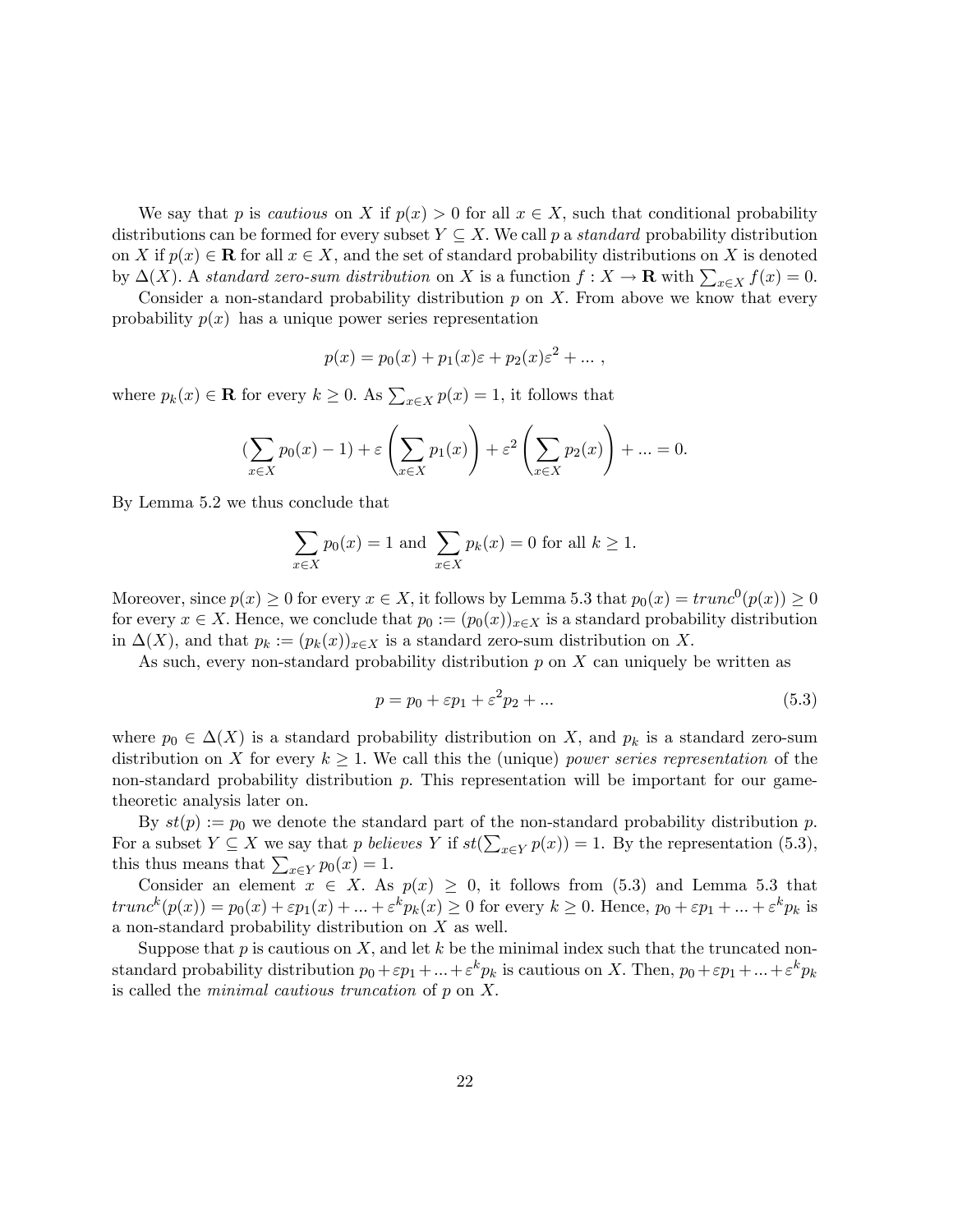### 6 Appendix B: Proof of Theorem 3.1

Remember that  $B_i^k$  denotes the set of belief pairs  $(b_i^{self}$  $i^{self}, b_i^{opp}$  for player *i* that survives round k of the procedure. Similarly,  $S_i^k(h)$  is the set of strategies for player i that survive round k of the procedure at information set h. By construction,  $B_i^k \subseteq B_i^{k-1}$  and  $S_i^k(h) \subseteq S_i^{k-1}(h)$  for all  $k \geq 1$ . Since the collection of information sets is finite, and the set of strategies  $S_i(h)$  is finite for every player i and every information set  $h$ , the procedure must terminate within finitely many steps. To prove the existence of perfectly quasi-perfectly rationalizable strategies, it is therefore sufficient to show that  $B_i^k$  and  $S_i^k(h)$  are always non-empty for every player i, every information set h and every  $k \geq 0$ . We prove so by induction on k.

For  $k = 0$  we have that  $S_i^0(h) = S_i(h)$ , and hence  $S_i^0(h)$  is non-empty. To prove that  $B_i^0$  is non-empty, we must show that there is a belief pair  $(b_i^{self})$  $_i^{self}, b_i^{opp}$  for player *i* that believes in his own future rationality and deems his own mistakes least likely.

Take an arbitrary cautious non-standard probability distribution  $b_i^{opp}$  $i^{opp}$  on the set  $S_{-i}$  of opponents' strategy combinations. For every opponents' strategy combination, let  $v(b_i^{opp})$  $\binom{opp}{i}(s_{-i})$  be the valuation of the probability  $b_i^{opp}$  $\binom{opp}{i}(s_{-i})$ , as defined in Section 5.2. That is, if  $b_i^{opp}$  $\int_i^{opp}(s_{-i})$  =  $a_0 + a_1 \varepsilon + a_2 \varepsilon^2 + \dots$ , then  $v(b_i^{opp})$  $\binom{opp}{i}(s_{-i})$  is the smallest number m such that  $a_m \neq 0$ . Let  $v := \max\{v(b_i^{opp}$  $\binom{opp}{i}(s_{-i})$  |  $s_{-i} \in S_{-i}$ } be the maximal valuation of  $b_i^{opp}$  $i^{opp}(s_{-i})$  across all opponents' strategy combinations  $s_{-i} \in S_{-i}$ .

We now define the cautious non-standard probability distribution  $b_i^{self}$  $i$ <sup>set</sup> on the set  $S_i$  of i's own strategies by a backward induction construction, as follows. For every  $m \geq 0$ , let  $H_i^m$  be the collection of information sets in  $H_i$  that are followed by at most m consecutive information sets in  $H_i$ .

We start by considering all information sets in  $H_i^0$ , that is, player i information sets that are not followed by any other player i information set. Consider an information set  $h \in H_i^0$ , and let  $c_i^*(h)$  be an optimal choice for player i at h given the conditional belief  $b_i^{opp}$  $i^{opp}(h)$ . Let  $\sigma_{ih}$  be the cautious non-standard probability distribution on the set of available choices  $C_i(h)$  given by

$$
\sigma_{ih}(c_i) := \begin{cases}\n1 - (|C_i(h)| - 1) \cdot \varepsilon^{v+1}, & \text{if } c_i = c_i^*(h) \\
\varepsilon^{v+1}, & \text{if } c_i \neq c_i^*(h)\n\end{cases} \tag{6.1}
$$

Now let  $m \geq 1$  and consider some  $h \in H_i^m$ . Suppose that the choice  $c_i^*(h')$  and the cautious non-standard probability distribution  $\sigma_{ih'}$  have been defined at all  $h' \in H_i^l$  where  $l \leq m - 1$ . In particular,  $c_i^*(h')$  and  $\sigma_{ih'}$  have been defined for all information sets  $h' \in H_i$  following h: For every choice  $c_i \in C_i(h)$ , let  $u_i(c_i, ((\sigma_{ih'})_{h' \in H_i: h' \succ h}, b_i^{opp}), h)$  be the expected utility of making choice  $c_i$  at h, given the conditional belief  $b_i^{opp}$  $e_i^{opp}(h)$  about the opponents' strategy combinations, and given the non-standard probability distributions  $\sigma_{ih'}$  on i's own choices at h' for every  $h' \in H_i$  that follows h. Above, we have used the expression " $h' \succ h$ " as a shortcut for "h' follows" h". Let  $c_i^*(h)$  be an optimal choice for player i at h, that is,

$$
u_i(c_i^*(h), ((\sigma_{ih'})_{h' \in H_i: h' \succ h}, b_i^{opp}), h) \ge u_i(c_i, ((\sigma_{ih'})_{h' \in H_i: h' \succ h}, b_i^{opp}), h)
$$
 for all  $c_i \in C_i(h)$ . (6.2)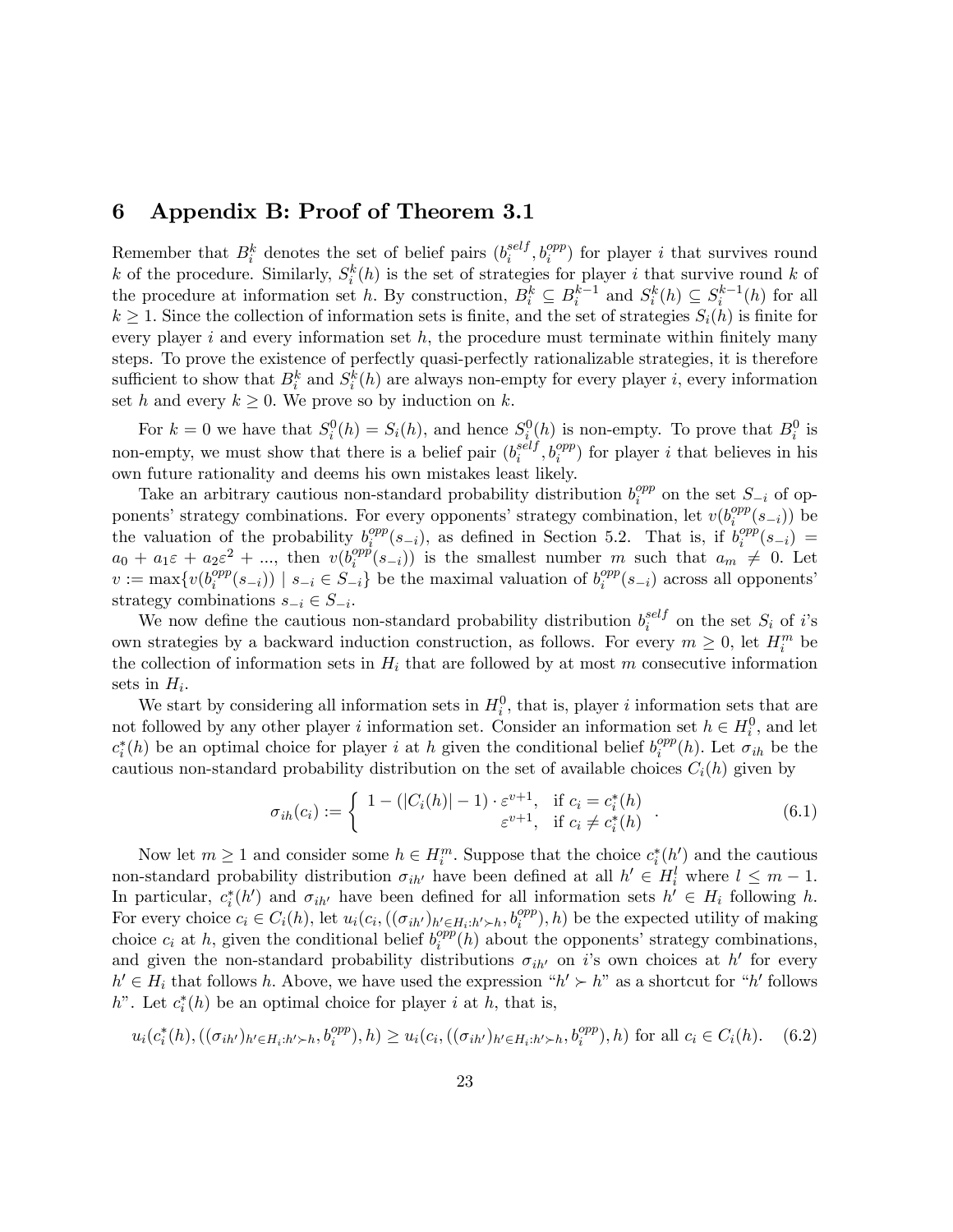Moreover, let  $\sigma_{ih}$  be the cautious non-standard probability distribution on the set of available choices  $C_i(h)$  given by

$$
\sigma_{ih}(c_i) := \begin{cases}\n1 - (|C_i(h)| - 1) \cdot \varepsilon^{v+1}, & \text{if } c_i = c_i^*(h) \\
\varepsilon^{v+1}, & \text{if } c_i \neq c_i^*(h)\n\end{cases} \tag{6.3}
$$

By induction on m we have thus defined, for every information set  $h \in H_i$ , the cautious nonstandard probability distribution  $\sigma_{ih}$  on  $C_i(h)$ .

Let  $b_i^{self}$  $i$ <sup>set</sup> be the cautious non-standard probability distribution on i's own strategies given by

$$
b_i^{self}(s_i) := \prod_{h \in H_i(s_i)} \sigma_{ih}(s_i(h)) \text{ for every } s_i \in S_i.
$$
 (6.4)

We will now show that  $b_i = (b_i^{self}$  $i^{self}, b_i^{opp}$  believes in his own future rationality and deems his own mistakes least likely.

To prove that  $b_i$  believes in his own future rationality, we must show that  $b_i^{self}$  $i^{self}(h, c_i)$  believes  $S_i^{rat}(b_i, h)$  for every  $h \in H_i$  and  $c_i \in C_i(h)$ . Take some  $h \in H_i$  and  $c_i \in C_i(h)$ . By (6.4) we conclude that

$$
u_i(c_i, b_i, h) = u_i(c_i, ((\sigma_{ih'})_{h' \in H_i: h' \succ h}, b_i^{opp}), h).
$$
\n(6.5)

By  $(6.5)$  and  $(6.2)$  it then follows that

$$
u_i(c_i^*(h), b_i, h) \ge u_i(c_i, b_i, h) \text{ for all } c_i \in C_i(h). \tag{6.6}
$$

Let  $s_i^*(h, c_i)$  be the unique strategy in  $S_i(h, c_i)$  such that  $s_i^*(h, c_i)$  prescribes the optimal choice  $c_i^*(h')$  at every  $h' \in H_i(s_i^*(h, c_i))$  not weakly preceding h. Hence, in particular,  $s_i^*(h, c_i)$ prescribes the optimal choice  $c_i^*(h')$  at every  $h' \in H_i(s_i^*(h, c_i))$  following h. Then, by (6.6) applied to every  $h' \in H_i(s_i^*(h, c_i))$  following h, we conclude that  $s_i^*(h, c_i) \in S_i^{rat}(b_i, h)$ .

Moreover, by (6.4) and (6.3) we conclude that the standard part of the conditional nonstandard probability distribution  $b_i^{self}$  $\sum_{i=1}^{\text{self}}(h, c_i)$  assigns probability 1 to  $s_i^*(h, c_i) \in S_i^{\text{rat}}(b_i, h)$ . This implies that  $b_i^{self}$  $s_i^{self}(h, c_i)$  believes  $S_i^{rat}(b_i, h)$ . As this is true for every  $h \in H_i$  and  $c_i \in C_i(h)$ , we conclude that  $b_i$  believes in his own future rationality.

We next prove that  $b_i = (b_i^{self})$  $i_i^{self}, b_i^{opp}$  deems his own mistakes least likely. Consider an information set  $h \in H_i$  and a choice  $c_i \in C_i(h)$ . From (6.4) and (6.3) we see that for every strategy  $s_i \in S_i(h, c_i)$ , the infinitesimal mistake part  $b_i^{self}$  $i^{self}(h, c_i)(s_i) - st(b_i^{self})$  $\binom{self}{i}(h, c_i)(s_i)$  has a valuation which is at least  $v+1$ . On the other hand, the non-standard probability  $b_i^{opp}$  $\binom{opp}{i}(s_{-i})$  has a valuation of at most v for every opponents' strategy combination  $s_{-i}$ , by definition of v. We thus conclude that  $b_i^{self}$  $\sum_{i}^{self}(h, c_i)(s_i) - st(b_i^{self})$  $\frac{self}{i}(h, c_i)(s_i))$  is of infinitely smaller size than  $b_i^{opp}$  $i^{opp}(s_{-i})$ . As this holds for every information set  $h \in H_i$ , choice  $c_i \in C_i(h)$ , strategy  $s_i \in S_i(h, c_i)$  and opponents' strategy combination  $s_{-i} \in S_{-i}$ , we know that  $b_i = (b_i^{self})$  $_{i}^{self}$ ,  $b_{i}^{opp}$ ) deems his own mistakes least likely.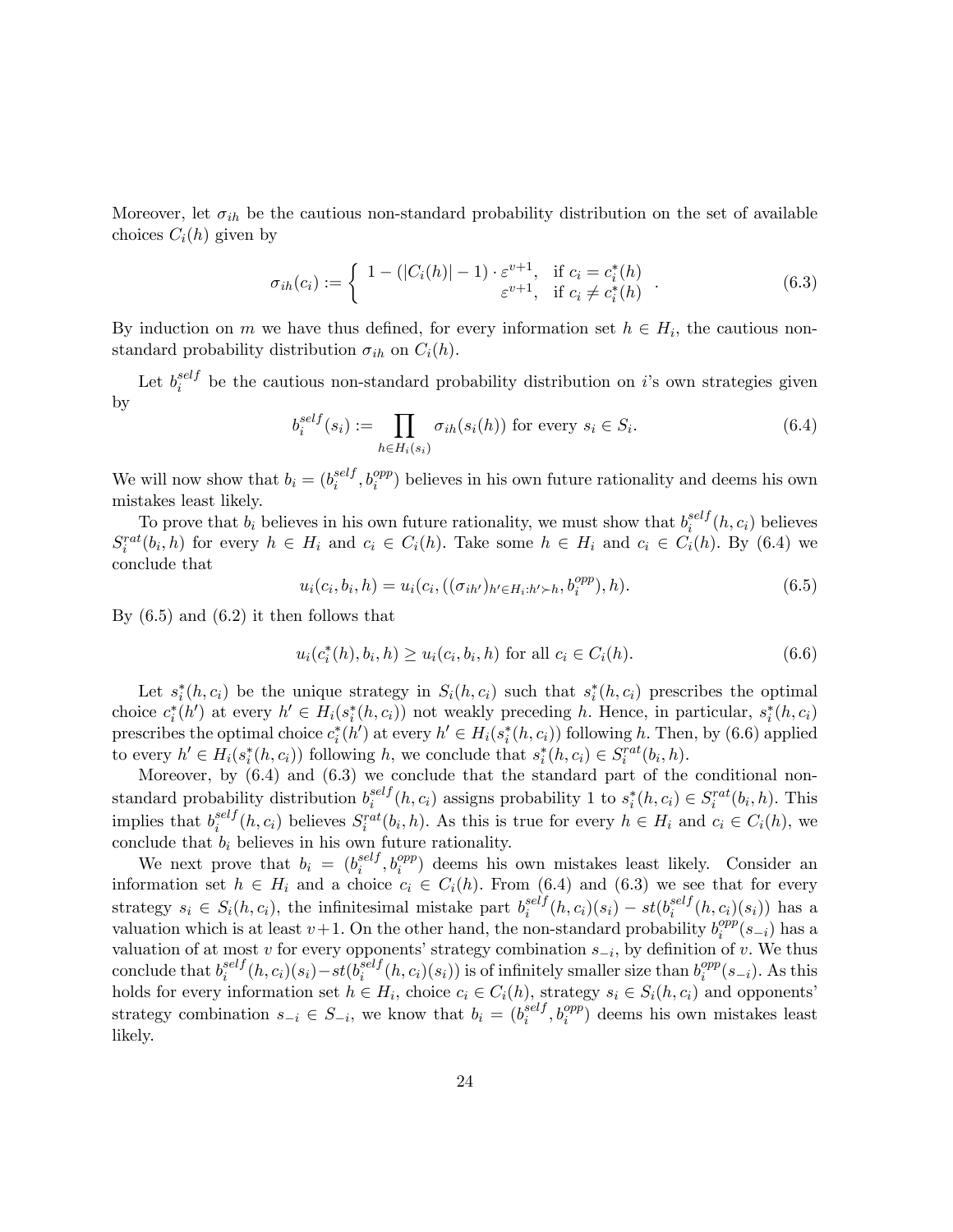Overall, we have thus constructed a belief  $b_i = (b_i^{self})$  $e^{self}_{i}, b^{opp}_{i}$  that believes in his own future rationality and deems his own mistakes least likely. Hence, by definition,  $b_i \in B_i^0$ , which implies that  $B_i^0$  is non-empty.

Now, let  $k \geq 1$  and assume that  $S_i^{k-1}(h)$  and  $B_i^{k-1}$  are non-empty for every player i and every information set h. Consider some player i and information set h. We will show that  $S_i^k(h)$ and  $B_i^k$  are non-empty.

To show that  $S_i^k(h)$  is non-empty, take some  $b_i = (b_i^{self})$  $i^{self}, b_i^{opp}$  in  $B_i^{k-1}$ . This is possible since we assume that  $B_i^{k-1}$  is non-empty. At every information set  $h' \in H_i$ , let  $c_i[h']$  be a locally rationally choice for  $b_i = (b_i^{self}$  $s_{i}^{self}, b_{i}^{opp}$  at h'. Let  $s_{i}$  be a strategy in  $S_{i}(h)$  such that  $s_{i}(h') = c_{i}[h']$ for every  $h' \in H_i(s_i)$  weakly following h. Then, by construction,  $s_i \in S_i^k(h)$ , and hence  $S_i^k(h)$  is non-empty.

We will next construct a belief  $b_i = (b_i^{self})$  ${}_{i}^{self}, b_{i}^{opp}$  in  $B_{i}^{k}$ . We start by defining  $b_{i}^{opp}$  $i^{opp}$ . That is, we must find a belief  $b_i^{opp}$  $i$ <sup>opp</sup> such that  $b_i^{opp}$  $\sum_{i=1}^{opp}(h)$  believes  $S_{-i}^k(h)$  for all  $h \in H_i$ . For every opponent  $j \neq i$ , let  $b_j$  be an arbitrary belief pair in  $B_j^{k-1}$ . This is possible since we assume that  $B_j^{k-1}$  is non-empty. For every information set  $h \in H_i$  let  $s_{-i}[h] = (s_j[h])_{j \neq i}$  be an opponents' strategy combination in  $S_{-i}(h)$  with the following property: For every opponent  $j \neq i$  and every information set  $h' \in H_j(s_j)$  that does not precede h, the choice  $(s_j[h])(h')$  is locally rational for  $b_j$  at h'. Clearly, such a strategy  $s_j[h]$  can always be found. Then, by construction,  $s_j[h] \in S_j^k(h')$  for every  $h'$ that does not precede h and such that  $s_j[h] \in S_j(h')$ . Hence,

$$
s_{-i}[h] \in S_{-i}^k(h') \text{ for every } h' \text{ that does not precede } h
$$
\n
$$
\text{and such that } s_{-i}[h] \in S_{-i}(h'). \tag{6.7}
$$

Since  $s_{-i}[h] \in S_{-i}(h)$ , it follows in particular that  $s_{-i}[h] \in S_{-i}^k(h)$ .

Let  $h_i^0, h_i^1, ..., h_i^M$  be a numbering of the information sets of player i which respects their precedence ordering. That is, if  $h_i^l$  precedes  $h_i^m$  then  $l < m$ . Hence, it must be that  $h_i^0 = \emptyset$ . Let  $\bar b_j^{opp}$  $i<sup>opp</sup>$  be the cautious non-standard belief about the opponents' strategy combinations given by

$$
b_i^{opp}(s_{-i}) = \begin{cases} 1-a, & \text{if } s_{-i} = s_{-i}[h_i^0] \\ \varepsilon^m, & \text{if } s_{-i} \neq s_{-i}[h_i^0], \text{ and } m \in \{1, \dots, M\} \text{ is minimal with } s_{-i} = s_{-i}[h^m], \\ \varepsilon^{M+1}, & \text{otherwise}, \end{cases}
$$

where *a* is chosen such that  $\sum_{s-i \in S_{-i}} b_i^{opp}$  $i^{opp}(s_{-i}) = 1.$  Hence,  $st(a) = 0.$ 

We will now show that  $b_i^{opp}$  $e_i^{opp}(h)$  believes  $S_{-i}^k(h)$  for all  $h \in H_i$ . Take some arbitrary  $h \in H_i$ , and let  $h = h_i^m$ . Let  $l \in \{0, 1, ..., M\}$  be the smallest number such that  $s_{-i}[h_i^l] \in S_{-i}(h_i^m)$ . Then, by construction, the standard part of the conditional belief  $b_i^{opp}$  $i^{opp}(h_i^m)$  assigns probability 1 to  $s_{-i}[h_i^l]$ . That is,  $b_i^{opp}$  $e_i^{opp}(h_i^m)$  believes  $\{s_{-i}[h_i^l]\}$ . Since  $s_{-i}[h_i^m] \in S_{-i}(h_i^m)$ , we know that  $l \leq m$ , and hence  $h_i^m$  does not precede  $h_i^l$ . We thus conclude that  $s_{-i}[h_i^l] \in S_{-i}(h_i^m)$  and that  $h_i^m$  does not precede  $h_i^l$ . But then, by  $(6.7)$ ,  $s_{-i}[h_i^l] \in S_{-i}^k(h_i^m)$ . As the conditional belief  $b_i^{opp}$  $i^{opp}(h_i^m)$  believes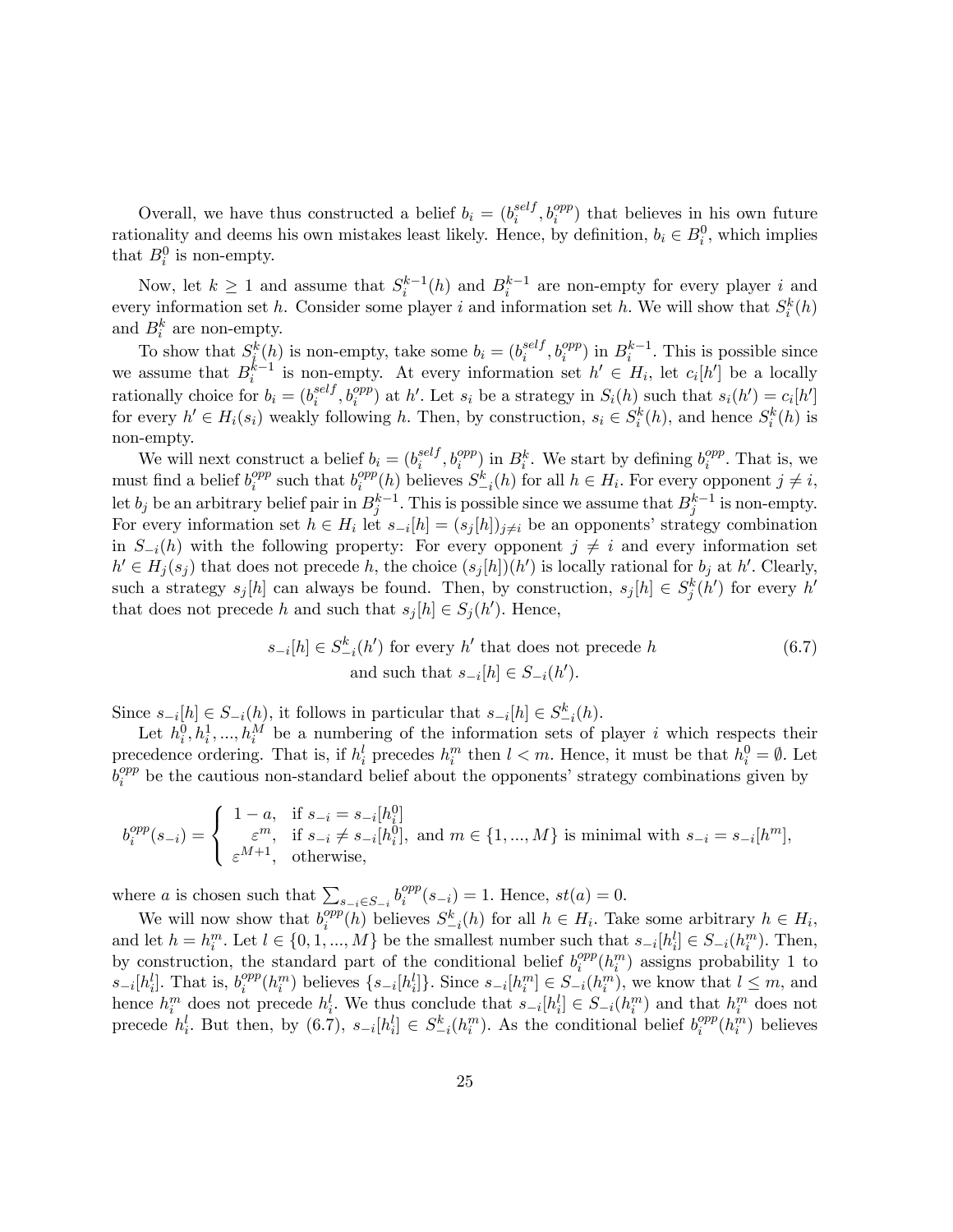$\{s_{-i}[h_i^l]\}\text{, we conclude that } b_i^{opp}$  $\int_i^{opp}(h_i^m)$  believes  $S_{-i}^k(h_i^m)$ . This holds for every m, and hence  $b_i^{opp}$  $\frac{opp}{i}(h)$ believes  $S_{-i}^k(h)$  for all  $h \in H_i$ .

In this way, we can construct a cautious non-standard belief  $b_i^{opp}$  $i^{opp}$  on the opponents' strategy combinations such that  $b_i^{opp}$  $e_i^{opp}(h)$  believes  $S_{-i}^k(h)$  for all  $h \in H_i$ . With  $b_i^{opp}$  $i^{opp}$  at hand, we can then define the belief  $b_i^{self}$  $i^{self}$  in the same way as above, guaranteeing that  $b_i = (b_i^{self})$  $_i^{self}, b_i^{opp}$ ) believes in his own future rationality and deems his own mistakes least likely. Hence,  $b_i \in B_i^0$ . Since, moreover,  $b_i^{opp}$  $e^{opp}(h)$  believes  $S_{-i}^k(h)$  for all  $h \in H_i$ , we conclude that  $b_i \in B_i^k$ . We have thus shown that  $B_i^k$ is non-empty.

By induction on k, it follows that  $S_i^k(h)$  and  $B_i^k$  are always non-empty for every player i, every information set h and every  $k \geq 0$ . In particular,  $S_i^k(\emptyset)$  is always non-empty for all  $k \geq 0$ . Since the procedure terminates within finitely many steps, it follows that for every player  $i$  there is at least one perfectly quasi-perfectly rationalizable strategy.

### 7 Appendix C: Proof of Theorem 4.1

To prove Theorem 4.1, we proceed by three preparatory steps.

For the first step, consider a belief pair  $(b_i^{self})$  $i^{self}, b_i^{opp}$  in  $B_i$ . For every information set  $h \in H_i$ and choice  $c_i \in C_i(h)$ , let  $st(b_i^{self})$  $i^{self}(h, c_i)$  be the standard part of the conditional belief  $b_i^{self}$  $\binom{seij}{i}(h, c_i)$ on  $S_i(h, c_i)$ . Moreover, let  $tr(b_i^{opp})$  $i^{opp}$ ) be the minimal cautious truncation of the cautious belief  $b_i^{opp}$ <sup>opp</sup> on  $S_{-i}$ , as defined in Section 5.3. For every  $h \in H_i$ , this truncated belief  $tr(b_i^{opp})$  $i^{opp}$ ) induces a conditional cautious belief  $tr(b_i^{opp})$  $i^{opp}(h)$  on  $S_{-i}(h)$ . We say that a choice  $c_i^* \in C_i(h)$  is locally rational for  $((st(b_i^{self}$  $\binom{self}{i}(h, c_i))_{c_i \in C_i(h)}$ ,  $tr(b_i^{opp})$  $\binom{opp}{i}$ ) at h if

$$
\sum_{s_i \in S_i(h,c_i^*)} \sum_{s_{-i} \in S_{-i}(h)} st(b_i^{self}(h,c_i^*)) (s_i) \cdot tr(b_i^{opp})(h)(s_{-i}) \cdot u_i(z(s_i,s_{-i}))
$$
  

$$
\geq \sum_{s_i \in S_i(h,c_i)} \sum_{s_{-i} \in S_{-i}(h)} st(b_i^{self}(h,c_i))(s_i) \cdot tr(b_i^{opp})(h)(s_{-i}) \cdot u_i(z(s_i,s_{-i}))
$$

for every  $c_i \in C_i(h)$ .

Lemma 7.1 (Truncation preserves local rationality)  $Let\ (b_i^{self})$  $e^{self}_{i}, b^{opp}_{i}$ ) be a belief pair in  $B_i$  that deems own mistakes least likely,  $h \in H_i$  an information set for player i, and  $c_i^* \in C_i(h)$ a choice for player *i* at *h*. If  $c_i^*$  is locally rational for  $(b_i^{self}$  $i^{self}, b_i^{opp}$  at h, then  $c_i^*$  is also locally rational at h for the truncated beliefs  $((st(b_i<sup>self</sup>$  $\binom{self}{i}(h, c_i))_{c_i \in C_i(h)}$ ,  $tr(b_i^{opp})$  $\binom{opp}{i}$ ).

**Proof.** Let the power series representation of the belief  $b_i^{opp}$  $i^{opp}$  on  $S_{-i}$ , as defined in Section 5.3, be given by

$$
b_i^{opp} = p_0 + \varepsilon p_1 + \varepsilon^2 p_2 + \dots,
$$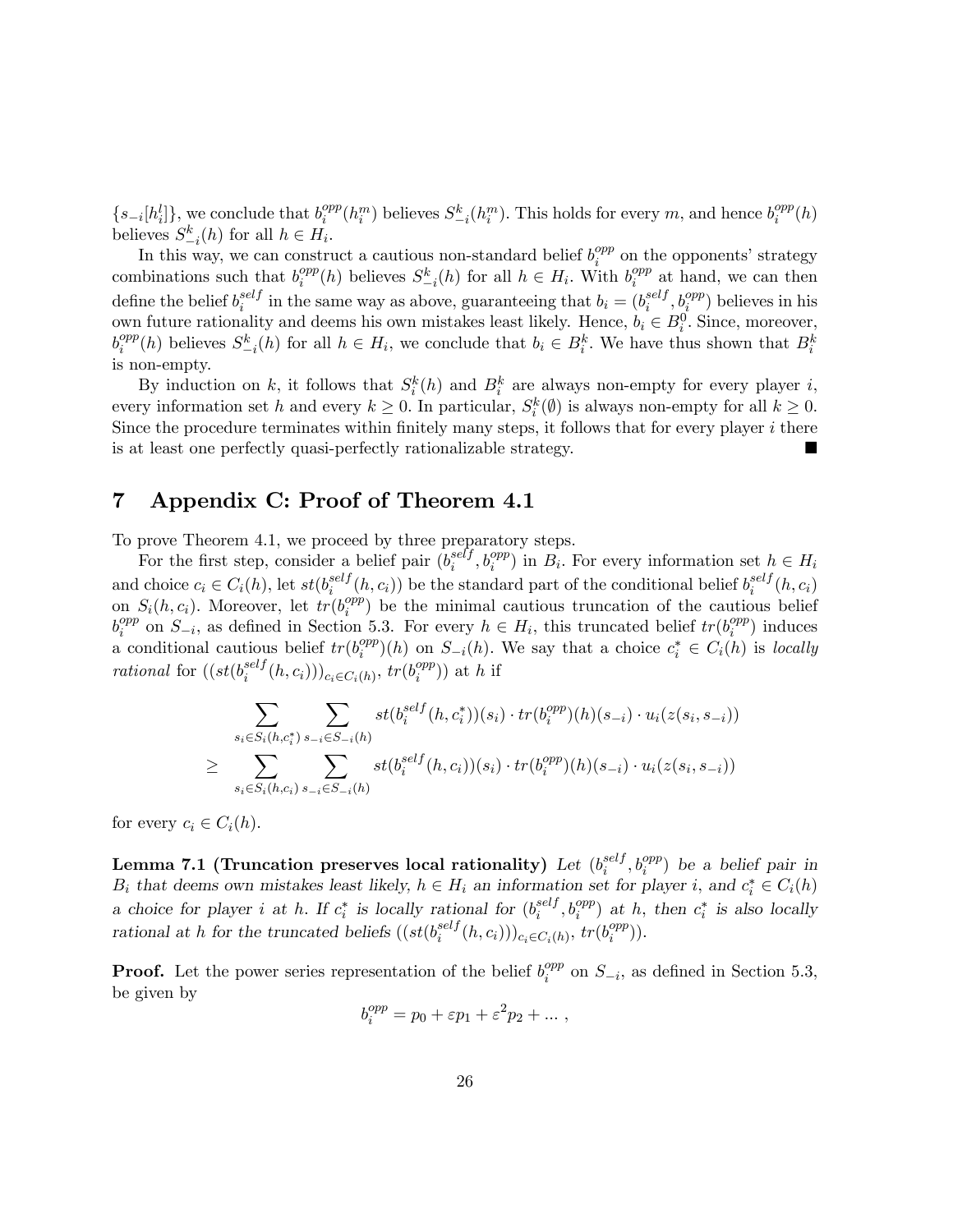and let the minimal cautious truncation on  $S_{-i}$  be

$$
tr(b_i^{opp}) = p_0 + \varepsilon p_1 + \dots + \varepsilon^K p_K.
$$

By definition of the minimal cautious truncation, there must be some  $s_{-i}^* \in S_{-i}$  such that

$$
b_i^{opp}(s_{-i}^*) = \varepsilon^K p_K(s_{-i}^*) + \varepsilon^{K+1} p_{K+1}(s_{-i}^*) + \dots \tag{7.1}
$$

with  $p_K(s_{-i}^*) > 0$ .  $\overline{\phantom{a}}^i$ 

Then, the conditional beliefs at h induced by  $b_i^{opp}$  $i$ <sub>i</sub><sup>opp</sup> and  $tr(b_i^{opp}$  $i^{opp}$ ) are given by

$$
b_i^{opp}(h)(s_{-i}) = \frac{1}{a}(p_0(s_{-i}) + \varepsilon p_1(s_{-i}) + \varepsilon^2 p_2(s_{-i}) + \ldots)
$$
\n(7.2)

for every  $s_{-i} \in S_{-i}(h)$ , where  $a := \sum_{s_{-i} \in S_{-i}(h)} b_i^{opp}$  $i^{opp}(s_{-i}),$  and

$$
tr(b_i^{opp})(h)(s_{-i}) = \frac{1}{b}(p_0(s_{-i}) + \varepsilon p_1(s_{-i}) + \dots + \varepsilon^K p_K(s_{-i}))
$$
\n(7.3)

for every  $s_{-i} \in S_{-i}(h)$ , where  $b := \sum_{s_{-i} \in S_{-i}(h)} tr(b_i^{opp})$  $\binom{opp}{i}(s_{-i}).$ 

For every choice  $c_i \in C_i(h)$ , let the power series representation of the conditional belief  $b^{self}_i$  $s_{i}^{set}$  (h, c<sub>i</sub>) on  $S_i(h, c_i)$  be given by

$$
b_i^{self}(h, c_i) = q_0^{c_i} + \varepsilon q_1^{c_i} + \varepsilon^2 q_2^{c_i} + \dots,
$$

which implies that

$$
b_i^{self}(h, c_i)(s_i) - st(b_i^{self}(h, c_i))(s_i) = \varepsilon q_1^{c_i}(s_i) + \varepsilon^2 q_2^{c_i}(s_i) + \dots \tag{7.4}
$$

for every  $s_i \in S_i(h, c_i)$ .

As  $(b_i^{self}$  $i_i^{self}, b_i^{opp}$  deems own mistakes least likely, we must have that  $b^{self}_i$  $\sum_{i}^{self}(h, c_i)(s_i) - st(b_i^{self})$  $i_i^{self}(h, c_i)(s_i)$  is of infinitely smaller size than  $b_i^{opp}$  $e^{opp}_i(s^*_{-i})$  for every  $c_i \in C_i(h)$ and every  $s_i \in S_i(h, c_i)$ . By (7.1) and (7.4) it thus follows that

$$
b_i^{self}(h, c_i)(s_i) - st(b_i^{self}(h, c_i))(s_i) = \varepsilon^{K+1} q_{K+1}^{c_i}(s_i) + \varepsilon^{K+2} q_{K+2}^{c_i}(s_i) + \dots,
$$

and hence

$$
b_i^{self}(h, c_i) = q_0^{c_i} + \varepsilon^{K+1} q_{K+1}^{c_i} + \varepsilon^{K+2} q_{K+2}^{c_i} + \dots \tag{7.5}
$$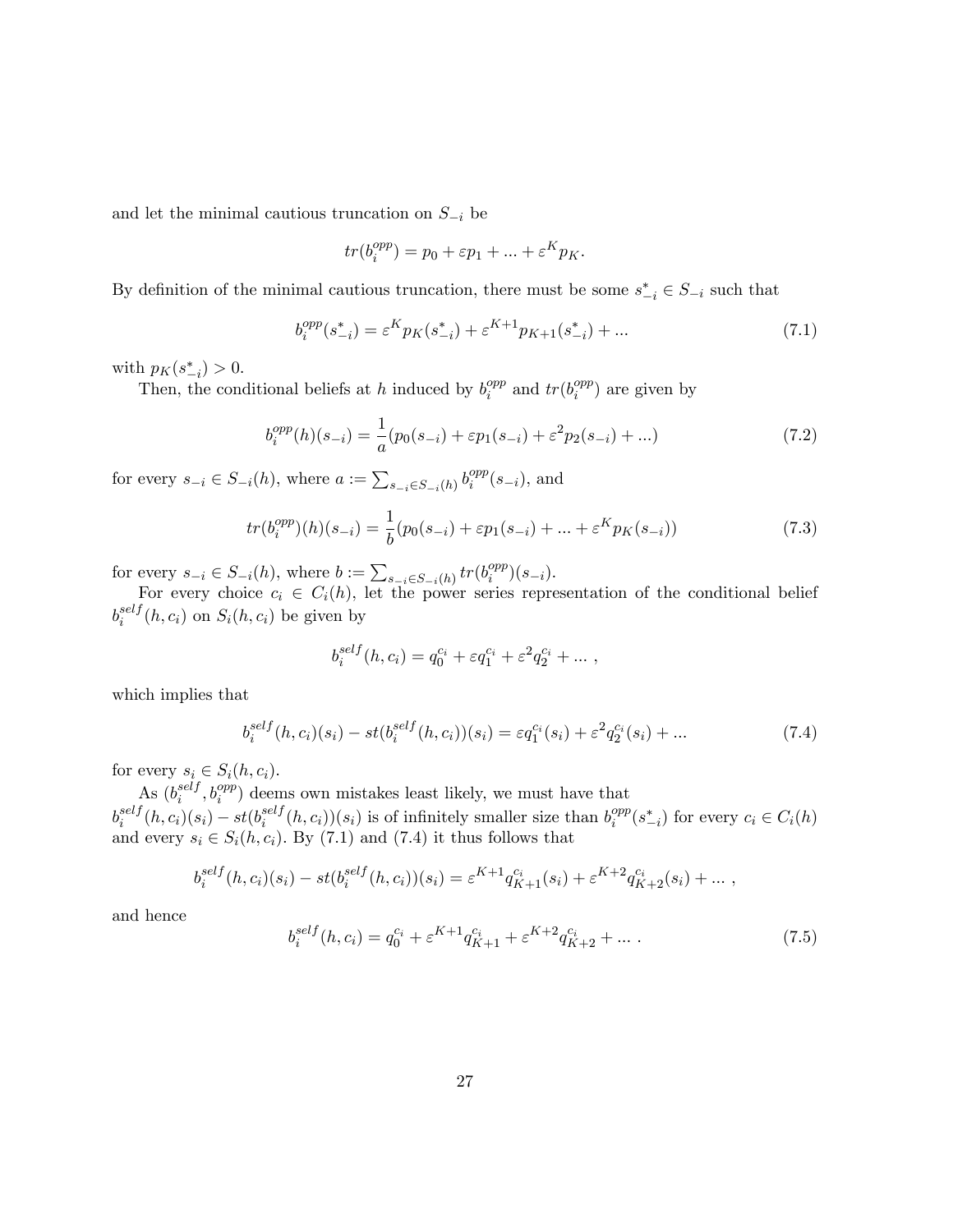Let  $b_i = (b_i^{self}$  $i^{self}, b_i^{opp}$ ). By (7.2) and (7.5) it follows, for every choice  $c_i \in C_i(h)$ , that

$$
u_i(c_i, b_i, h) = \sum_{s_i \in S_i(h, c_i)} \sum_{s_{-i} \in S_{-i}(h)} b_i^{self}(h, c_i)(s_i) \cdot b_i^{opp}(h)(s_{-i}) \cdot u_i(z(s_i, s_{-i}))
$$
  
\n
$$
= \sum_{s_i \in S_i(h)} \sum_{s_{-i} \in S_{-i}(h)} b_i^{self}(h, c_i)(s_i) \cdot b_i^{opp}(h)(s_{-i}) \cdot u_i(z(s_i, s_{-i}))
$$
  
\n
$$
= \sum_{s_i \in S_i(h)} \sum_{s_{-i} \in S_{-i}(h)} (q_0^{c_i}(s_i) + \varepsilon^{K+1} q_{K+1}^{c_i}(s_i) + \varepsilon^{K+2} q_{K+2}^{c_i}(s_i) + \dots) \cdot \frac{1}{a} (p_0(s_{-i}) + \varepsilon p_1(s_{-i}) + \varepsilon^2 p_2(s_{-i}) + \dots) \cdot u_i(z(s_i, s_{-i}))
$$
  
\n
$$
= \frac{1}{a} \sum_{s_i \in S_i(h)} \sum_{s_{-i} \in S_{-i}(h)} (q_0^{c_i}(s_i) p_0(s_{-i}) + \varepsilon q_0^{c_i}(s_i) p_1(s_{-i}) + \dots + \varepsilon^K q_0^{c_i}(s_i) p_K(s_{-i}) + d^{c_i}(s_i, s_{-i})) \cdot u_i(z(s_i, s_{-i})),
$$

where  $v(d^{c_i}(s_i, s_{-i})) \geq K+1$ . Remember that  $v(d^{c_i}(s_i, s_{-i}))$  denotes the valuation of  $d^{c_i}(s_i, s_{-i})$ , which is the index of the leading coeficient in the power series representation of  $d^{c_i}(s_i, s_{-i})$ . Moreover, recall that the choice  $c_i^*$  is locally rational for  $b_i = (b_i^{self}$  $_i^{self}, b_i^{opp}$  at h. Then, for every choice  $c_i \in C_i(h)$ ,

$$
u_i(c_i^*, b_i, h) - u_i(c_i, b_i, h) = \frac{1}{a} \sum_{s_i \in S_i(h)} \sum_{s_{-i} \in S_{-i}(h)} ((q_0^{c_i^*}(s_i) - q_0^{c_i}(s_i))p_0(s_{-i}) +
$$
  
 
$$
+ \varepsilon (q_0^{c_i^*}(s_i) - q_0^{c_i}(s_i))p_1(s_{-i}) + ...
$$
  
 
$$
+ \varepsilon^K (q_0^{c_i^*}(s_i) - q_0^{c_i}(s_i))p_K(s_{-i}) + \hat{d}^{c_i}(s_i, s_{-i})) \cdot u_i(z(s_i, s_{-i}))\mathbf{T}.\mathbf{6})
$$

where  $v(\hat{d}^{c_i}(s_i, s_{-i})) \geq K + 1$ .

Since  $c_i^*$  is locally rational for  $b_i = (b_i^{self})$  $\sum_{i}^{self}$ ,  $b_i^{opp}$ ) at h, we have that  $u_i(c_i^*, b_i, h) - u_i(c_i, b_i, h) \ge 0$ for all  $c_i \in C_i(h)$ . This implies that  $\frac{a}{b} \cdot (u_i(c_i^*, b_i, h) - u_i(c_i, b_i, h)) \ge 0$ . By Lemma 5.3 we thus know that  $trunc^{K}(\frac{a}{b})$  $\frac{a}{b} \cdot (u_i(c_i^*, b_i, h) - u_i(c_i, b_i, h))) \geq 0.$ 

By (7.6) we thus conclude that

$$
trunc^{K}(\frac{a}{b} \cdot (u_{i}(c_{i}^{*}, b_{i}, h) - u_{i}(c_{i}, b_{i}, h))) = \frac{1}{b} \left( \sum_{s_{i} \in S_{i}(h)} \sum_{s_{-i} \in S_{-i}(h)} ((q_{0}^{c_{i}^{*}}(s_{i}) - q_{0}^{c_{i}}(s_{i})) p_{0}(s_{-i}) +
$$
  
 
$$
+ \varepsilon (q_{0}^{c_{i}^{*}}(s_{i}) - q_{0}^{c_{i}}(s_{i})) p_{1}(s_{-i}) + ... + \varepsilon^{K} (q_{0}^{c_{i}^{*}}(s_{i}) - q_{0}^{c_{i}}(s_{i})) p_{K}(s_{-i})) \cdot u_{i}(z(s_{i}, s_{-i}))) \geq 0
$$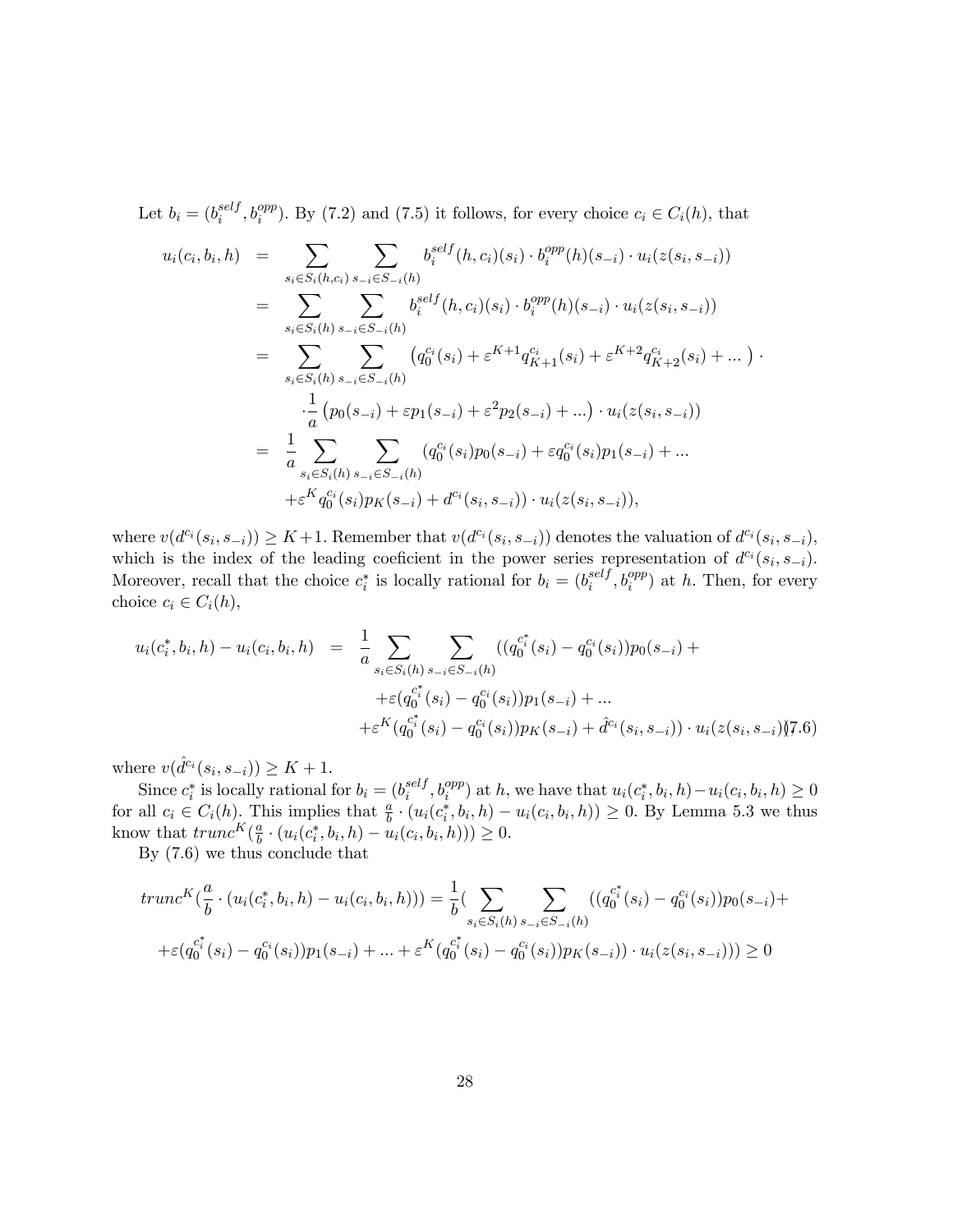for every  $c_i \in C_i(h)$ . Hence,

$$
\frac{1}{b} \cdot \sum_{s_i \in S_i(h)} \sum_{s_{-i} \in S_{-i}(h)} (q_0^{c_i^*}(s_i) p_0(s_{-i}) + \varepsilon q_0^{c_i^*}(s_i) p_1(s_{-i}) + \dots + \varepsilon^K q_0^{c_i^*}(s_i) p_K(s_{-i})) \cdot u_i(z(s_i, s_{-i}))
$$
\n
$$
\geq \frac{1}{b} \cdot \sum_{s_i \in S_i(h)} \sum_{s_{-i} \in S_{-i}(h)} (q_0^{c_i}(s_i) p_0(s_{-i}) + \varepsilon q_0^{c_i}(s_i) p_1(s_{-i}) + \dots + \varepsilon^K q_0^{c_i}(s_i) p_K(s_{-i})) \cdot u_i(z(s_i, s_{-i}))
$$

for all  $c_i \in C_i(h)$ . As  $st(b_i^{self})$  $i^{self}(h, c_i)) = q_0^{c_i}$  for all  $c_i \in C_i(h)$  and  $tr(b_i^{opp})$  $\binom{opp}{i}(h)$  is given by  $(7.3)$ , the above inequality is equivalent to

$$
\sum_{s_i \in S_i(h)} \sum_{s_{-i} \in S_{-i}(h)} st(b_i^{self}(h, c_i^*)) (s_i) \cdot tr(b_i^{opp})(h)(s_{-i}) \cdot u_i(z(s_i, s_{-i}))
$$
  

$$
\geq \sum_{s_i \in S_i(h)} \sum_{s_{-i} \in S_{-i}(h)} st(b_i^{self}(h, c_i))(s_i) \cdot tr(b_i^{opp})(h)(s_{-i}) \cdot u_i(z(s_i, s_{-i}))
$$

for all  $c_i \in C_i(h)$ . This, in turn, means that  $c_i^*$  is locally rational at h for  $((st(b_i^{self}$  $\binom{seif}{i}(h,c_i))_{c_i\in C_i(h)}$  $tr(b_i^{opp}$  $\binom{opp}{i}$ , which was to show.

As a second step, we prove that if a player believes in his own future rationality, then *local* rationality of a strategy at all information sets weakly following information set  $h^*$  implies global rationality of this strategy at  $h^*$ . To define this lemma formally, we need some additional notation and definitions. Let  $\hat{b}^{self}_i = (\hat{b}^{self}_i)$  $\sum_{i}^{self}(h, c_i)$ <sub>h $\in H_i, c_i \in C_i(h)$ , where  $\hat{b}_i^{self}$ </sub>  $i^{self}(h, c_i)$  is a standard probability distribution on  $S_i(h, c_i)$  for every  $h \in H_i$  and every  $c_i \in C_i(h)$ . Moreover, let  $b_i^{opp} \in$  $B_i^{opp}$  $i^{opp}$ . For a given information set  $h \in H_i$  and choice  $c_i \in C_i(h)$ , we define the expected utility

$$
u_i(c_i, (\hat{b}_i^{self}, b_i^{opp}), h) := \sum_{s_i \in S_i(h, c_i)} \sum_{s_{-i} \in S_{-i}(h)} \hat{b}_i^{self}(h, c_i)(s_i) \cdot b_i^{opp}(h)(s_{-i}) \cdot u_i(z(s_i, s_{-i})).
$$

We call  $c_i$  locally rational for  $(\hat{b}_i^{self}$  $_i^{self}, b_i^{opp}$  at h if

$$
u_i(c_i, (\hat{b}_i^{self}, b_i^{opp}), h) \ge u_i(c_i', (\hat{b}_i^{self}, b_i^{opp}), h)
$$
 for all  $c_i' \in C_i(h)$ .

We say that  $(\hat{b}_i^{self}$  $i^{self}, b_i^{opp}$  believes in his own future rationality if for every  $h \in H_i$  and  $c_i \in C_i(h)$ , the standard probability distribution  $\hat{b}^{self}_{i}$  $e_i^{set}$  (h,  $c_i$ ) only assigns positive probability to strategies  $s_i \in S_i(h, c_i)$  where  $s_i(h')$  is locally rational for  $(\hat{b}_i^{self})$  $e_i^{self}, b_i^{opp}$  at every  $h' \in H_i(s_i)$  following h.

## Lemma 7.2 (When local rationality implies global rationality) Let

 $\hat{b}^{self}_i = (\hat{b}^{self}_i)$  $e^{self}(h, c_i))_{h \in H_i, c_i \in C_i(h)}$  where  $\hat{b}_i^{self}$  $e_i^{set}(h, c_i)$  is a standard probability distribution on  $S_i(h, c_i)$  for every  $h \in H_i$  and every  $c_i \in C_i(h)$ . Let  $b_i^{opp} \in B_i^{opp}$  $_i^{opp}$  and assume that  $(\hat{b}_i^{self}$  $_i^{self}, b_i^{opp}$ believes in his own future rationality. Let  $s_i^* \in S_i$  and  $h^* \in H_i(s_i^*)$  such that  $s_i^*(h)$  is locally rational for  $(\hat{b}_i^{self}$  $i^{self}, b_i^{opp}$  at every  $h \in H_i(s_i^*)$  weakly following  $h^*$ . Then,  $s_i^*$  is globally rational for  $b_i^{opp}$  $i^{opp}$  at  $h^*$ .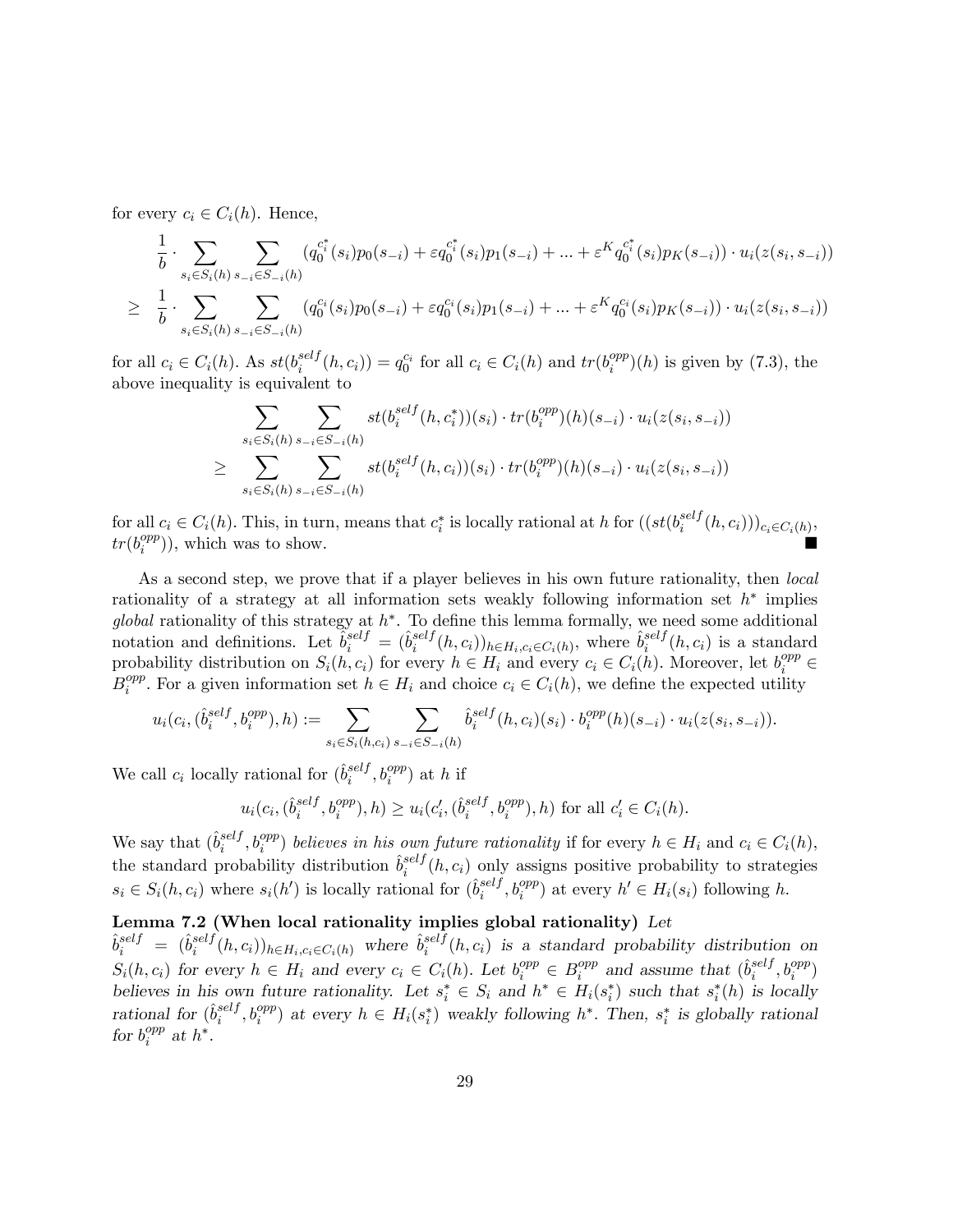**Proof.** We first introduce some additional notation. For every information set  $h \in H_i$  and every choice  $c_i \in C_i(h)$ , let

$$
u_i^{\max}(b_i^{opp}, h) := \max_{s_i \in S_i(h)} u_i(s_i, b_i^{opp}(h))
$$

and

$$
u_i^{\max}(b_i^{opp}, h, c_i) := \max_{s_i \in S_i(h, c_i)} u_i(s_i, b_i^{opp}(h)).
$$

Then, we have that

$$
u_i^{\max}(b_i^{opp}, h) = \max_{c_i \in C_i(h)} u_i^{\max}(b_i^{opp}, h, c_i)
$$
\n(7.7)

for every  $h \in H_i$ . Moreover, strategy  $s_i$  is globally rational for  $b_i^{opp}$  $i^{opp}$  at  $h \in H_i(s_i)$  if

$$
u_i(s_i, b_i^{opp}(h)) = u_i^{\max}(b_i^{opp}, h).
$$

For every information set  $h \in H_i$  and every choice  $c_i \in C_i(h)$  we also define

$$
u_i(c_i, (\hat{b}_i^{self}, b_i^{opp}), h) := \sum_{s_i \in S_i(h, c_i)} \sum_{s_{-i} \in S_{-i}(h)} \hat{b}_i^{self}(h, c_i)(s_i) \cdot b_i^{opp}(h)(s_{-i}) \cdot u_i(z(s_i, s_{-i})).
$$

Hence, strategy  $s_i$  is locally rational for  $(\hat{b}_i^{self}$  $_i^{self}, b_i^{opp}$  at  $h \in H_i(s_i)$  if

$$
u_i(s_i(h), (\hat{b}_i^{self}, b_i^{opp}), h) \ge u_i(c_i, (\hat{b}_i^{self}, b_i^{opp}), h)
$$
 for all  $c_i \in C_i(h)$ .

We prove the statement in the lemma by induction on the number of player  $i$  information sets that follow  $h^*$ . If  $h^*$  is not followed by any player i information set, then the statement holds because local rationality for  $(\hat{b}_i^{self})$  $i_i^{self}$ ,  $b_i^{opp}$  at  $h^*$  coincides with global rational for  $b_i^{opp}$  $i^{opp}$  at h.

Suppose now that  $h^*$  is followed by  $k \geq 1$  consecutive player i information sets, and that the statement holds for every player  $i$  information set that follows  $h^*$ . Consider some choice  $c_i \in C_i(h^*)$ . By  $H_i^+(h^*, c_i)$  we denote the collection of information sets  $h \in H_i$  such that h weakly follows  $h^*$  and  $c_i$ , and there is no  $h' \in H_i$  preceding h that also weakly follows  $h^*$  and  $c_i$ . Let  $S_{i}^{not}(h^*, c_i)$  be the collection of those opponents' strategy combinations  $s_{-i} \in S_{-i}(h^*)$  that after  $h^*$  and  $c_i$  do not lead to any player i information set.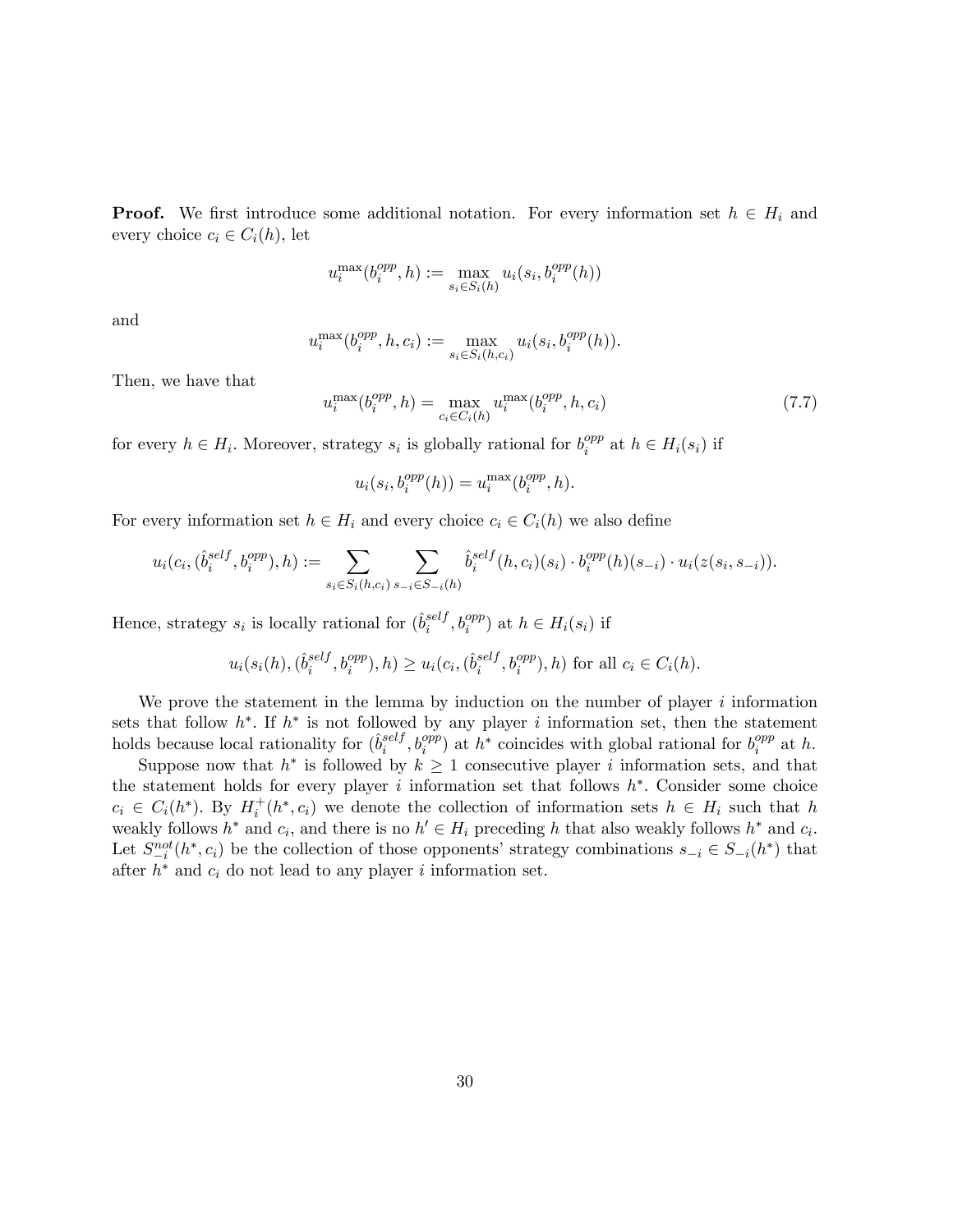Then, for every  $c_i \in C_i(h^*)$  we have that

$$
u_i(c_i, (\hat{b}_i^{self}, b_i^{opp}), h^*) = \sum_{s_i \in S_i(h^*, c_i)} \sum_{s_i \in S_{-i}(h^*)} \hat{b}_i^{self}(h^*, c_i)(s_i) \cdot b_i^{opp}(h^*)(s_{-i}) \cdot u_i(z(s_i, s_{-i}))
$$
  
\n
$$
= \sum_{s_i \in S_i(h^*, c_i)} \hat{b}_i^{self}(h^*, c_i)(s_i) \cdot \sum_{t_i \in H_i^+(h^*, c_i)} \sum_{s_i \in S_{-i}(h)} b_i^{opp}(h^*)(s_{-i}) \cdot u_i(z(s_i, s_{-i})) + \sum_{s_{-i} \in S_{-i}^+(h^*, c_i)} b_i^{app}(h^*)(s_{-i}) \cdot u_i(z(s_i, s_{-i}))]
$$
  
\n
$$
= \sum_{s_i \in S_i(h^*, c_i)} \hat{b}_i^{self}(h^*, c_i)(s_i) \cdot \sum_{h \in H_i^+(h^*, c_i)} b_i^{opp}(h^*)(S_{-i}(h)) \sum_{s_{-i} \in S_{-i}(h)} \frac{b_i^{opp}(h^*)(s_{-i})}{b_i^{opp}(h^*)(S_{-i}(h))} \cdot u_i(z(s_i, s_{-i}))
$$
  
\n
$$
+ \sum_{s_{-i} \in S_{-i}^{nei}(h^*, c_i)} b_i^{opp}(h^*)(s_{-i}) \cdot u_i(z(s_i, s_{-i}))
$$
  
\n
$$
= \sum_{s_i \in S_i(h^*, c_i)} \hat{b}_i^{self}(h^*, c_i)(s_i) \cdot \sum_{s_{-i} \in S_{-i}(h)} b_i^{opp}(h)(s_{-i}) \cdot u_i(z(s_i, s_{-i}))
$$
  
\n
$$
+ \sum_{h \in H_i^+(h^*, c_i)} b_i^{opp}(h^*)(s_{-i}(h)) \sum_{s_{-i} \in S_{-i}(h)} b_i^{opp}(h)(s_{-i}) \cdot u_i(z(s_i, s_{-i}))
$$
  
\n
$$
+ \sum_{s_i \in S_i(h^*, c_i)} \hat{b}_i^{self}(h^*, c_i)(s_i) \cdot [\sum_{h \in H_i^+(h^*, c_i)} b_i^{opp}(h^*)(S_{-i}(h)) \cdot u_i(s_i, b_i^{opp}(h))
$$
  
\n
$$
+ \sum_{s_{-i} \in S_{-i}^{
$$

Here, the fourth equality follows from the rules of conditional probabilities.

As  $(\hat{b}_i^{self}$  $i^{self}, b_i^{opp}$  believes in his own future rationality,  $\hat{b}_i^{self}$  $\sum_{i=1}^{set} (h^*, c_i)$  only assigns positive probability to  $s_i \in S_i(h^*, c_i)$  where  $s_i$  is locally rational for  $(\hat{b}_i^{self})$  $_{i}^{self}, b_{i}^{opp}$  at every  $h \in H_{i}^{+}(h^{*}, c_{i}),$  and every  $h' \in H_i(s_i)$  that follows h. By the induction assumption, we know that every such  $s_i$  is globally rational at every  $h \in H_i^+(h^*, c_i)$ . Hence,  $\hat{b}_i^{self}$  $e^{set}$   $(h^*, c_i)$  only assigns positive probability to  $s_i \in S_i(h^*, c_i)$  where

$$
u_i(s_i, b_i^{opp}(h)) = u_i^{\max}(b_i^{opp}, h)
$$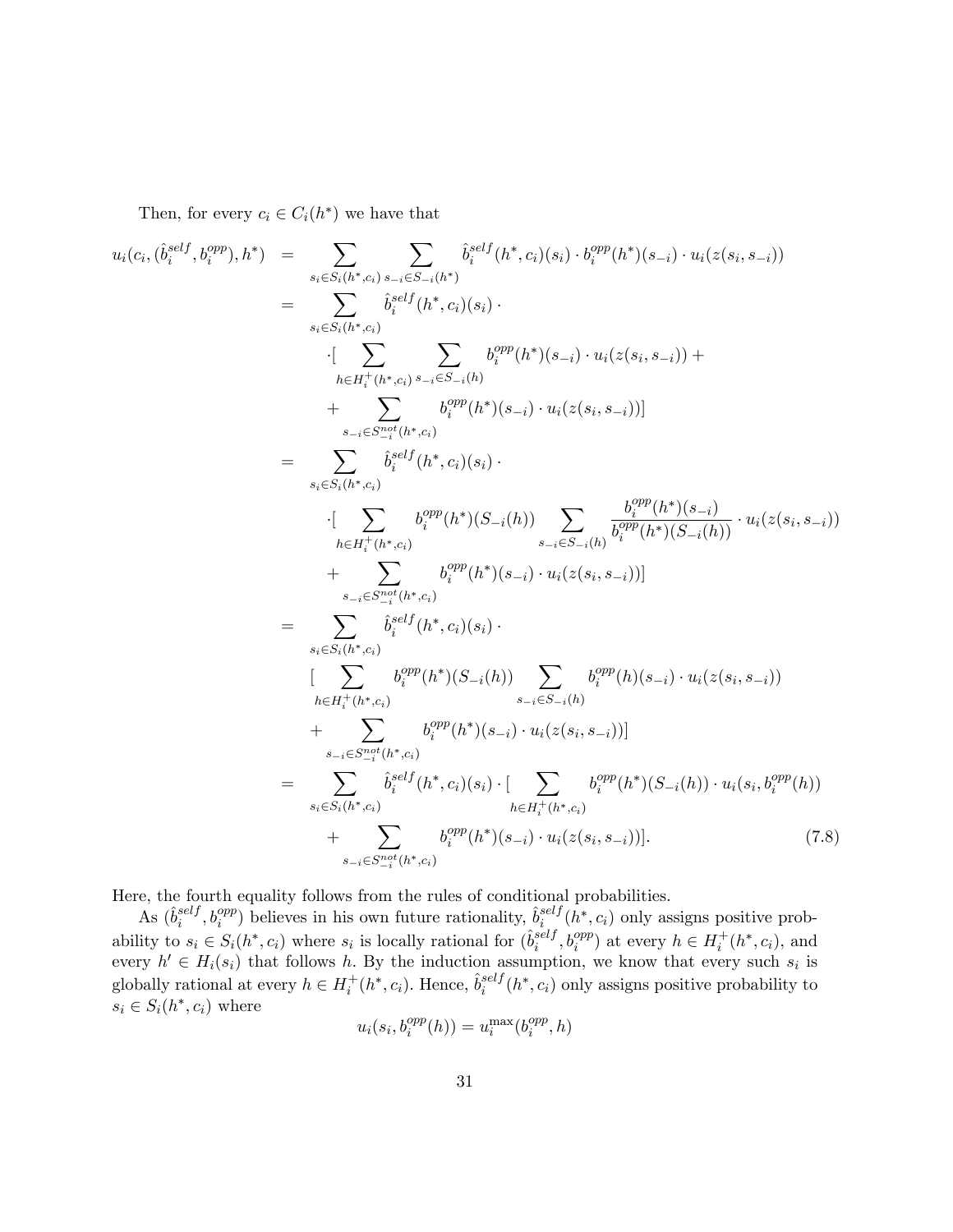for every  $h \in H_i^+(h^*, c_i)$ . Together with (7.8) we conclude that

$$
u_i(c_i, (\hat{b}_i^{self}, b_i^{opp}), h^*) = \sum_{s_i \in S_i(h^*, c_i)} \hat{b}_i^{self}(h^*, c_i)(s_i) \cdot [\sum_{h \in H_i^+(h^*, c_i)} b_i^{opp}(h^*)(S_{-i}(h)) \cdot u_i^{max}(b_i^{opp}, h) + \sum_{s_{-i} \in S_{-i}^{not}(h^*, c_i)} b_i^{opp}(h^*)(s_{-i}) \cdot u_i(z(s_i, s_{-i}))]
$$
  

$$
= \sum_{h \in H_i^+(h^*, c_i)} b_i^{opp}(h^*)(S_{-i}(h)) \cdot u_i^{max}(b_i^{opp}, h) +
$$
  

$$
+ \sum_{s_{-i} \in S_{-i}^{not}(h^*, c_i)} b_i^{opp}(h^*)(s_{-i}) \cdot u_i(z(s_i, s_{-i})) = u_i^{max}(b_i^{opp}, h^*, c_i).
$$
 (7.9)

Here, the last equality follows from the fact that the terminal node  $z(s_i, s_{-i})$  does not depend on the specific  $s_i \in S_i(h^*, c_i)$  if  $s_{-i} \in S_{-i}^{not}(h^*, c_i)$ . Hence, we see that

$$
u_i(c_i, (\hat{b}_i^{self}, b_i^{opp}), h^*) = u_i^{\max}(b_i^{opp}, h^*, c_i) \text{ for all } c_i \in C_i(h^*). \tag{7.10}
$$

As  $s_i^*(h^*)$  is locally rational for  $(\hat{b}_i^{self})$  $_i^{self}, b_i^{opp}$  at  $h^*$ , we know that

$$
u_i(s_i^*(h^*), (\hat{b}_i^{self}, b_i^{opp}), h^*) = \max_{c_i \in C_i(h^*)} u_i(c_i, (\hat{b}_i^{self}, b_i^{opp}), h^*)
$$
  
= 
$$
\max_{c_i \in C_i(h^*)} u_i^{\max}(b_i^{opp}, h^*, c_i) = u_i^{\max}(b_i^{opp}, h^*), \qquad (7.11)
$$

where the second equality follows from  $(7.10)$  and the last equality from  $(7.7)$ .

On the other hand, we know by (7.9) that

$$
u_i(s_i^*(h^*), (\hat{b}_i^{self}, b_i^{opp}), h^*) = \sum_{h \in H_i^+(h^*, s_i^*(h^*))} b_i^{opp}(h^*)(S_{-i}(h)) \cdot u_i^{max}(b_i^{opp}, h) + \sum_{s_{-i} \in S_{-i}^{not}(h^*, s_i^*(h^*))} b_i^{opp}(h^*)(s_{-i}) \cdot u_i(z(s_i, s_{-i})). \tag{7.12}
$$

As  $s_i^*(h)$  is assumed to be locally rational for  $(\hat{b}_i^{self})$  $i^{self}, b_i^{opp}$  at every  $h \in H_i(s_i^*)$  weakly following  $h^*,$ we know that, for every  $h \in H_i^+(h^*, s_i^*(h^*))$ , the choice  $s_i^*(h')$  is locally rational for  $(\hat{b}_i^{self})$  $_i^{self}, b_i^{opp}$ at every  $h' \in H_i(s_i^*)$  weakly following h. Hence, by the induction assumption,  $s_i^*$  is globally rational for  $b_i^{opp}$  $e_i^{opp}$  at every  $h \in H_i^+(h^*, s_i^*(h^*)),$  which means that

$$
u_i(s_i^*, b_i^{opp}(h)) = u_i^{\max}(b_i^{opp}, h) \text{ for every } h \in H_i^+(h^*, s_i^*(h^*)).
$$
 (7.13)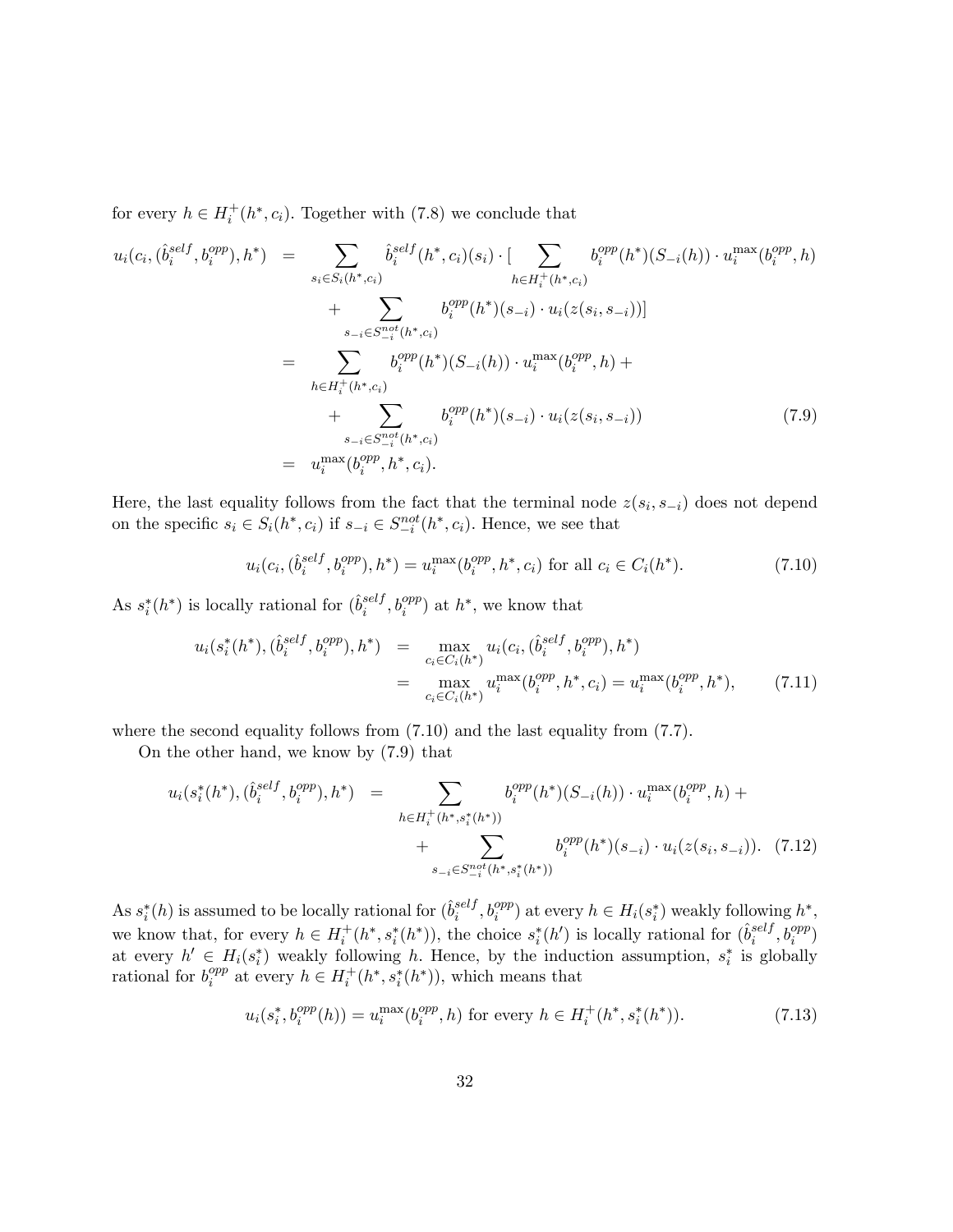By combining (7.12) and (7.13) we obtain that

$$
u_i(s_i^*(h^*), (\hat{b}_i^{self}, b_i^{opp}), h^*) = \sum_{h \in H_i^+(h^*, s_i^*(h^*))} b_i^{opp}(h^*)(S_{-i}(h)) \cdot u_i(s_i^*, b_i^{opp}(h)) + \sum_{s_{-i} \in S_{-i}^{not}(h^*, s_i^*(h^*))} b_i^{opp}(h^*)(s_{-i}) \cdot u_i(z(s_i, s_{-i}))
$$
  

$$
= u_i(s_i^*, b_i^{opp}(h^*)). \tag{7.14}
$$

From (7.14) and (7.11) we can thus conclude that

$$
u_i(s_i^*, b_i^{opp}(h^*)) = u_i(s_i^*(h^*), (\hat{b}_i^{self}, b_i^{opp}), h^*) = u_i^{\max}(b_i^{opp}, h^*).
$$

This means that  $s_i^*$  is globally rational for  $b_i^{opp}$  $i_i^{opp}$  at  $h^*$ , which was to show. By induction, the proof is thus complete.

As a third step, we are able to derive the following important result by combining Lemma 7.1 and Lemma 7.2. This step will be crucial for proving our main theorem below.

Corollary 7.1 (From local to global rationality)  $Let (b_i^{self})$  $\delta_i^{self}, b_i^{opp})$  be a belief pair in  $B_i$  that deems own mistakes least likely and believes in his own future rationality. Let  $s_i^* \in S_i$  and  $h^* \in H_i(s_i^*)$  such that  $s_i^*$  is locally rational for  $(b_i^{self})$  $e^{self}, b_i^{opp}$  at every  $h \in H_i(s_i^*)$  that weakly follows h<sup>\*</sup>. Then,  $s_i^*$  is globally rational at h<sup>\*</sup> for the minimal cautious truncation  $tr(b_i^{opp})$  $i^{opp}$ ) of  $b_i^{opp}$  $_{i}^{opp}.$ 

**Proof.** Suppose that  $s_i^*$  is locally rational for  $(b_i^{self})$  $\sum_{i}^{self}, b_i^{opp}$  at every  $h \in H_i(s_i^*)$  that weakly follows  $h^*$ . That is,  $s_i^*(h)$  is locally rational for  $(b_i^{self})$  $e^{self}, b_i^{opp}$  at every  $h \in H_i(s_i^*)$  that weakly follows  $h^*$ . Since  $(b_i^{self}$  $e^{self}, b^{opp}_i$  deems own mistakes least likely, it follows from Lemma 7.1 that  $s_i^*(h)$  is also locally rational for the truncated belief pair  $((st(b_i^{self}$  $\binom{self}{i}(h, c_i))_{c_i \in C_i(h)}$ ,  $tr(b_i^{opp})$  $_i^{opp})$  at every  $h \in H_i(s_i^*)$  that weakly follows  $h^*$ .

Define  $\hat{b}^{self}_i$  $\begin{array}{rcl} _{self}^{self} & := & (st(b_i^{self} \end{array}$  $\sum_{i=1}^{self}(h, c_i))_{h \in H_i, c_i \in C_i(h)}$ . We will show that  $(\hat{b}_i^{self})$  $_i^{self}, tr(b_i^{opp}$  $i^{opp}$ )) believes in his own future rationality. As the original belief pair  $(b_i^{self})$  $e^{self}_{i}, b^{opp}_{i}$  believes in his own future rationality, we know that for every  $h \in H_i$  and  $c_i \in C_i(h)$ , the standard part of  $b_i^{self}$  $\binom{seif}{i}(h, c_i)$ only assigns positive probability to strategies  $s_i \in S_i(h, c_i)$  where  $s_i(h')$  is locally rational for  $(b_i^{self}$  $i^{self}, b_i^{opp}$  at every  $h' \in H_i(s_i)$  following h. By Lemma 7.1 we know that every such  $s_i(h')$  is also locally rational for  $(\hat{b}^{self}_{i})$  $_i^{self}, tr(b_i^{opp}$  $\binom{opp}{i}$  at h'. Hence, we conclude that for every  $h \in H_i$  and  $c_i \in C_i(h)$ , the belief  $\hat{b}^{self}_i$  $i^{self}(h, c_i) = st((b_i^{self})$  $e_i^{set}(h, c_i)$  only assigns positive probability to strategies  $s_i \in S_i(h, c_i)$  where  $s_i(h')$  is locally rational for  $(\hat{b}_i^{self})$  $_i^{self}, tr(b_i^{opp}$  $i^{opp}$ ) at every  $h' \in H_i(s_i)$  following h. Therefore,  $(\hat{b}_i^{self}$  $_i^{self}, tr(b_i^{opp}$  $\binom{opp}{i}$ ) believes in his own future rationality.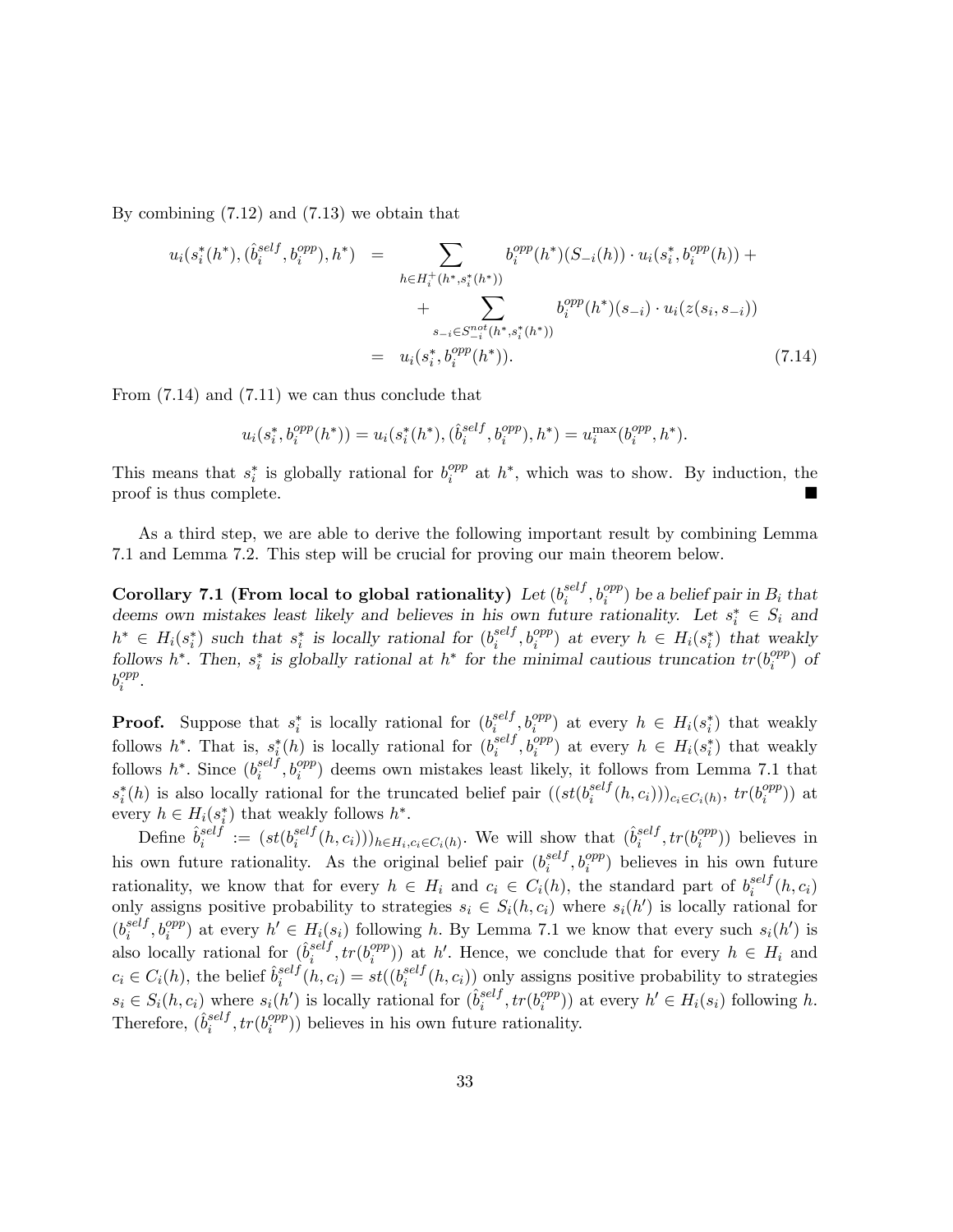As such, we conclude that  $s_i^*(h)$  is locally rational for the truncated belief pair  $(\hat{b}_i^{self})$  $_i^{self}$ ,  $tr(b_i^{opp}$  $\binom{opp}{i})$ at every  $h \in H_i(s_i^*)$  that weakly follows  $h^*$ , and that  $(\hat{b}_i^{self}$  $_i^{self}, tr(b_i^{opp}$  $\binom{opp}{i}$ ) believes in his own future rationality. By Lemma 7.2 it follows that  $s_i^*$  is globally rational for  $tr(b_i^{opp}$  $i^{opp}$  at  $h^*$ , which was to show.

We are now fully equipped to prove Theorem 4.1.

**Proof of Theorem 4.1.** For every  $k \geq 0$ , every player i and every  $h \in H_i$ , let  $S_{i,qp}^k(h)$  and  $B_{i,qp}^{opp,k}$ i;qp be the sets of strategies and beliefs that survive round  $k$  of the quasi-perfect rationalizability procedure. Similarly, let  $S_{i,pqp}^k(h)$  and  $B_{i,pqp}^k$  be the sets of strategies and belief pairs that survive round k of the perfect quasi-perfect rationalizability procedure. As before, for every  $b_i^{opp} \in B_i^{opp}$ i we denote by  $tr(b_i^{opp}$  $\binom{opp}{i}$  the minimal cautious truncation of  $b_i^{opp}$  $i^{opp}$  on  $S_{-i}$ . We prove the following claim.

*Claim.* For every  $k \geq 0$ , every player i and every  $h^* \in H_i$ , (a)  $S_{i, pqp}^k(h^*) \subseteq S_{i, qp}^k(h^*)$ , and (b) for every  $(b_i^{self}$  $i^{self}, b_i^{opp}$ )  $\in B_{i, pqp}^k$  it holds that  $tr(b_i^{opp})$  $i^{opp}$ )  $\in B_{i,qp}^{opp,k}$ .

*Proof of claim.* We prove so by induction on k. For  $k = 0$  the statement is trivial since  $S^0_{i,pqp}(h^*) = S^0_{i,qp}(h^*) = S_i(h^*)$  and  $B^{opp,0}_{i,qp}$  is the set of all cautious non-standard probability distributions on  $S_{-i}$ .

Let  $k \ge 1$ , and suppose that (a) and (b) are true for  $k-1$ . To show (a) for k, take some strategy  $s_i^* \in S_{i,pqp}^k(h^*)$ . Then, by definition,  $s_i^* \in S_{i,pqp}^{k-1}(h^*)$ , and there is some  $(b_i^{self})$  $i^{self}, b_i^{opp} \in B_{i, pqp}^{k-1}$  such that  $s_i^*(h)$  is locally rational for  $(b_i^{self})$  $\sum_{i=1}^{self} b_i^{opp}$  at every  $h \in H_i(s_i^*)$  weakly following  $h^*$ . Since, by the induction assumption on (a),  $S_{i, pqp}^{k-1}(h^*) \subseteq S_{i, qp}^{k-1}(h^*)$ , we know that  $s_i^* \in S_{i, qp}^{k-1}(h^*)$ . Moreover, as  $(b_i^{self}$  $i^{self}, b_i^{opp}$   $\in B_{i, pqp}^{k-1} \subseteq B_{i, pqp}^0$  we know that  $(b_i^{self})$  $e^{self}_{i}, b^{opp}_{i}$ ) deems own mistakes least likely and believes in his own future rationality. Since  $s_i^*$  is locally rational for  $(b_i^{self}$  $_i^{self}, b_i^{opp}$  at every  $h \in H_i(s_i^*)$  weakly following  $h^*$ , we thus conclude by Corollary 7.1 that  $s_i^*$  is globally rational for  $tr(b_i^{opp}$  $\binom{opp}{i}$  at every  $h \in H_i(s_i^*)$  weakly following  $h^*$ . Moreover, as  $(b_i^{self})$  $i^{self}, b_i^{opp} \in B_{i, pqp}^{k-1}$ , we know by the induction assumption on (b) that  $tr(b_i^{opp})$  $i^{opp}$ )  $\in B_{i,qp}^{opp,k-1}$ .

Summarizing, we see that  $s_i^* \in S_{i,qp}^{k-1}(h^*)$ , and that  $s_i^*$  is globally rational for  $tr(b_i^{opp})$  $i^{opp}$ )  $\in$  $B_{i,qp}^{opp,k-1}$  at every  $h \in H_i(s_i^*)$  weakly following  $h^*$ . Hence, by definition,  $s_i^* \in S_{i,qp}^k(h^*)$ . We thus conclude that  $S_{i,pqp}^k(h^*) \subseteq S_{i,qp}^k(h^*)$ .

To show (b), take some  $(b_i^{self}$  $i^{self}, b_i^{opp} \in B_{i, pqp}^k$ . Then, by definition,  $(b_i^{self})$  $i^{self}, b_i^{opp} \in B_{i, pqp}^{k-1}$  and  $b_i^{opp}$  $e_i^{opp}(h)$  believes  $S_{-i, pqp}^{k-1}(h)$  for every  $h \in H_i$ . By the induction assumption on (b) we already know that  $tr(b_i^{opp}$  $\binom{opp}{i} \in B_{i,qp}^{opp,k-1}$ . Since  $b_i^{opp}$  $e_i^{opp}(h)$  believes  $S_{-i, pqp}^{k-1}(h)$ , the standard part of  $b_i^{opp}$  $i^{opp}(h)$  only assigns positive probability to opponents' strategy combinations  $s_{-i} \in S_{-i,pqp}^{k-1}(h)$ . Note that the standard part of  $b_i^{opp}$  $\binom{opp}{i}(h)$  is the same as the standard part of  $tr(b_i^{opp})$  $\binom{opp}{i}(h)$ . Hence, the standard part of  $tr(b_i^{opp}$  $\binom{opp}{i}(h)$  only assigns positive probability to  $s_{-i} \in S^{k-1}_{-i, pqp}(h)$ . By the induction assumption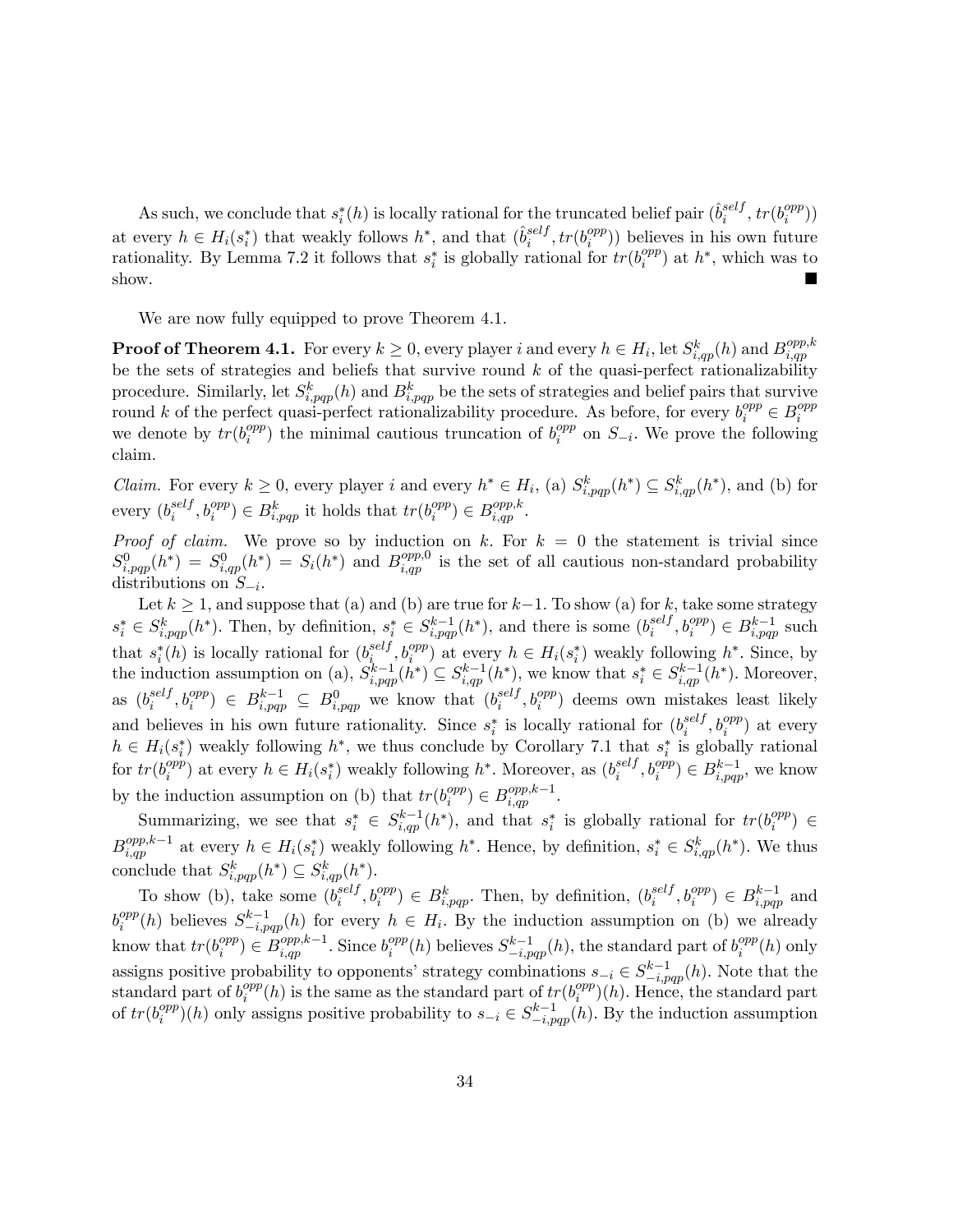on (a) we know that  $S_{-i,pqp}^{k-1}(h) \subseteq S_{-i,qp}^{k-1}(h)$ , and therefore the standard part of  $tr(b_i^{opp})$  $i^{opp}(h)$  only assigns positive probability to  $s_{-i} \in S_{-i,qp}^{\overline{k}-1}(h)$ . In other words,  $tr(b_i^{opp})$  $S_{-i,qp}^{opp}(h)$  believes  $S_{-i,qp}^{k-1}(h)$ .

Summarizing, we see that  $tr(b_i^{opp})$  $\binom{opp}{i} \in B_{i,qp}^{opp,k-1}$  and that  $tr(b_i^{opp})$  $\binom{opp}{i}(h)$  believes  $S_{-i,qp}^{k-1}(h)$  for every  $h \in H_i$ . Hence, by definition,  $tr(b_i^{opp})$  $\binom{opp}{i} \in B_{i,qp}^{opp,k}$ , as was to show.

By induction on k, (a) and (b) are true for every  $k \geq 0$ , which completes the proof of the claim.

To prove the theorem, consider some perfectly quasi-perfectly rationalizable strategy  $s_i^*$  for player *i*. Then, by definition,  $s_i^* \in S_{i,pqp}^k(\emptyset)$  for all  $k \geq 0$ . Hence, by part (a) of the claim,  $s_i^* \in S_{i,qp}^k(\emptyset)$  for all  $k \geq 0$ , which means that  $s_i^*$  is quasi-perfectly rationalizable. This completes the proof.

### 8 Appendix D: Relation with Asheim and Perea (2005)

In this section we will compare our definition of quasi-perfect rationalizability to the one given by Asheim and Perea (2005). To that purpose, we first review the definition of quasi-perfect rationalizability as given in Asheim and Perea (2005), which we will call AP-quasi-perfect rationalizability from now on. We then show that in all games, every AP-quasi-perfectly rationalizable strategy is also quasi-perfectly rationalizable in our sense. Subsequently, we show by means of a counterexample that there are quasi-perfectly rationalizable strategies which are not AP-quasiperfectly rationalizable. Hence, AP-quasi-perfect rationalizability is a strict refinement of our notion of quasi-perfect rationalizability. The same example also demonstrates that a even a perfectly quasi-perfectly rationalizable strategy need not be AP-quasi-perfectly rationalizable.

### 8.1 Quasi-Perfect Rationalizability in Asheim and Perea (2005)

We have defined quasi-perfect rationalizability by means of a procedure, that recursively eliminates strategies and beliefs from the game. Asheim and Perea (2005) (AP from now on) take a different approach, since they define quasi-perfect rationalizability by looking at belief hierarchies encoded by types within an epistemic model. Also, they use lexicographic beliefs (Blume, Brandenburger and Dekel (1991)) rather than non-standard beliefs to model cautious reasoning. That is, they take as a primitive not only beliefs about the opponents' strategies, as we do, but also beliefs about the opponentsí beliefs about the other playersí strategies (second-order beliefs), and higher-order beliefs. AP then define quasi-perfectly rationalizability by imposing epistemic conditions on such belief hierarchies. Since we have used non-standard beliefs, rather than lexicographic beliefs, to define (perfect) quasi-perfect rationalizability, we will reproduce AP's definition by using non-standard beliefs instead of lexicographic beliefs.

**Definition 8.1 (Epistemic model with non-standard beliefs)** For a given dynamic game G, a finite epistemic model with non-standard beliefs is a tuple  $M = (T_i, \beta_i)_{i \in I}$  such that, for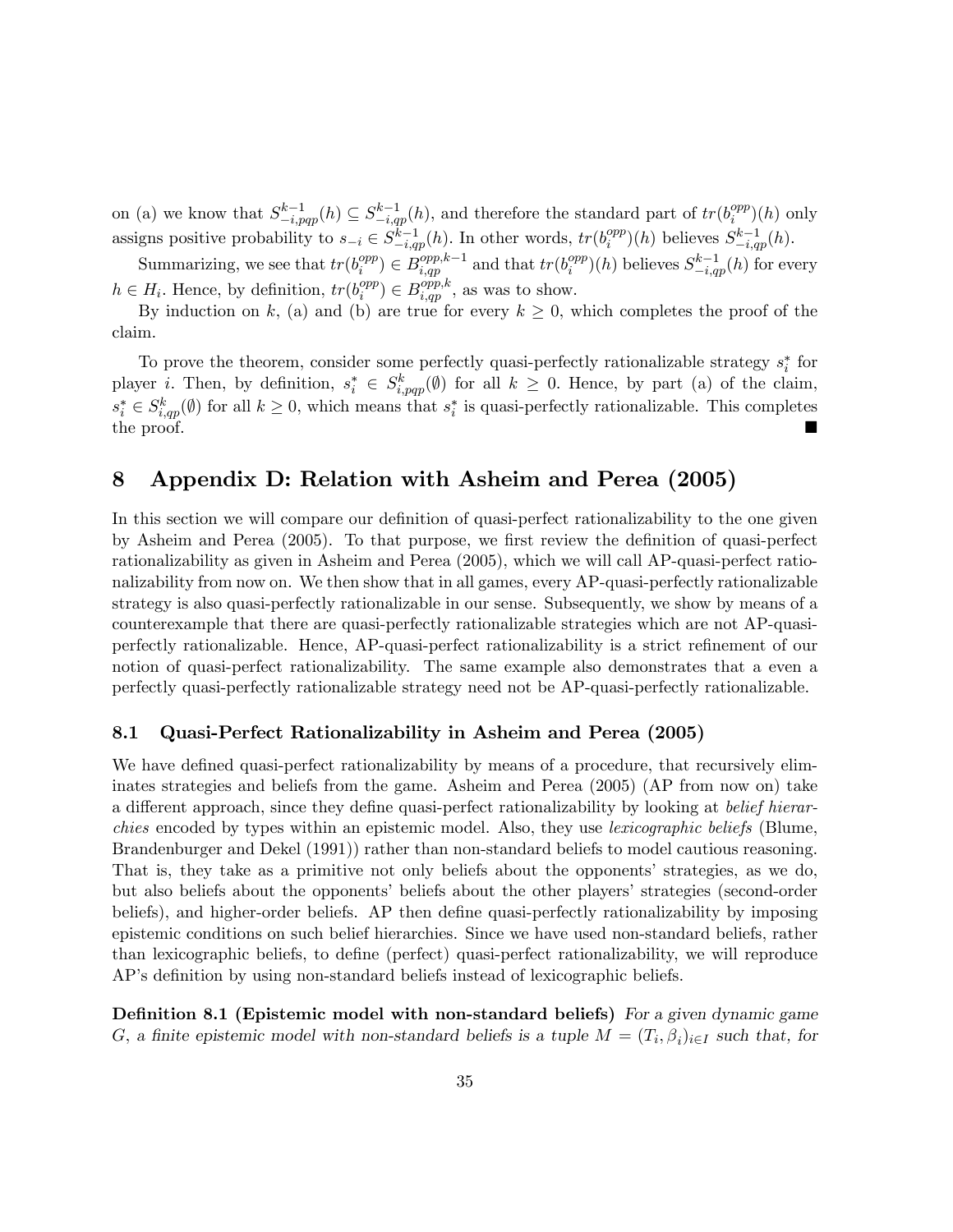every player i;

(a)  $T_i$  is a finite set of types, and

(b)  $\beta_i$  is a function that assigns to every type  $t_i \in T_i$  a non-standard belief  $\beta_i(t_i)$  on  $S_{-i} \times T_{-i}$ .

An epistemic model is used to *encode* non-standard belief hierarchies for the players, including beliefs about the opponents' strategies, beliefs about the opponents' beliefs about their opponents' strategies, and so on. The concept of AP-quasi-perfect rationalizability restricts to types that express common full belief in "caution" and the "event that types induce sequentially rational behavioral strategies". We will now formally define these events.

**Definition 8.2 (Caution)** Consider a finite epistemic model  $M = (T_i, \beta_i)_{i \in I}$  for a dynamic game G. A type  $t_i \in T_i$  is cautious if for every opponents' type combination  $t_{-i} \in T_{-i}$  with  $\beta_i(t_i)(t_{-i}) > 0$ , it holds that  $\beta_i(t_i)(s_{-i}, t_{-i}) > 0$  for every  $s_{-i} \in S_{-i}$ .

Here,  $\beta_i(t_i)(t_{-i})$  is an abbreviation for the marginal probability  $\beta_i(t_i)(S_{-i} \times \{t_{-i}\})$ . We will use such abbreviations for marginals more often in the remainder of this section. Hence, caution states that if  $t_i$  seems possible a type combination  $t_{-i}$  for his opponents, then he must deem possible every strategy combination for that type combination. In particular,  $t_i$  holds a cautious non-standard belief on the set  $S_{-i}$  of opponents' strategy combinations. Consider a cautious type  $t_i$  and an information set  $h \in H_i$ . By  $\beta_i(t_i, h)$  we denote the induced (cautious) conditional belief on  $S_{-i}(h) \times T_{-i}$ . For every strategy  $s_i \in S_i(h)$  we denote by

$$
u_i(s_i, t_i, h) := \sum_{(s_{-i}, t_{-i}) \in S_{-i}(h) \times T_{-i}} \beta_i(t_i, h)(s_{-i}, t_{-i}) \cdot u_i(z(s_i, s_{-i}))
$$

the expected (non-standard) utility at h of choosing strategy  $s_i$  under the conditional belief  $\beta_i(t_i, h)$ . We say that a strategy  $s_i \in S_i(h)$  is globally rational for the cautious type  $t_i$  at  $h \in H_i$ if

$$
u_i(s_i, t_i, h) \ge u_i(s'_i, t_i, h) \text{ for all } s'_i \in S_i(h).
$$

To define what it means for a type to "induce a sequentially rational behavioral strategy" we need some additional terminology. A behavioral strategy for player i is a tuple  $\sigma_i = (\sigma_i(h))_{h \in H_i}$ such that  $\sigma_i(h)$  is a (standard) probability distribution on the set of choices  $C_i(h)$  available for player *i* at *h*. For a behavioral strategy  $\sigma_i$  and a strategy  $s_i \in S_i$ , let

$$
\sigma_i(s_i) := \prod_{h \in H_i(s_i)} \sigma_i(s_i(h)) \tag{8.1}
$$

be the induced probability that  $\sigma_i$  assigns to the strategy  $s_i$ . For a given behavioral strategy  $\sigma_i$ and information set  $h \in H_i$ , let  $\sigma_i|_h$  be the behavioral strategy that (i) at every  $h' \in H_i$  preceding h assigns probability 1 to the unique choice for player i at h' leading to h, and (ii) coincides with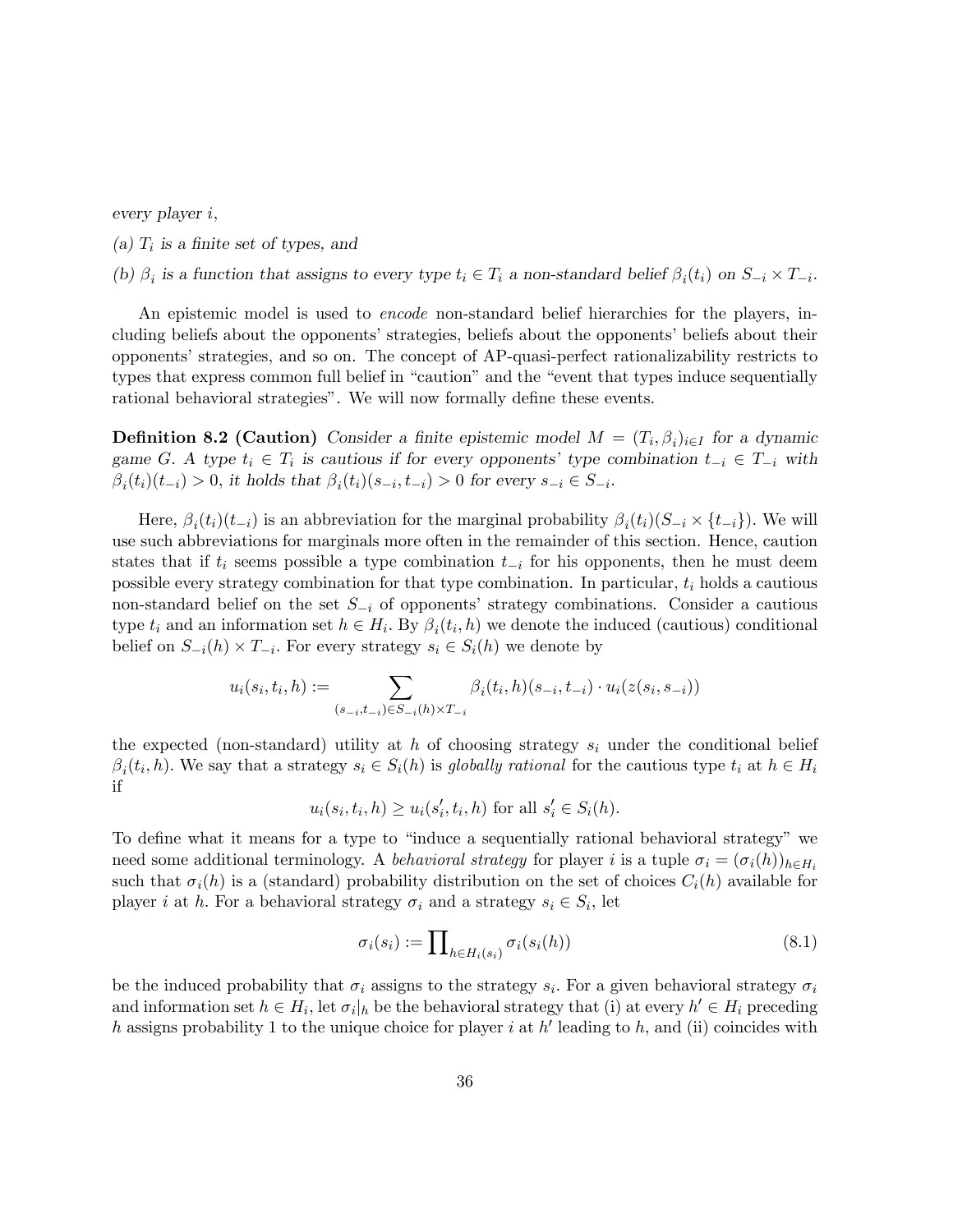$\sigma_i$  at all other information sets. We say that a behavioral strategy  $\sigma_i$  is sequentially rational for a cautious type  $t_i$  if at every information set  $h \in H_i$ , we have that  $\sigma_i|_h(s_i) > 0$  only if  $s_i$  is globally rational for  $t_i$  at  $h$ .

Recall that, for an information set  $h \in H_i$  and a choice  $c_i \in C_i(h)$ , we denote by  $S_i(h, c_i)$ the set of strategies  $s_i \in S_i(h)$  with  $s_i(h) = c_i$ . For a cautious type  $t_i$  and an opponent's type  $t_j$ with  $\beta_i(t_i)(t_j) > 0$ , let  $\sigma_j^{t_i|t_j}$  be the induced behavioral strategy for player j given by

$$
\sigma_j^{t_i|t_j}(h)(c_j) := st\left(\frac{\beta_i(t_i)(S_j(h, c_j) \times \{t_j\}}{\beta_i(t_i)(S_j(h) \times \{t_j\}}\right) \tag{8.2}
$$

for every information set  $h \in H_j$  and every choice  $c_j \in C_j(h)$ .

Definition 8.3 (Inducing sequentially rational behavioral strategies) Consider a finite epistemic model  $M = (T_i, \beta_i)_{i \in I}$  for a dynamic game G. A cautious type  $t_i \in T_i$  induces sequentially rational behavioral strategies if for every opponent  $j \neq i$  and every type  $t_j \in T_j$  with  $\beta_i(t_i)(t_j) > 0$ , the induced behavioral strategy  $\sigma_j^{t_i|t_j}$  is sequentially rational for  $t_j$ .

We are now ready to define AP-quasi-perfectly rationalizable types as those types that are cautious, induce sequentially rational behavioral strategies, and express common full belief in these two events. Formally, a type  $t_i$  expresses 1-fold full belief in caution and the event that types induce sequentially rational behavioral strategies if  $\beta_i(t_i)$  only assigns positive (nonstandard) probability to opponentsí types that are cautious and induce sequentially rational behavioral strategies. For every  $k \geq 2$ , type  $t_i$  expresses k-fold full belief in caution and the event that types induce sequentially rational behavioral strategies if  $\beta_i(t_i)$  only assigns positive (non-standard) probability to opponents' types that express  $(k - 1)$ -fold full belief in caution and the event that types induce sequentially rational behavioral strategies. A type  $t_i$  expresses common full belief in caution and the event that types induce sequentially rational behavioral strategies if  $t_i$  expresses k-fold full belief in caution and the event that types induce sequentially rational behavioral strategies, for every  $k \geq 1$ .

**Definition 8.4 (AP-quasi-perfect rationalizability)** Consider a finite epistemic model  $M =$  $(T_i, \beta_i)_{i \in I}$  for a dynamic game G. A type  $t_i \in T_i$  is AP-quasi-perfectly rationalizable if it is cautious, induces sequentially rational behavioral strategies, and expresses common full belief in caution and the event that types induce sequentially rational behavioral strategies: A strategy  $s_i \in S_i$  is AP-quasi-perfectly rationalizable if there is a finite epistemic model  $M = (T_i, \beta_i)_{i \in I}$ and an AP-quasi-perfectly rationalizable type  $t_i \in T_i$ , such that  $s_i$  is globally rational for  $t_i$  at every  $h \in H_i(s_i)$ .

In the following subsection we will show that every AP-quasi-perfectly rationalizable strategy is quasi-perfectly rationalizable in our sense, but not vice versa.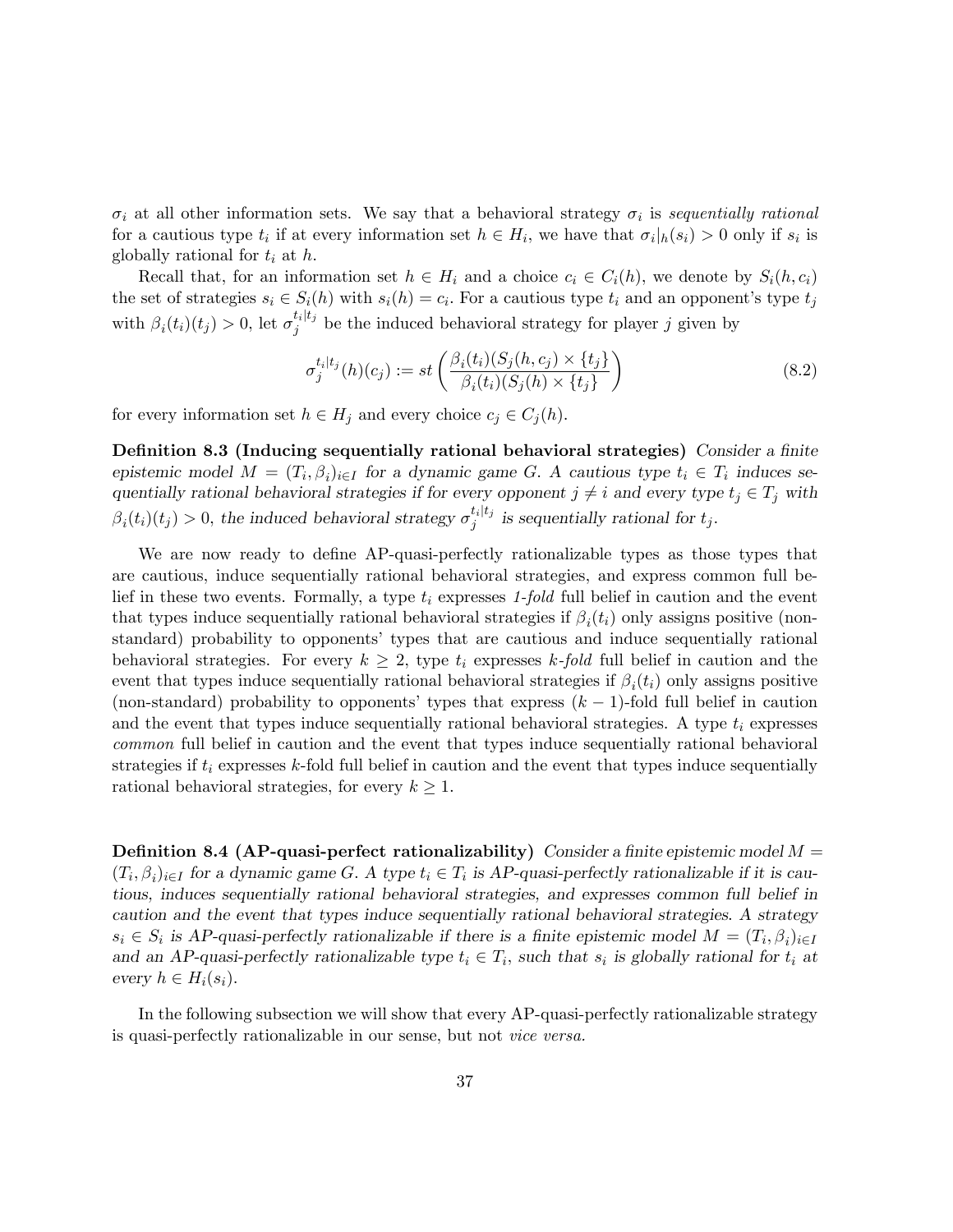#### 8.2 Relation Between the Two Quasi-Perfect Rationalizability Concepts

We first show that, in all dynamic games, every strategy that is AP-quasi-perfectly rationalizable is also quasi-perfectly rationalizable in our sense.

Theorem 8.1 (Relation with AP-quasi-perfect rationalizability) Consider a dynamic game G: Then, every strategy that is AP-quasi-perfectly rationalizable is also quasi-perfectly rationalizable.

**Proof.** Let  $S_i^k(h)$  and  $B_i^{opp,k}$  $e^{opp,\kappa}$  be the sets of strategies and beliefs that survive round k of our quasi-perfect rationalizability procedure. Consider a finite epistemic model  $M = (T_i, \beta_i)_{i \in I}$  for G, as in AP. We prove, by induction on k, that for every player i, every AP-quasi-perfectly rationalizable type  $t_i \in T_i$ , and every information set  $h \in H_i$ , we have that (a) every strategy  $s_i \in S_i(h)$  that is globally rational for  $t_i$  at every  $h' \in H_i(s_i)$  weakly following h is in  $S_i^k(h)$ , and (b) the marginal of  $\beta_i(t_i)$  on  $S_{-i}$  is in  $B_i^{opp,k}$  $_{i}^{opp,\kappa}.$ 

For  $k = 0$  this statement is true because  $S_i^0(h) = S_i(h)$ , the type  $t_i$  is cautious, and  $B_i^{opp,0} =$  $B_i^{opp}$  $e^{opp}_{i}$  contains all cautious beliefs on  $S_{-i}$ .

Now let  $k \ge 1$  and suppose that (a) and (b) are true for  $k-1$  and all players i. Consider a player *i*, an AP-quasi-perfectly rationalizable type  $t_i \in T_i$ , and an information set  $h \in H_i$ . To show (a), take some strategy  $s_i \in S_i(h)$  that is globally rational for  $t_i$  at every  $h' \in H_i(s_i)$  weakly following h. By the induction assumption on (a) we know that  $s_i \in S_i^{k-1}(h)$ . Let  $b_i^{opp}$  $i^{opp}(t_i)$  be the marginal of  $\beta_i(t_i)$  on  $S_{-i}$ . By the induction assumption on (b) we know that  $b_i^{opp}$  $e^{opp}(t_i) \in B_i^{opp,k-1}.$ Hence,  $s_i \in S_i^{k-1}(h)$  is globally rational for  $b_i^{opp}$  $e_i^{opp}(t_i) \in B_i^{opp,k-1}$  at every  $h' \in H_i(s_i)$  weakly following h. This implies that  $s_i \in S_i^k(h)$ , which completes the induction step for (a).

To show (b), let  $b_i^{opp}$  $\hat{f}_i^{opp}(t_i)$  be the marginal of  $\beta_i(t_i)$  on  $S_{-i}$ . By the induction assumption on (b) we know that  $b_i^{opp}$  $i_i^{opp}(t_i) \in B_i^{opp,k-1}$ . To show that  $b_i^{opp}$  $i^{opp}(t_i) \in B_i^{opp,k}$  $i^{opp,\kappa}$ , we must show that  $b_i^{opp}$  $\sum_{i}^{opp}(t_i)(h)$  believes  $S_{-i}^{k}(h)$  for all  $h \in H_i$ . That is, we must show that  $st(b_i^{opp})$  $i^{opp}(t_i)(h)(s_{-i})) > 0$ only if  $s_{-i} \in S_{-i}^k(h)$ .

Consider some information set  $h \in H_i$  and some opponents' strategy combination  $s_{-i}$  such that  $st(b_i^{opp}$  $\binom{opp}{i}(t_i)(h)(s_{-i}) > 0$ . We will show that  $s_{-i} \in S^k_{-i}(h)$ . As, by the induction assumption  $-i$ on (b),  $b_i^{opp}$  $e_i^{opp}(t_i) \in B_i^{opp,k-1}$ , it follows that  $b_i^{opp}$  $\frac{opp}{i}(t_i)(h)$  believes  $S_{-i}^{k-1}(h)$ , and hence  $s_{-i} \in S_{-i}^{k-1}(h)$ . Let  $s_{-i} = (s_j)_{j \neq i}$ . To show that  $s_{-i} \in S_{-i}^k(h)$ , we will show that for every opponent  $j \neq i$  there is some  $b_j^{opp} \in B_j^{opp,k-1}$  such that  $s_j$  is globally rational for  $b_j^{opp}$  $j_j^{opp}$  at every  $h' \in H_j(s_j)$  weakly following  $h$ .

Fix an opponent j. Since  $st(b_i^{opp})$  $i^{opp}(t_i)(h)(s_j)) > 0$ , the belief  $b_i^{opp}$  $e_i^{opp}(t_i)$  is the marginal of  $\beta_i(t_i)$ on  $S_{-i}$ , and  $b_i^{opp}$  $i^{opp}(t_i)(h)$  is the induced conditional belief on  $S_{-i}(h)$ , there must be some type  $t_j \in T_j$  with  $\beta_i(t_i)(t_j) > 0$  such that

$$
st\left(\frac{\beta_i(t_i)(s_j, t_j)}{\beta_i(t_i)(S_j(h) \times \{t_j\}}\right) > 0.
$$
\n(8.3)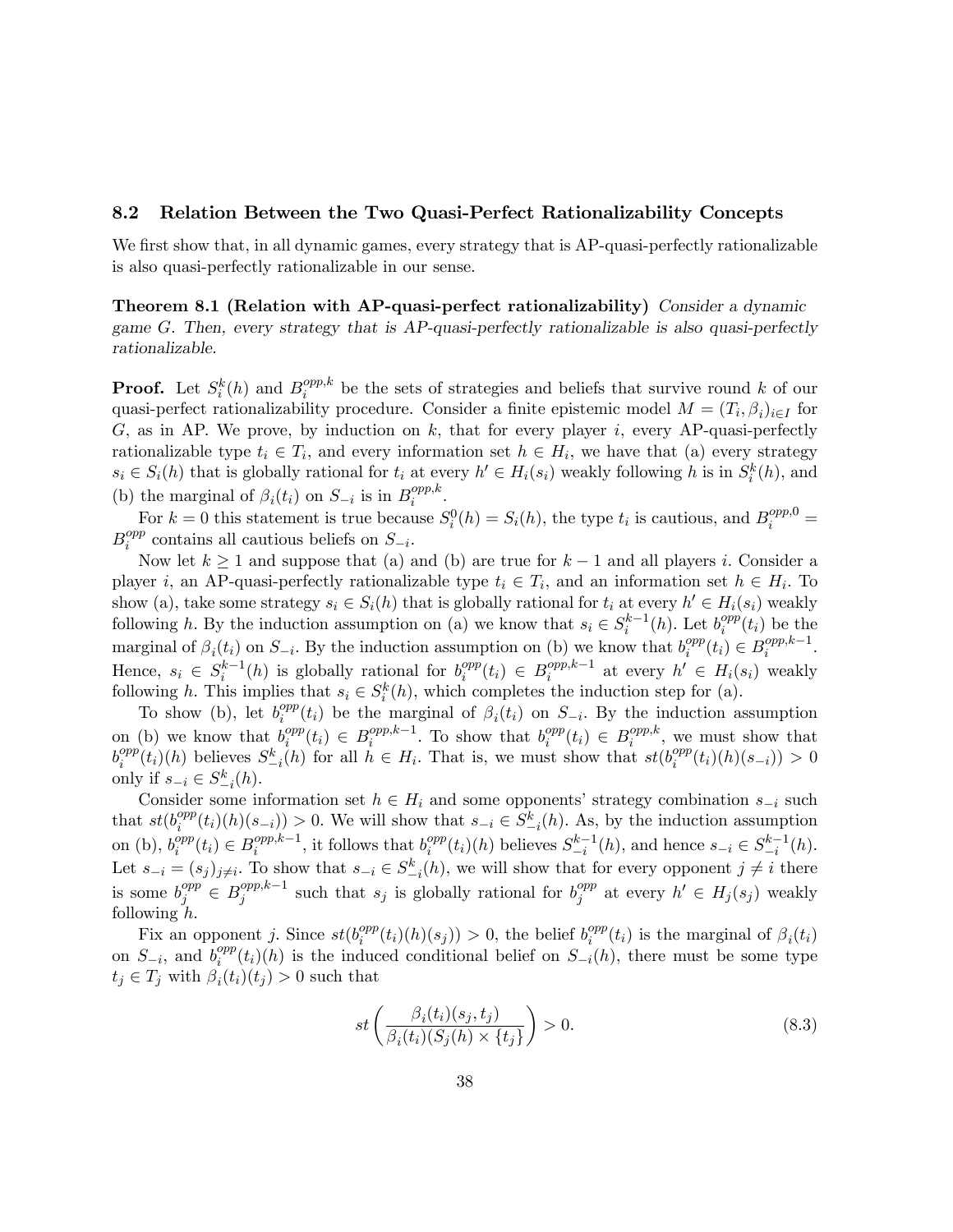Now, let  $b_j^{opp}$  $\int_j^{opp}(t_j)$  be the marginal of  $\beta_j(t_j)$  on  $S_{-j}$ . We show that  $b_j^{opp}$  $j^{opp}(t_j) \in B_j^{opp,k-1}$  and that  $s_j$  is globally rational for  $b_j^{opp}$  $j^{opp}(t_j)$  at every  $h' \in H_j(s_j)$  weakly following h.

As  $\beta_i(t_i)(t_j) > 0$  and  $t_i$  is AP-quasi-perfectly rationalizable, it must be that  $t_j$  is AP-quasiperfectly rationalizable as well. Hence, by our induction assumption on (b) we conclude that  $b_j^{opp}$  $j^{opp}(t_j) \in B_j^{opp,k-1}.$ 

Consider now some  $h' \in H_j(s_j)$  weakly following h. We show that  $s_j$  is globally rational for  $b_j^{opp}$  $j^{opp}(t_j)$  at h'. Take some arbitrary  $h'' \in H_j(s_j)$  weakly following h'. Then, h'' weakly follows h and hence  $S_j(h'') \subseteq S_j(h)$ . Moreover,  $s_j \in S_j(h'', s_j(h''))$ . It thus follows by (8.3) that

$$
st\left(\frac{\beta_i(t_i)(S_j(h'', s_j(h'')) \times \{t_j\}}{\beta_i(t_i)(S_j(h'') \times \{t_j\}}\right) \ge st\left(\frac{\beta_i(t_i)(S_j(h'', s_j(h'')) \times \{t_j\}}{\beta_i(t_i)(S_j(h) \times \{t_j\}}\right)
$$
  

$$
\ge st\left(\frac{\beta_i(t_i)(S_j(h) \times \{t_j\}}{\beta_i(t_i)(S_j(h) \times \{t_j\}}\right) > 0.
$$

We therefore conclude by (8.2) that

$$
\sigma_j^{t_i|t_j}(h'')(s_j(h'')) = st\left(\frac{\beta_i(t_i)(S_j(h'', s_j(h'')) \times \{t_j\}}{\beta_i(t_i)(S_j(h'') \times \{t_j\}}\right) > 0
$$

for all  $h'' \in H_j(s_j)$  weakly following h'. But then, it follows by  $(8.1)$  that there is some  $\hat{s}_j \in S_j (h')$ with  $\hat{s}_j (h'') = s_j (h'')$  for all  $h'' \in H_j (s_j)$  weakly following h' such that

$$
\sigma_j^{t_i|t_j}|_{h'}(\hat{s}_j) > 0. \tag{8.4}
$$

Since  $t_i$  is AP-quasi-perfectly rationalizable, we know in particular that  $t_i$  induces sequentially rational behavioral strategies. Hence, the induced behavioral strategy  $\sigma_j^{t_i|t_j}$  must be sequentially rational for  $t_j$ . Since by (8.4) we have that  $\sigma_j^{t_i|t_j}|_{h'}(s_j) > 0$ , it follows that  $\hat{s}_j$  must be globally rational for  $t_j$  at  $h'$ . Since  $s_j$  and  $\hat{s}_j$  coincide at all  $h'' \in H_j(\hat{s}_j)$  that weakly follow  $h'$ , it follows that also  $s_j$  is globally rational for  $t_j$  at  $h'$ . But then, we conclude that  $s_j$  is globally rational for  $b_i^{opp}$  $j^{opp}(t_j)$  at h'. As  $h' \in H_j(s_j)$  weakly following h was chosen arbitrarily, it follows that  $s_j$  is globally rational for  $b_i^{opp}$  $j^{opp}(t_j)$  at every  $h' \in H_j(s_j)$  weakly following h. Since we have seen that  $b_j^{opp}$  $g_j^{opp}(t_j) \in B_j^{opp,k-1}$  and  $s_j \in S_j^{k-1}(h)$ , we conclude that  $s_j \in S_j^k(h)$ .

We thus see that  $st(b_i^{opp})$  $\binom{opp}{i}(t_i)(h)(s_j)) > 0$  only if  $s_j \in S_j^k$ . Since this holds for every  $h \in H_i$  and every opponent j, it follows that  $b_i^{opp}$  $e_i^{opp}(t_i)$  believes  $S_{-i}^k(h)$  for all  $h \in H_i$ . As  $b_i^{opp}$  $e^{opp}(t_i) \in B_i^{opp,k-1},$ we conclude that  $b_i^{opp}$  $e_i^{opp}(t_i) \in B_i^{opp,k}$  $_{i}^{opp,\kappa}$ , which completes the induction step for (b).

By induction on  $k$ , it thus follows that for every player  $i$ , every AP-quasi-perfectly rationalizable type  $t_i \in T_i$ , and every information set  $h \in H_i$ , (a) every strategy  $s_i \in S_i(h)$  that is globally rational for  $t_i$  at every  $h' \in H_i(s_i)$  weakly following h is in  $S_i^k(h)$  for all  $k \geq 0$ , and (b) the marginal of  $\beta_i(t_i)$  on  $S_{-i}$  is in  $B_i^{opp,k}$  $i^{opp,\kappa}$  for all  $k \geq 0$ .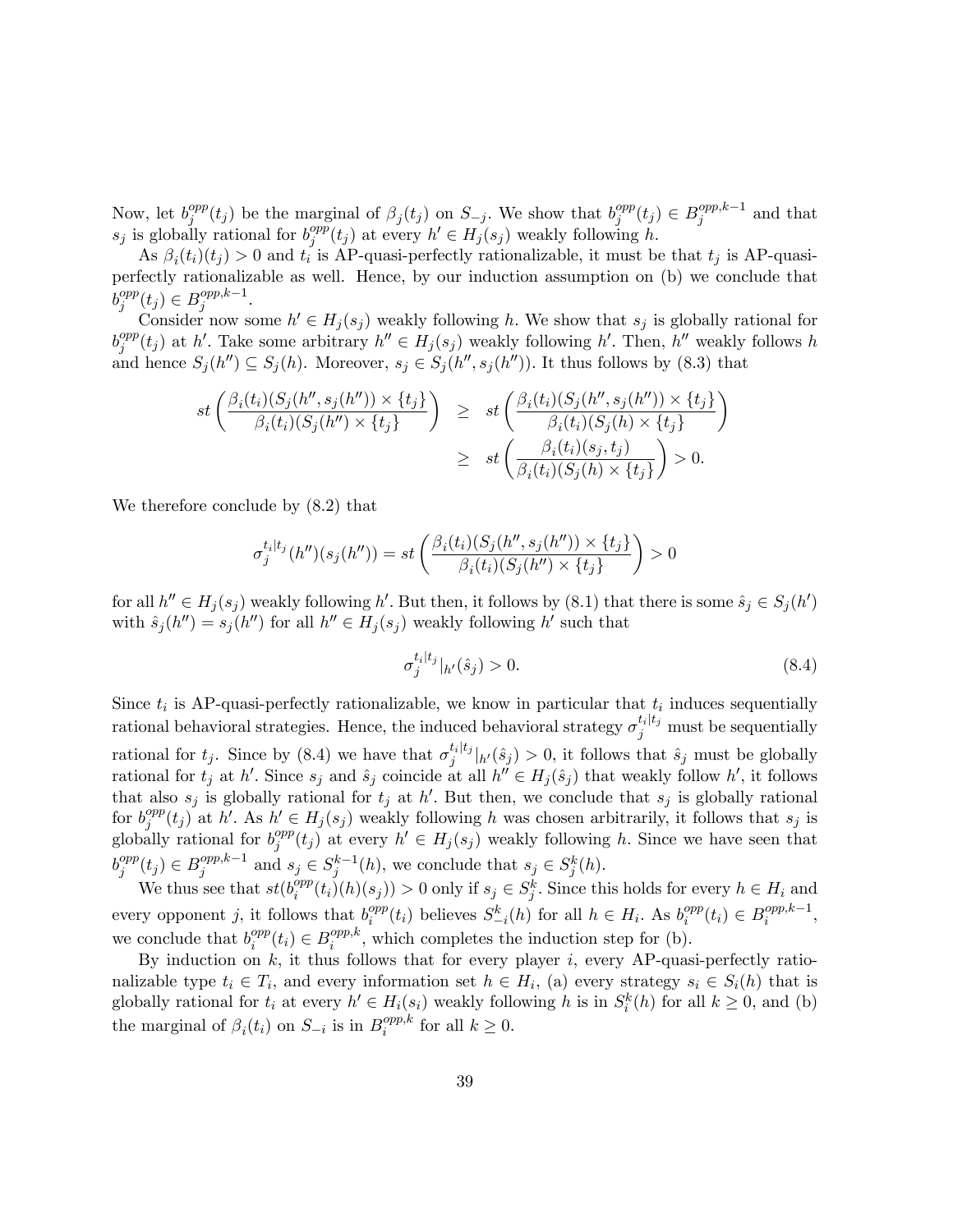

Figure 4: Quasi-perfect rationalizability does not imply AP-quasi-perfect rationalizability

Now, take a player *i*, and an AP-quasi-perfectly rationalizable strategy  $s_i \in S_i$ . Then, there is an epistemic model  $M = (T_i, \beta_i)_{i \in I}$  and an AP-quasi-perfectly rationalizable type  $t_i \in T_i$  such that  $s_i$  is globally rational for  $t_i$  at every  $h \in H_i(s_i)$ . Then, by (a) above,  $s_i \in S_i^k(\emptyset)$  for all  $k \geq 0$ , and hence  $s_i$  survives the quasi-perfect rationalizability procedure. This completes the proof. proof.

We next prove, by means of a counter-example, that the opposite direction of this theorem is not true. Consider the dynamic game in Figure 4. Note that player 1 is always indifferent between his strategies  $a$  and  $b$ . We will show that the strategy  $a$  is quasi-perfectly rationalizable in our sense, but not AP-quasi-perfectly rationalizable.

Before we give a formal proof, we first provide an informal intuitive argument. According to our quasi-perfect rationalizability procedure, player 1 can rationally choose  $a$  because he may deem player 2's strategy f infinitely more likely than  $(d, g)$ , strategy  $(d, g)$  infinitely more likely than  $(d, h)$ , and  $(d, h)$  infinitely more likely than e. Indeed, under such belief player 1 would assign, at the beginning of the game  $\emptyset$ , only non-infinitesimal probability to player 2's strategy f, which is optimal for player 2 from  $\emptyset$  onwards if player 2 assigns a high probability to player 1 choosing b:

Such a belief, however, is not possible under the concept of AP-quasi-perfect rationalizability. In order for player 1 to rationally choose a, he must deem player 2's strategy  $(d, g)$  at least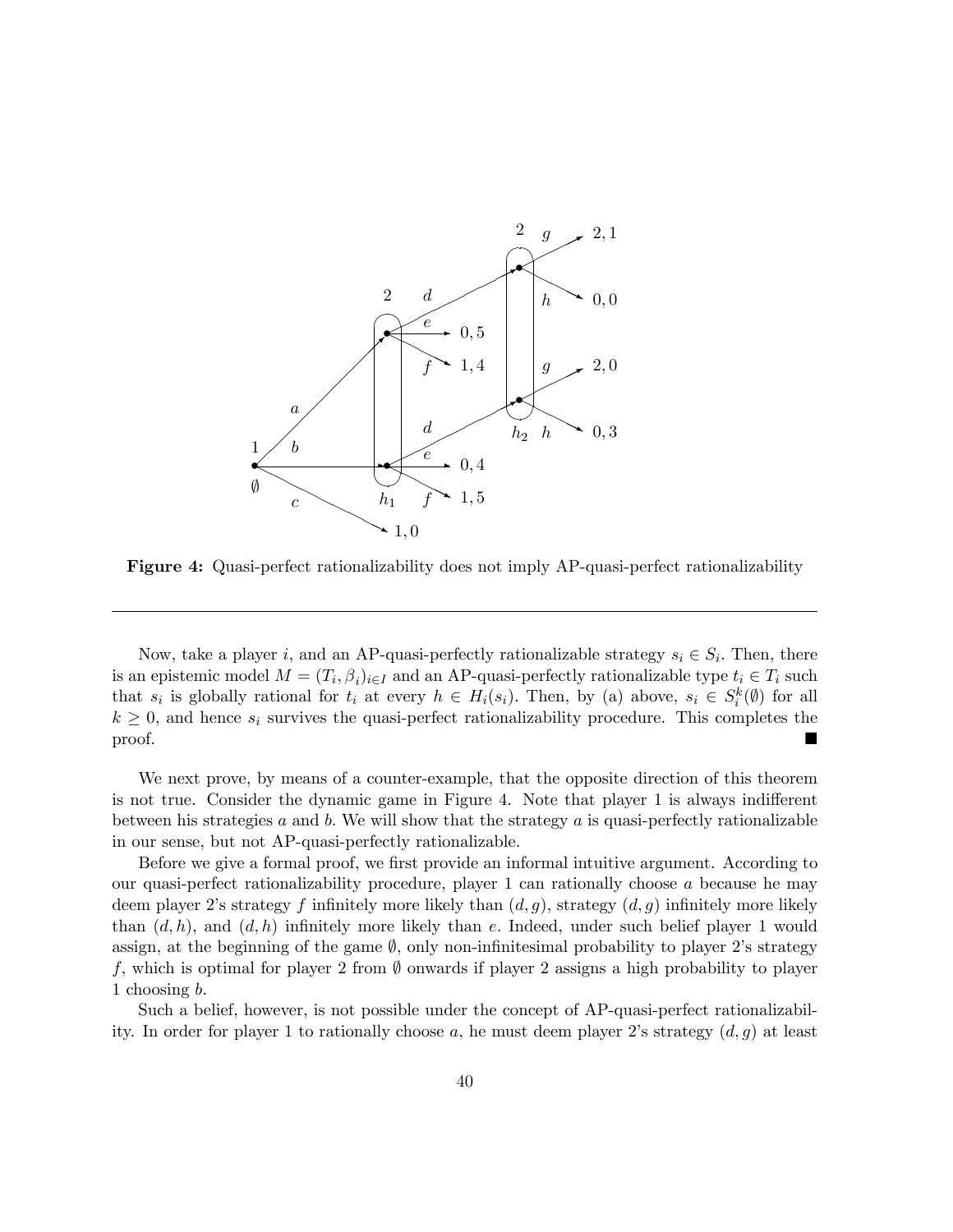as likely as  $(d, h)$ . Hence, conditional on information set  $h_2$  being reached, player 1 must assign a non-infinitesimal probability to player 2 choosing g. According to AP-quasi-perfect rationalizability, this is only possible if player 1 believes that g is optimal for player at  $h_2$ . Hence, player 1 must believe, conditional on  $h_2$  being reached, that player 2 holds a belief  $b_2$  that assigns probability at least  $3/4$  to player 1 having chosen a. Under such a belief  $b_2$ , however, e would be the only optimal strategy for player 2 at  $h_1$ . According to AP-quasi-perfect-rationalizability, player 1 must induce a sequentially rational behavioral strategy for player 2. In particular, conditional on player 2's belief  $b_2$ , and conditional on the information set  $h_1$ , player 1 must only assign non-infinitesimal probability to strategies that are optimal for player 2 under the belief  $b_2$  at  $h_1$ . That is, conditional on player 2's belief  $b_2$ , and conditional on the information set  $h_1$ , player 1 must only assign non-infinitesimal probability to strategy  $e$ . In particular, this means that player 1 must deem player 2's strategy e infinitely more likely than  $(d, g)$ . However, if that is the case player 1's expected utility from choosing  $a$  will always be lower than 1, and therefore a cannot be an AP-quasi-perfectly rationalizable strategy.

We will now turn the formal proof. We first show that  $a$  survives our quasi-perfect rationalizability procedure. Let  $S_i^k(h)$  and  $B_i^{opp,k}$  $e^{opp,\kappa}$  be the sets of strategies and beliefs that survive round k of the quasi-perfect rationalizability procedure, and define  $S_i^{\infty}(h) := \bigcap_{k \geq 1} S_i^k(h)$  and  $B_i^{opp,\infty} := \cap_{k \geq 1} B_i^{opp,k}$  $i^{opp,\kappa}$ . Then, it is easily verified that  $S_2^{\infty}(\emptyset) = \{e, f\}$ . Consider player 1's belief

$$
b_1^{opp} := (1 - \varepsilon - \varepsilon^2 - \varepsilon^3) \cdot f + \varepsilon \cdot (d, g) + \varepsilon^2 \cdot (d, h) + \varepsilon^3 \cdot e
$$

which clearly is in  $B_1^{opp}$  $_1^{opp}$ . As

$$
st(b_1^{opp}(\emptyset)) = f \text{ where } f \in S_2^{\infty}(\emptyset)
$$

it follows that  $b_1^{opp}$  $S_{-1}^{\infty}(\emptyset)$  believes  $S_{-1}^{\infty}(\emptyset)$ . Hence,  $b_1^{opp} \in B_1^{opp,\infty}$ .

We now verify that strategy a is globally rational for  $b_1^{opp}$  $_{1}^{opp}$  at  $\emptyset$ . By construction of the belief  $b_1^{opp}$  $_{1}^{opp},$ 

$$
u_1(a, b_1^{opp}(\emptyset)) = u_1(b, b_1^{opp}(\emptyset)) = (1 - \varepsilon - \varepsilon^2 - \varepsilon^3) \cdot 1 + \varepsilon \cdot 2 + \varepsilon^2 \cdot 0 + \varepsilon^3 \cdot 0
$$
  
= 1 + \varepsilon - \varepsilon^2 - \varepsilon^3 > 1, and  $u_1(c, b_1^{opp}(\emptyset)) = 1$ ,

and hence a is indeed globally rational for  $b_1^{opp}$ <sup>opp</sup> at  $\emptyset$ . As  $b_1^{opp} \in B_1^{opp,\infty}$ , it follows that  $a \in S_1^{\infty}(\emptyset)$ , and hence a is quasi-perfectly rationalizable.

We next prove that  $a$  is not AP-quasi-perfectly rationalizable. Suppose, contrary to what we want to show, that a were AP-quasi-perfectly rationalizable. Then, there is an epistemic model  $M = (T_i, \beta_i)_{i \in I}$  for G, as in AP, and a type  $t_1 \in T_1$ , such that  $t_1$  is AP-quasi-perfectly rationalizable, and a is globally rational for  $t_1$  at  $\emptyset$ . Let  $\beta_1(t_1)$  be the cautious non-standard belief that  $t_1$  holds on  $S_2 \times T_2$ . For every  $s_2 \in S_2$ , let  $\beta_1(t_1)(s_2)$  be the marginal probability that  $\beta_1(t_1)$  assigns to  $s_2$ . Then, the expected utility of strategy a at  $\emptyset$  for type  $t_2$  is given by

$$
u_1(a, t_1, \emptyset) = \beta_1(t_1)(f) \cdot 1 + \beta_1(t_1)(d, g) \cdot 2 + \beta_1(t_1)(d, h) \cdot 0 + \beta_1(t_1)(e) \cdot 0. \tag{8.5}
$$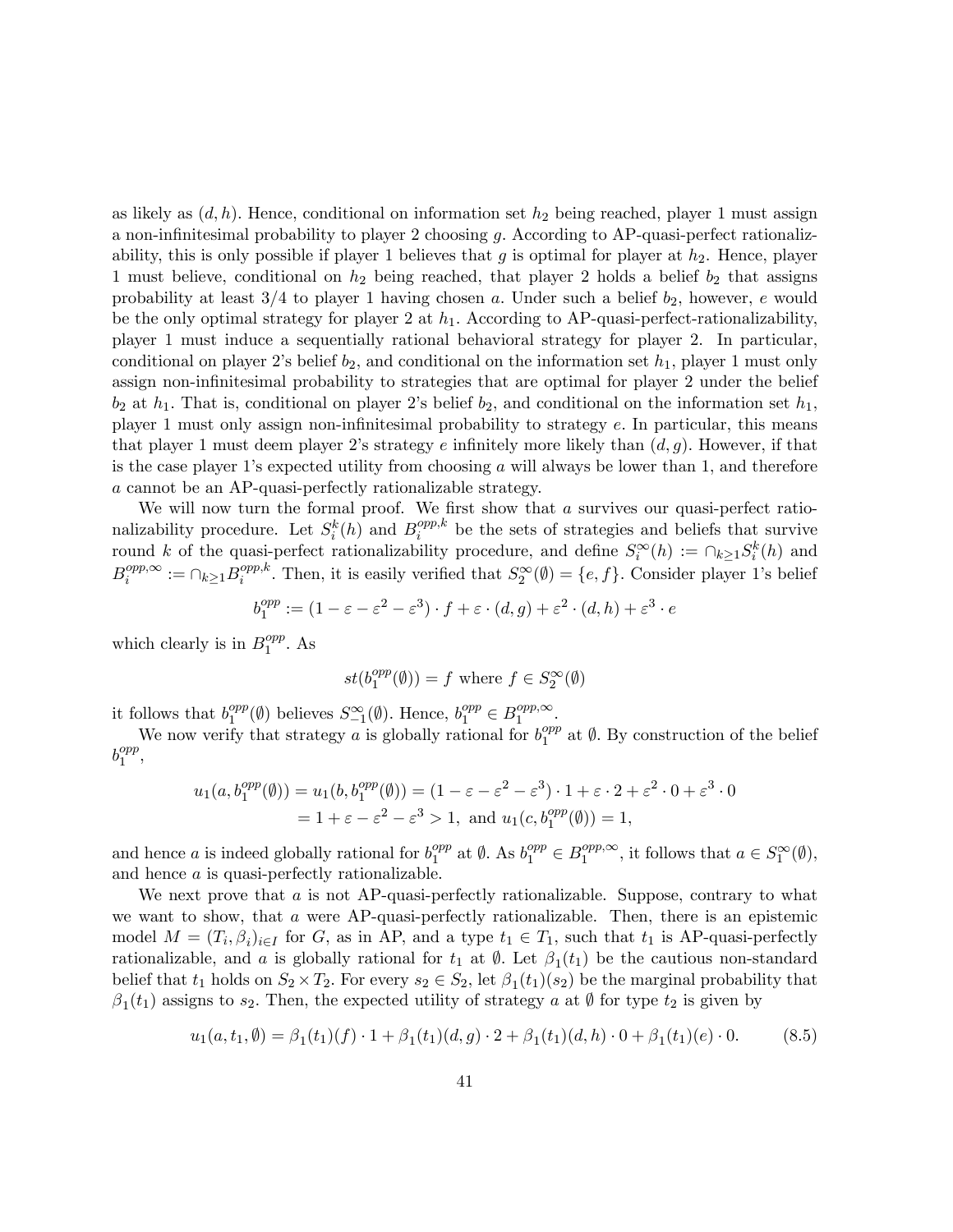Since  $u_1(c, t_1, \emptyset) = 1$  and a is globally rational for  $t_1$  at  $\emptyset$ , we must have that  $u_1(a, t_1, \emptyset) \geq 1$ , which is only possible if  $\beta_1(t_1)(d, g) \geq \beta_1(t_1)(d, h)$ . Let  $t_2 \in T_2$  be such that

$$
\beta_1(t_1)((d,g), t_2) \ge \beta_1(t_1)((d,g), t'_2) \text{ for all } t'_2 \in T_2. \tag{8.6}
$$

Since  $\beta_1(t_1)(d,g) \geq \beta_1(t_1)(d,h)$  we must have, by  $(8.6)$ , that  $\beta_1(t_1)((d,g), t_2)$  is not of infinitely smaller size than  $\beta_1(t_1)((d, h), t_2)$ . This implies, by  $(8.2)$ , that  $\sigma_2^{t_1|t_2}|_{h_2}(d, g) > 0$ . Since  $t_1$  is AP-quasi-perfectly rationalizable, the behavioral strategy  $\sigma_2^{t_1|t_2}$  must be sequentially rational for  $t_2$ . In particular,  $\sigma_2^{t_1|t_2}|_{h_2}(d,g) > 0$  implies that  $(d,g)$  must be globally rational for  $t_2$  at  $h_2$ . This, in turn, is only possible if  $\beta_2(t_2)(a) \geq \frac{3}{4}$  $\frac{3}{4}$ . Hence, the only strategy that is globally rational for  $t_2$  at  $h_1$  is e. Since the behavioral strategy  $\sigma_2^{t_1|t_2}$  must be sequentially rational for  $t_2$ , we must have that  $\sigma_2^{t_1|t_2}|_{h_1}(e) = 1$ . Hence, in particular,  $\beta_1(t_1)(e, t_2)$  must be of infinitely larger size than  $\beta_1(t_1)((d,g), t_2)$ . But then, it follows by  $(8.6)$  that  $\beta_1(t_1)(e)$  is of infinitely larger size than  $\beta_1(t_1)(d, g)$ . However, this insight, together with (8.5), would imply that  $u_1(a, t_1, \emptyset) < 1$ , and hence a cannot be globally rational for  $t_1$  at  $\emptyset$ . That is a contradiction. We thus conclude that a cannot be AP-quasi-perfectly rationalizable. Hence, we have found a strategy  $\alpha$  that is quasi-perfectly rationalizable, but not AP-quasi-perfectly rationalizable.

In fact, we can show even more in this example. The strategy  $a$  is not only quasi-perfectly rationalizable, it is even *perfectly* quasi-perfectly rationalizable. To see this, let  $S_i^k(h)$  and  $B_i^k$  be the sets of strategies and beliefs that survive round  $k$  of the perfect quasi-perfect rationalizability procedure, and define  $S_i^{\infty}(h) := \bigcap_{k \geq 1} S_i^k(h)$  and  $B_i^{\infty} := \bigcap_{k \geq 1} B_i^k$ . Then, it may be verified that  $S_2^{\infty}(\emptyset) = \{e, f\}$ . Consider player 1's belief  $b_1 = (b_1^{self}$  $_1^{self}$ ,  $b_1^{opp}$ ) where

$$
b_1^{self} := \frac{1}{2}(1 - \varepsilon) \cdot a + \frac{1}{2}(1 - \varepsilon) \cdot b + \varepsilon \cdot c
$$

and

$$
b_1^{opp} := (1 - \varepsilon - \varepsilon^2 - \varepsilon^3) \cdot f + \varepsilon \cdot (d, g) + \varepsilon^2 \cdot (d, h) + \varepsilon^3 \cdot e.
$$

Then,

$$
u_1(a, b_1(\emptyset)) = u_1(b, b_1(\emptyset)) = (1 - \varepsilon - \varepsilon^2 - \varepsilon^3) \cdot 1 + \varepsilon \cdot 2 + \varepsilon^2 \cdot 0 + \varepsilon^3 \cdot 0
$$
  
= 1 + \varepsilon - \varepsilon^2 - \varepsilon^3 > 1, and  $u_1(c, b_1^{opp}(\emptyset)) = 1$ ,

which implies that choices a and b are locally rational for  $b_1$  at  $\emptyset$ . Therefore,  $S_1^{rat}(b_1, \emptyset) = \{a, b\}.$ As  $b_1^{self}$  $\binom{1}{1}$  (0) believes  $\{a, b\}$ , we conclude that  $b_1$  believes in his own future rationality. Note that player 1 only makes a choice at  $\emptyset$ , and therefore he trivially deems his own mistakes least likely under the belief  $b_1$ . We thus conclude that  $b_1 \in B_1^0$ .

Since

$$
st(b_1^{opp}(\emptyset)) = f \text{ where } f \in S_2^{\infty}(\emptyset)
$$

it follows that  $b_2^{opp}$  $S_{-1}^{\infty}(\emptyset)$  believes  $S_{-1}^{\infty}(\emptyset)$ . It therefore follows that  $b_1 = (b_1^{self})$  $_1^{self}, b_1^{opp}) \in B_1^{\infty}.$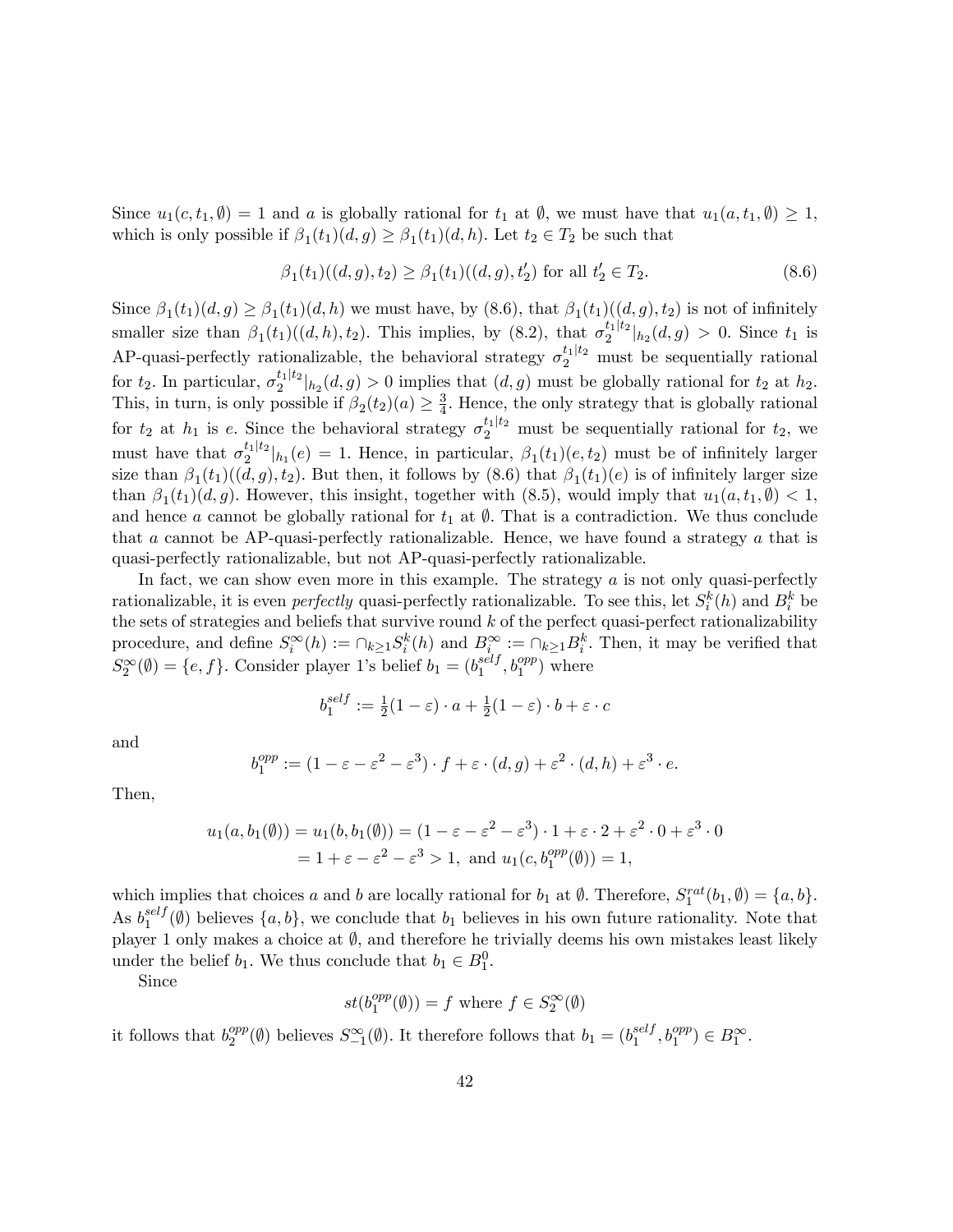Since we have seen above that a is locally rational for  $b_1$  at  $\emptyset$ , it follows that  $a \in S_2^{\infty}(\emptyset)$ , and hence a is perfectly quasi-perfectly rationalizable. We have thus found a strategy a that is perfectly quasi-perfectly rationalizable but not AP-quasi-perfectly rationalizable. This means that Theorem 4.1 is no longer true if quasi-perfect rationalizability is replaced by AP-quasiperfect rationalizability.

### References

- [1] Asheim, G.B. (2001), Proper rationalizability in lexicographic beliefs, International Journal of Game Theory 30, 453-478.
- [2] Asheim, G.B. and A. Perea (2005), Sequential and quasi-perfect rationalizability in extensive games, *Games and Economic Behavior* 53, 15–42.
- [3] Baltag, A., Smets, S. and J.A. Zvesper (2009), Keep ëhopingí for rationality: a solution to the backward induction paradox, *Synthese* **169**, 301–333 (*Knowledge, Rationality and* Action  $705 - 737$ ).
- [4] Battigalli, P., Di Tillio, A. and D. Samet (2013), Strategies and interactive beliefs in dynamic games, in D. Acemoglu, M. Arellano and E. Dekel (eds.), Advances in Economics and Econometrics (Cambridge University Press), pp. 391-422.
- [5] Battigalli, P. and N. De Vito (2019), Beliefs, plans, and perceived intentions in dynamic games, IGIER Working Paper No. 629.
- [6] Blume, L.E., Brandenburger, A. and E. Dekel (1991), Lexicographic probabilities and choice under uncertainty, *Econometrica* 59, 61–79.
- [7] Blume, L.E. and M. Meier (2019), Perfect quasi-perfect equilibrium, IHS Working Paper 4.
- [8] Börgers, T. (1994), Weak dominance and approximate common knowledge, *Journal of* Economic Theory 64, 265–276.
- [9] Brandenburger, A. (1992), Lexicographic probabilities and iterated admissibility, in P. Dasgupta et al. (eds.), Economic Analysis of Markets and Games (MIT Press, Cambridge, MA), pp. 282-290.
- [10] van Damme, E. (1984), A relation between perfect equilibria in extensive form games and proper equilibria in normal form games, *International Journal of Game Theory* 13, 1–13.
- [11] Halpern, J.Y. (2010), Lexicographic probability, conditional probability, and nonstandard probability, *Games and Economic Behavior* 68, 155–179.